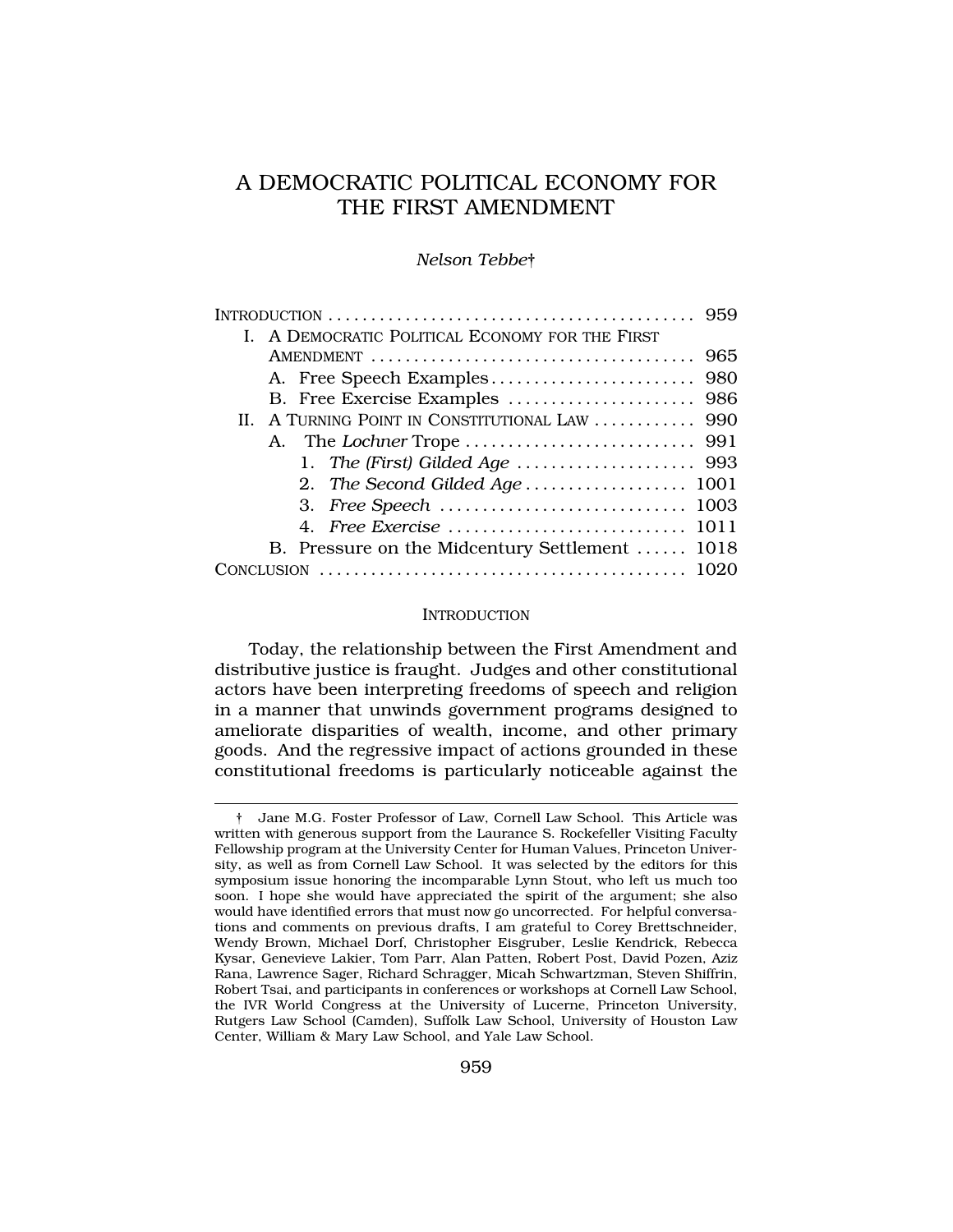backdrop of historic levels of economic inequality.1 Paradoxically, these constitutional rights, which are commonly associated with democracy, are working to undermine the material conditions for a cooperative society.

Two particular developments illustrate the problem. One is the diagnosis of "First Amendment Lochnerism." That trope compares the Supreme Court's contemporary speech and religion jurisprudence to its decision-making during the *Lochner*  era. The comparison has a critical valence, of course, because *Lochner* is conventionally regretted. And it has been deployed by some prominent jurists, including Justice Elena Kagan<sup>2</sup> and Justice Stephen Breyer.3

A related development is destabilization of the midcentury settlement.<sup>4</sup> After the Supreme Court abandoned Lochnerism and ceased invalidating New Deal programs, it established a new arrangement: economic justice would be deconstitutionalized and dejudicialized, while "social" and "political" rights would continue to be enforced using judicial review.5 The set-

4 This has also been referred to as the "New Deal settlement," the "liberal compromise," the "civil liberties compromise," and the "civil liberties settlement." *See, e.g.*, LAURA WEINRIB, THE TAMING OF FREE SPEECH: AMERICA'S CIVIL LIBERTIES COMPROMISE 9 (2016) ("civil liberties compromise" and "civil liberties settlement"); Jeremy K. Kessler & David E. Pozen, *The Search for an Egalitarian First Amendment*, 118 COLUM. L. REV. 1953, 1967 (2018) ("liberal compromise"); Larry D. Kramer, *The Supreme Court 2000 Term: Foreword: We the Court*, 115 HARV. L. REV. 5, 14 (2001) ("New Deal settlement").

5 *See, e.g*., *Becerra*, 138 S. Ct. at 2381 (Breyer, J., dissenting) ("Historically, the Court has been wary of claims that regulation of business activity, particularly health-related activity, violates the Constitution. Ever since this Court departed from the approach it set forth in *Lochner v. New York*, ordinary economic and social legislation has been thought to raise little constitutional concern." (citations omitted)). The legal source of the settlement is generally thought to be *United States v. Carolene Prods. Co.*, 304 U.S. 144, 152 n.4 (1938). *See, e.g*., Suzanna Sherry, *Property Is the New Privacy: The Coming Constitutional Revolution*, 128 HARV. L. REV. 1452, 1469 (2015) ("[T]he *Carolene Products* footnote created bifurcated review."). While these categories of rights—political, social,

<sup>1</sup> *See* THOMAS PIKETTY, CAPITAL IN THE TWENTY-FIRST CENTURY 15, 23 (2014) (arguing that income inequality has increased since the 1970s so that in 2000–2010 it matched and even exceeded the level in 1910–1920).

<sup>2</sup> *See* Janus v. AFSCME, 138 S. Ct. 2448, 2501 (2018) (Kagan, J., dissenting) (warning that the Court had "weaponize[ed]" the First Amendment "in a way that unleashes judges . . . to intervene in economic and regulatory policy").

<sup>3</sup> *See* Nat'l. Inst. of Family & Life Advocates v. Becerra, 138 S. Ct. 2361, 2381–83 (2018) (Breyer, J., dissenting) (recognizing that the Court's approach "invites courts around the Nation to apply an unpredictable First Amendment to ordinary social and economic regulation" and citing *Lochner v. New York,* 198 U.S. 45 (1905)); *see also* Sorrell v. IMS Health Inc., 564 U.S. 552, 602–03 (2011) (Breyer, J., dissenting) ("At worst, [the majority decision] reawakens *Lochner*'s pre-New Deal threat of substituting judicial for democratic decisionmaking where ordinary economic regulation is at issue.").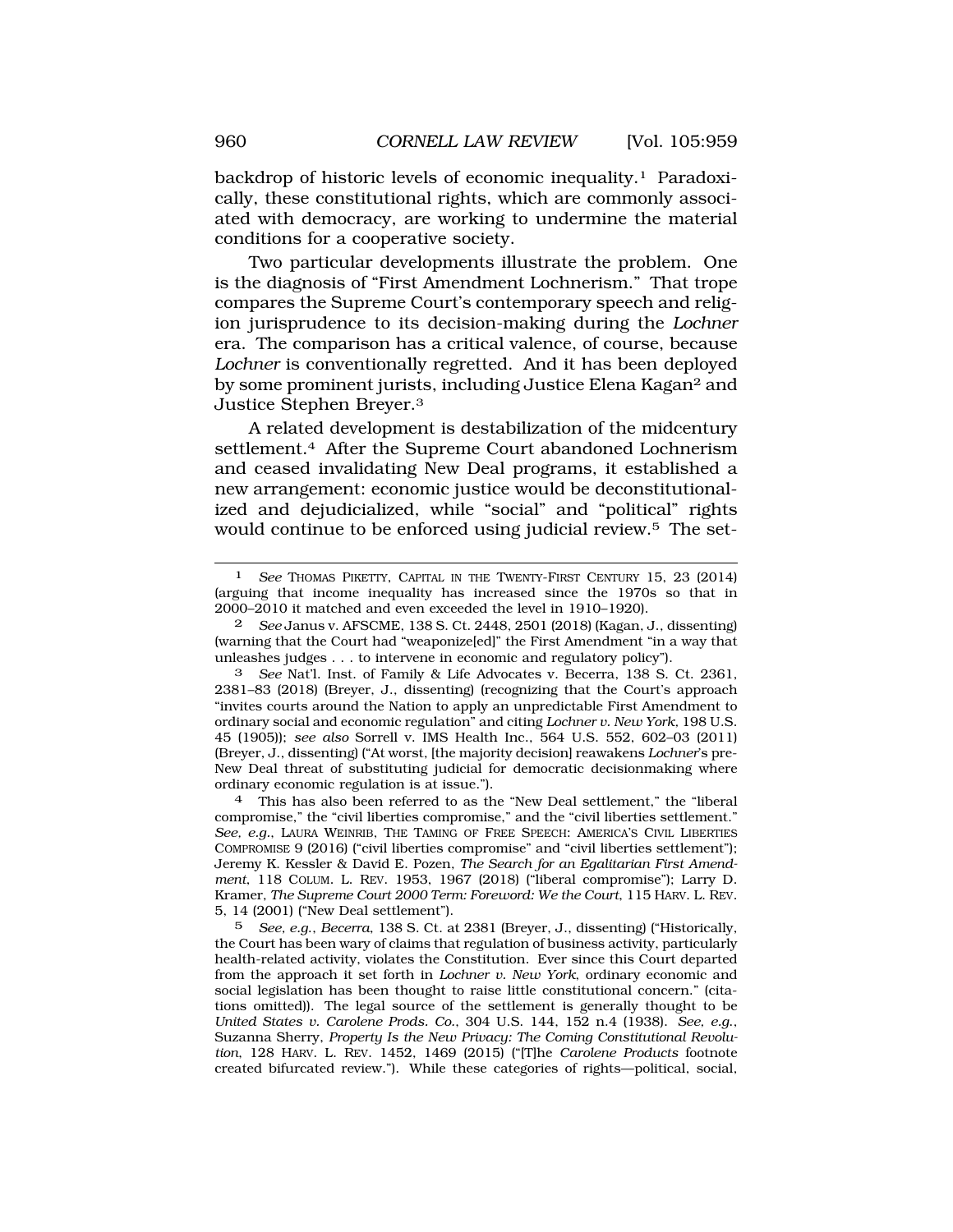tlement has served as a defining feature of American constitutionalism in the intervening years.

Now, however, judges have unsettled that bargain by invalidating economic regulation using freedoms of speech and religion, which are paradigmatic examples of rights that fall on the noneconomic side. Lawyers on the left have been caught flat footed because they are accustomed to operating without any articulated political economy at all.6 For many of them, the lesson of *Lochner* is just that constitutional law is prohibited from embracing judgments on matters of economic justice. They assume that any such judgments must be subordinated to constitutional rights, including freedoms of speech and religion.7 But what if the problem was not that the *Lochner* Court was operating with a substantive understanding of the relationship between law, politics, and the economy, but just that its understanding was undemocratic?

In this Article, I begin building an interpretation of the First Amendment that promotes the practical conditions for a vital democracy. I argue that considerations of distributive justice do properly affect interpretation of free speech and religious liberty. This is true even assuming that those provisions have priority over ordinary law, including economic regulation.

The argument is divided into two parts, following this Introduction. Part I outlines a democratic interpretation of the First Amendment that harmonizes rights protection with concern for political, social, and economic belonging. It specifies how distributive justice properly affects jurisprudence in a manner that the conventional prioritization (and judicialization) of individual rights has seemed to foreclose. Speech and religion doctrines are integrated in a coherent account, which is keyed to a conception of democracy.8 In brief, people who are suffering from certain forms of deprivation and disadvantage will find it impossible to exercise their basic rights to participate in the project of cooperative government. Basic

and economic—cannot be neatly maintained, practitioners commonly use them in this context.

<sup>6</sup> *See* Jeremy K. Kessler, *The Political Economy of "Constitutional Political Economy*,*"* 94 TEX. L. REV. 1527, 1528–29 (2016) (noting that "constitutional political economy became something of a dead language" after the New Deal) (citing JOSEPH FISHKIN & WILLIAM E. FORBATH, THE ANTI-OLIGARCHY CONSTITUTION (forthcoming 2020) (manuscript at 65–66)). 7 For one call to rethink the First Amendment's economic valence, see

Jedediah Purdy, *Beyond the Bosses' Constitution: The First Amendment and Class Entrenchment*, 118 COLUM. L. REV. 2161, 2163 (2018).

<sup>8</sup> *See* NELSON TEBBE, RELIGIOUS FREEDOM IN AN EGALITARIAN AGE 25–36 (2017) (describing the coherence method).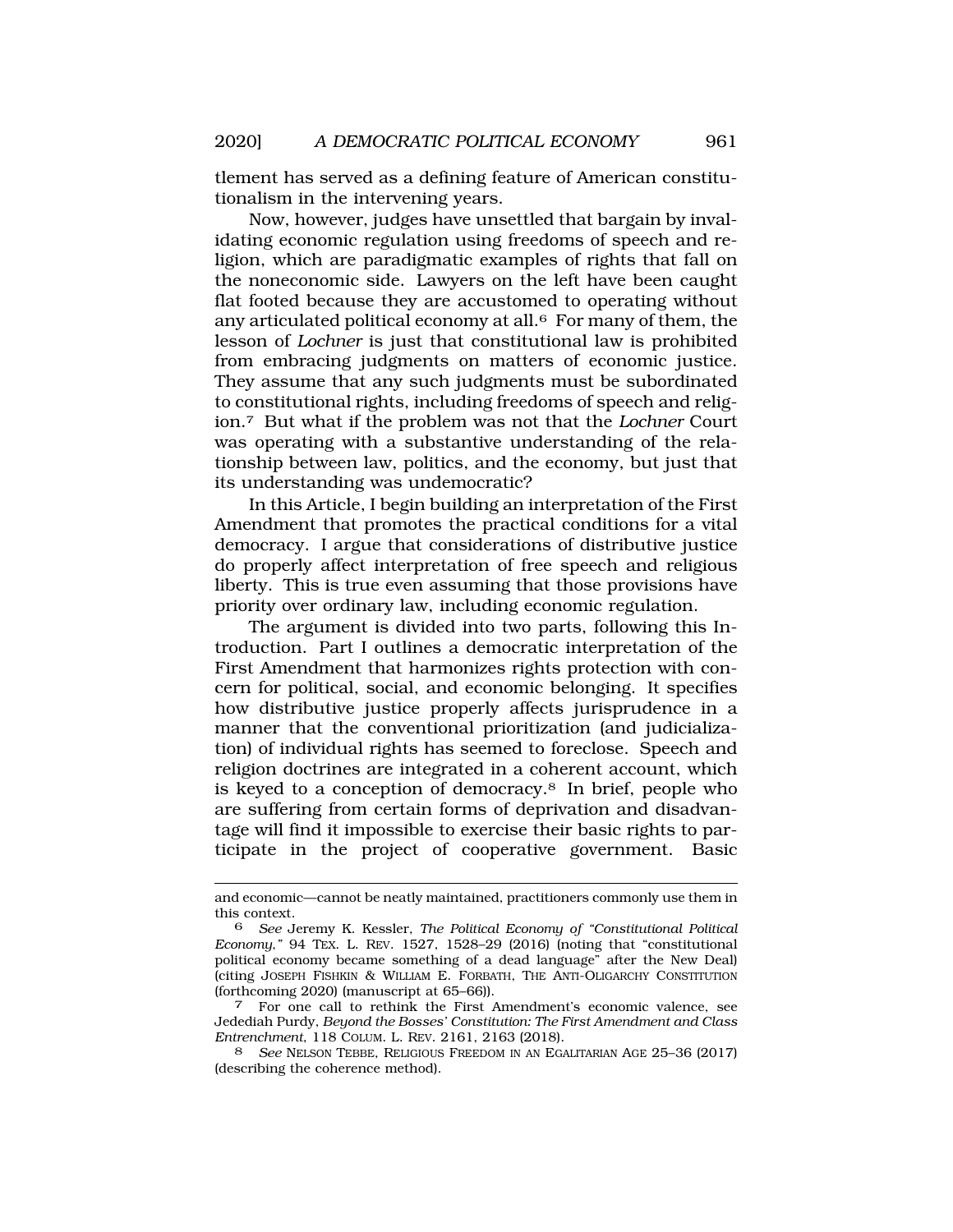liberties are thwarted by insufficiency of primary goods, while membership status may be degraded by structural inequality of economic wherewithal. To illustrate the approach, I evaluate concrete conflicts occurring both inside courts and outside them. For example, a democratic political economy has implications for campaign finance regulation, labor law, regulation of prescription drugs, the requirement of "net neutrality" for internet service providers, and the obligation of employers to provide health insurance coverage for female contraception.9

Part II uses the approach to understand the current moment in constitutional law. First, it sets up a historical comparison to *Lochner* that is deliberately presentist and designed to highlight undemocratic conceptions of the relationship between First Amendment law and distributive justice. To that end, I isolate two aspects of Lochnerism, both of which are drawn from the democratic theory outlined in Part I. One aspect is that constitutional actors are using a conception of rights that could be called "anticlassificatory."10 Doing so allows them to downplay the effects of power disparities and other social circumstances on the exercise of basic liberties, even though these interpreters often do attend to the values of free speech and how those values are served on the ground (and in this sense they have assimilated the lessons of legal realism). A second aspect is that they deem the existing distribution of primary goods to be neutral and natural, rather than politically constructed, and they use that baseline to identify government departures as burdensome or biased. Understanding Lochnerism this way opens up one critical approach to cases like *Citizens United*, *Sorrell*, and *Hobby [Lobby](https://Lobby.11)*.11

Notably, this way of interpreting the First Amendment applies beyond courts. It has purchase wherever constitutional arguments occur: in legislatures, administrative agencies, nonprofit organizations, media outlets, and political mobilizations. This interpretation highlights the way the *Lochner* Court deployed a political economy that frustrated democratic principles. And it suggests that such a proclivity can be shared by legislative and executive actors. Part II therefore features current examples from outside the judiciary. And it draws not

<sup>9</sup> *See infra* Part I.

<sup>10</sup> *See, e.g.*, Genevieve Lakier, Reed v. Town of Gilbert, Arizona*, and the Rise of the Anticlassificatory First Amendment*, 2016 SUP. CT. REV. 233. The term anticlassificatory, which I owe to Genevieve Lakier, does not capture all aspects of the conception of rights that I wish to describe, but it indicates some central features. See infra subpart II.B.

<sup>11</sup> See infra sections II.A.3-4.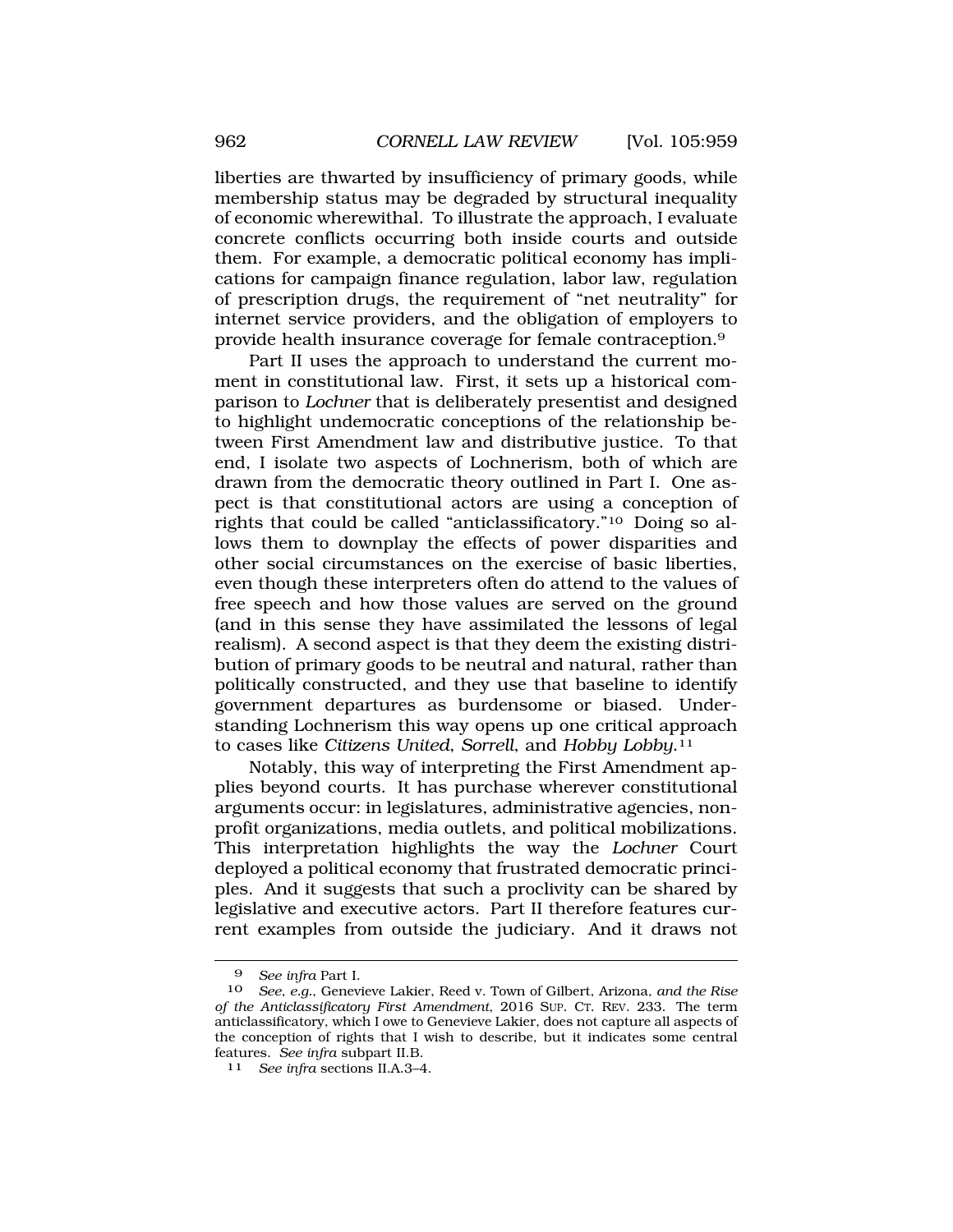only from speech law, which has dominated the literature so far,  $12$  but also from the law of religious freedom.  $13$ 

Part II ends with a particular account of the breakdown of the midcentury settlement. Although this point is closely related to the diagnosis of Lochnerism, the two are distinct. While the comparison to *Lochner* is designed to identify pathologies, the observation that the settlement is being reworked has no necessary negative valence. That arrangement may have been unprincipled from the start. Understanding it from the perspective of democratic theory suggests that the problem is not that the Court has begun to operate with an account of the relationship between law, politics, and the economy—that is inevitable—but instead that it is choosing an account that undermines collective [self-determination.14](https://self-determination.14) Rather than rehabilitate the settlement, then, constitutional actors might respond by improving their understanding of how First Amendment rights interact with economic justice. Questions of institutional design—e.g., how to allocate authority to interpret and enforce the Constitution among branches of government—could then be answered from that perspective.

A few caveats. Nothing here should be read to suggest that constitutional law is especially important for combatting contemporary forms of unfreedom or inequality. To the degree that First Amendment decisions are contributing to the difficulty, however, it is necessary to construct alternatives. A related caution is that courts are unlikely to lead the effort to reimagine free speech and religious liberty. Constitutional arguments are likely to have greater impact outside the [judiciary.15](https://judiciary.15)

Third, I bracket the matter of whether economic rights to contract and property should be constitutionalized,16 and I

<sup>12</sup> *But see* Elizabeth Sepper, *Free Exercise Lochnerism*, 115 COLUM. L. REV. 1453, 1455–56 (2015) (comparing Lochnerism and modern freedom of religion jurisprudence).<br>13 See infra

<sup>13</sup>*See infra* section II.A.4 (free exercise). 14 *See infra* subpart II.B.

<sup>15</sup> For examples, see *infra* subpart I.A, sections II.A.3–4. For a leading theory of institutional design in constitutional decision-making, see LAWRENCE G. SAGER, JUSTICE IN PLAINCLOTHES 1-11 (2004).<br>16 Compare JOHN TOMASI. FREE

<sup>16</sup> *Compare* JOHN TOMASI, FREE MARKET FAIRNESS 89–92 (2012) (giving civil, political, and economic liberties the status of rights that the government can limit only for compelling reasons), *with* Alan Patten, *Are the Economic Liberties Basic?*, 26 CRITICAL REV. 362, 363 (2014) (arguing that economic liberties should not enjoy priority but defining economic liberties somewhat broadly and understanding priority in a particular way), *and with* Anna Stilz, *Is the Free Market Fair?*, 26 CRITICAL REV. 423, 423 (2014) (offering "doubts about whether 'thick' economic freedom is a condition of democratic legitimacy").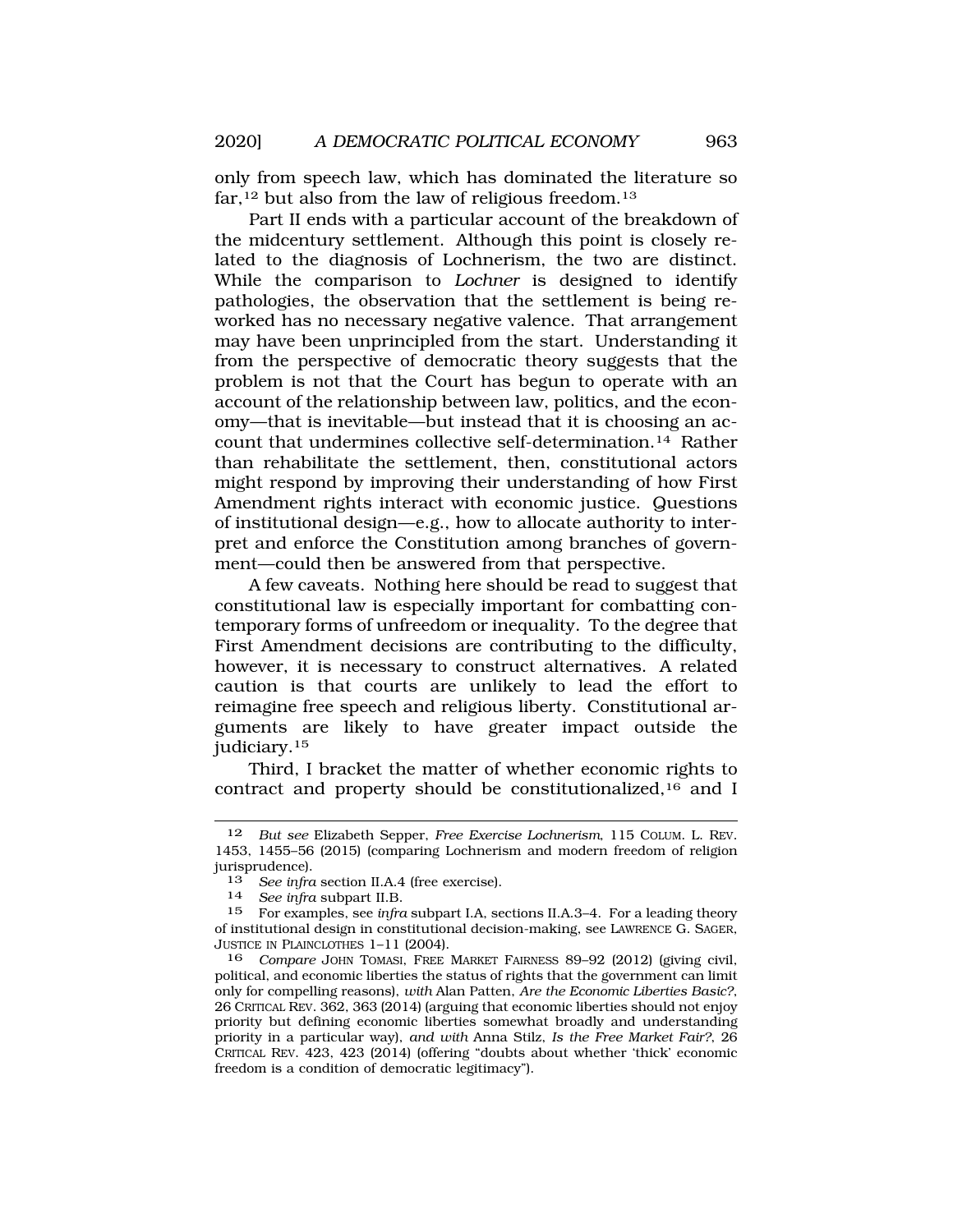stop short of proposing socioeconomic rights to housing, education, basic income, health care, and the like.17 Although those kinds of guarantees may well be attractive, I first want to explore the more proximate and difficult argument that distributive imperatives affect our interpretation of negative rights.

Nor should my argument be taken to suggest that the First Amendment requires a particular distribution of primary goods. Rather, legal interpretation should be guided by a democratic commitment to ensuring the conditions for cooperative governance and the exercise of individual rights. For now, I have little to say about the demands of distributive justice that are independent of those conditions.

I understand that some critical theorists have given up on rights discourse altogether. Even for them, however, the argument here should hold some interest, if only as part of a transitional strategy that negotiates longstanding features of existing constitutional [discourse.18](https://discourse.18) An ambition of this Article is to bring together the critical literature's powerful diagnosis of existing First Amendment practice with a constructive effort to imagine an alternative.

Finally, it must be accepted that a turnabout in First Amendment interpretation is not likely anytime soon, given judicial and political realities. Nevertheless, academics can productively strive to develop a constitutional vision that is fully worked out, both in case conditions change and in order to promote that change with grounded arguments. Academics occupy an institutional position outside the government, advocacy groups, and business organizations, and they therefore have a distinct opportunity to undertake that work.

<sup>17</sup> *Cf*. Joseph Fishkin & William E. Forbath, *The Anti-Oligarchy Constitution*, 94 B.U. L. REV. 671, 692–95 (2014) (advocating for a return to the "Anti-Oligarchy Constitution"); William E. Forbath, *Caste, Class, and Equal Citizenship*, 98 MICH. L. REV. 1, 14 (1999) (tracing the founding history of the idea that citizens had "a *right* to sufficient property upon which to work to support themselves and their families"); Frank I. Michelman, *In Pursuit of Constitutional Welfare Rights: One View of Rawls' Theory of Justice*, 121 U. PA. L. REV. 962, 962 (1973) (discussing Rawls's *A Theory of Justice* as it relates to "affirmative rights . . . to education, shelter, subsistence, health care, and the like").

<sup>18</sup> *See, e.g.*, Lea Ypi, *The Politics of Reticent Socialism*, 2 CATALYST 157, 157–76 (2018), <https://catalyst-journal.com/vol2/no3/the-politics-of-reticent-socialism> [<https://perma.cc/AG5M-GUN7>] (reviewing WILLIAM A. EDMUNDSON, JOHN RAWLS: RETICENT SOCIALIST (2017)) (exploring such a transitional strategy).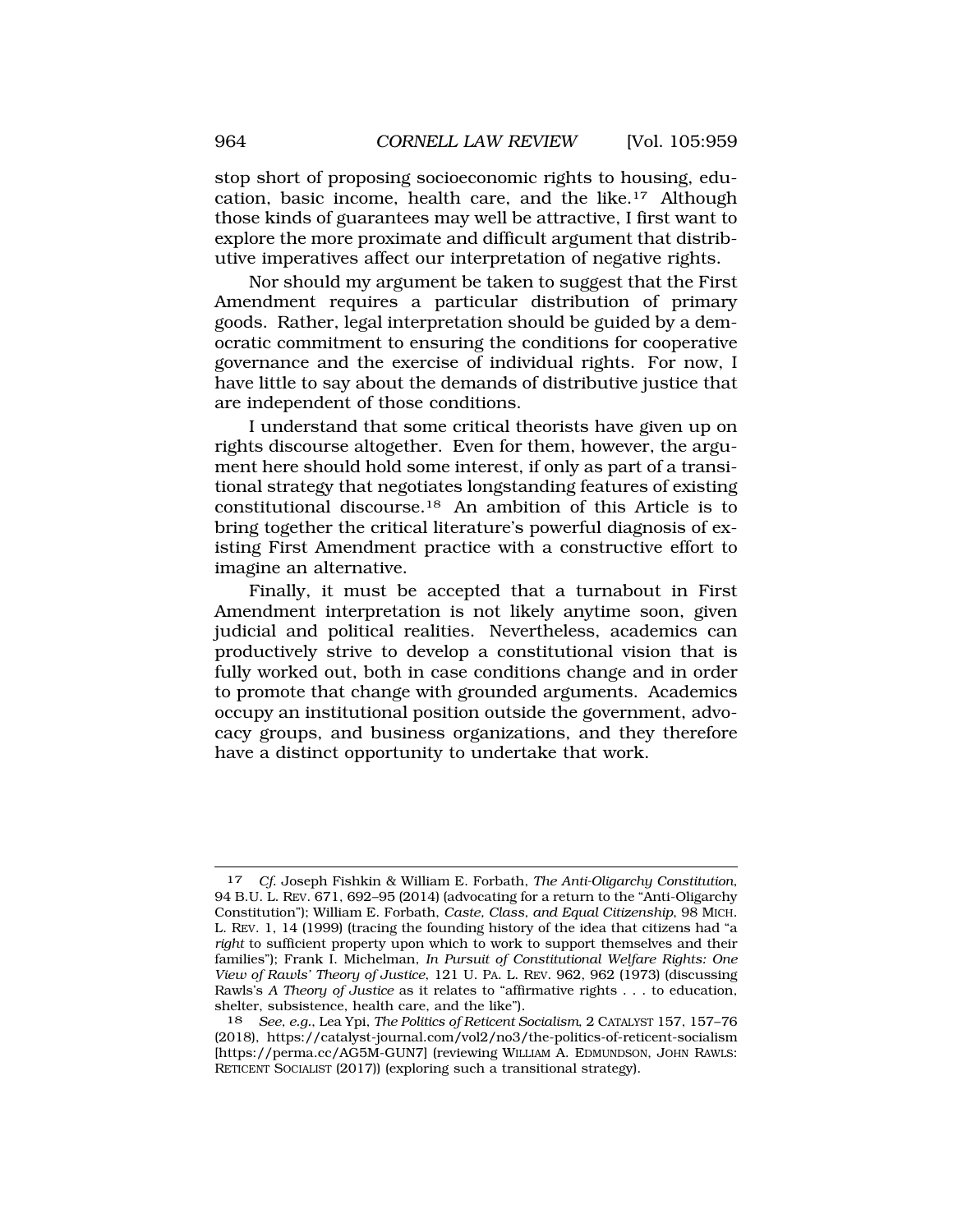I

## A DEMOCRATIC POLITICAL ECONOMY FOR THE FIRST AMENDMENT

To construct an account of the relationship between First Amendment rights and distributive justice that is justified and durable, I begin with a version of constitutional democracy. My aim is to identify an interpretation of freedoms of speech and religion that coheres with existing strands of legal precedent and is capable of being supported by reasons—in other words, a reading of the law that fits together with actual constitutional practices and is [justified.19](https://justified.19)

The ideal of democracy that is implicit in jurisprudence on freedom of speech and freedom of religion has at its root the precept that democratic government derives its legitimacy from those subject to its [power.20](https://power.20) People formulate their own personal convictions and political conceptions, working out reasons for their views in dialogue with others.<sup>21</sup> Drawing on the resulting commitments, they set collective rules, including laws concerning the coercion of individuals. In that way, they manage the tension between collective self-determination and individual [self-determination.22](https://self-determination.22) Formation of democratic will around a public conception of the good happens through discourse and action in a wide variety of settings, from family life to civic organizations and national [platforms.23](https://platforms.23) A permanent feature of that discourse is disagreement, both reasonable and

<sup>19</sup> *See* TEBBE, *supra* note 8, at 25–36 (describing and defending a method of social coherence); RONALD DWORKIN, LAW'S EMPIRE 65–68, 255 (1986) (describing the requirements of fit and justification for legal interpretation).<br>20 See ROBERT C. POST, CITIZENS DIVIDED: CAMPAIGN FINANCE

See ROBERT C. POST, CITIZENS DIVIDED: CAMPAIGN FINANCE REFORM AND THE CONSTITUTION 4–5, 40–41, 73 (2014).

<sup>21</sup> *Cf*. RAINER FORST, THE RIGHT TO JUSTIFICATION: ELEMENTS OF A CONSTRUCTIVIST THEORY OF JUSTICE 2–7 (Jeffrey Flynn Trans., 2012) ("One could combine an analysis of the most important discourses about political and social justice with an investigation of the social conflicts that produce those discourses . . . ."); Purdy, *supra* note 7, at 2163 ("[T]his Essay proposes that a democratic republic must be able to achieve political will formation around a creditable idea of the common good. This goal requires a modicum of civic equality . . . .").

<sup>22</sup> *See* Robert C. Post, *Subsidized Speech*, 106 YALE L.J. 151, 153 (1996). For a prominent resolution of that tension, see COREY BRETTSCHNEIDER, DEMOCRATIC RIGHTS: THE SUBSTANCE OF SELF-GOVERNMENT 12 (2007) (proposing a "value theory of democracy" designed to capture the idea that "self-government should respect each individual's status as a ruler").

<sup>23</sup> *Cf*. Joshua Cohen & Archon Fung, Democracy and the Digital Public Sphere 6 (2019) (unpublished manuscript) (on file with author) (stipulating a "*deliberative democracy*, which means a political society in which political discussion on fundamentals of policy and politics appeals to reasons—including reasons of justice, fairness, and the common good—that are suited to cooperation among free and equal persons with deep disagreements").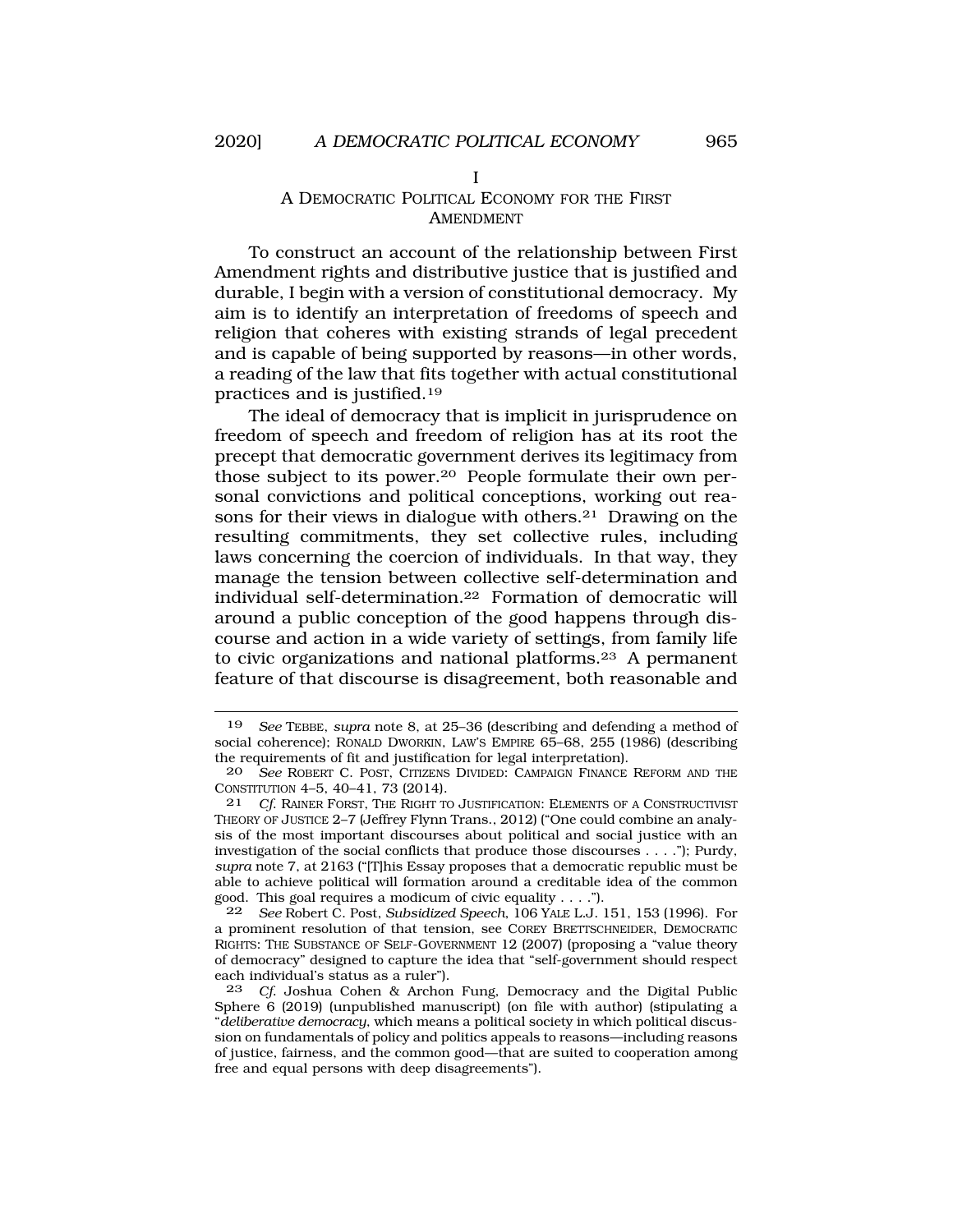unreasonable, among individuals who exercise moral powers using independent judgment.

In democracy's republican form, government agents are empowered to formulate and implement legitimate laws.24 People monitor their agents' actions, debate their merits, and hold them accountable, both through voting and by voicing their [views.25](https://views.25) They entrench constraints on what their representatives can do in their name—constitutional limitations—both so representatives cannot easily interfere with the mechanisms for democratic accountability, and so basic liberties are guaranteed more [generally.26](https://generally.26) Government officials are limited affirmatively, in the extent of their powers, and negatively, in their ability to abridge fundamental rights even when they act within the scope of their authority.

A component of constitutional democracy is its conception—or its *constituting*—of people who contribute to its political project as members who are free and [equal.27](https://equal.27) Democracy presupposes that each person can exercise moral judgment, particularly judgment regarding personal ends and collective ends, and that each person can back up those judgments with [reasons.28](https://reasons.28) It regards the individual as an author of collective commitments and the rules that instantiate them.

But cooperative authorship cannot happen where some occupy a subordinate rank, so that their participation is devalued or discounted, nor can it happen where their exercise of fundamental freedom is unfairly discouraged or disallowed. In other

<sup>24</sup> *See* ROBERT POST, *Lecture I: A Short History of Representation and Discursive Democracy*, *in* REPRESENTATIVE DEMOCRACY: THE CONSTITUTIONAL THEORY OF CAM-PAIGN FINANCE REFORM: THE TANNER LECTURES ON HUMAN VALUES, 208, 225, 229  $(2013).$ <br>25

<sup>25</sup> *See* Cohen & Fung, *supra* note 23, at 6 (stipulating a "*democratic political regime*, which means a political arrangement with regular elections, rights of participation, and the associative and expressive liberties essential to making participation informed and effective"); *cf.* Charles R. Beitz, *How Is Partisan Gerrymandering Unfair?*, 46 PHIL. & PUB. AFF. 323, 358 (2019) ("The system should afford each participant a fair opportunity to affect legislative outcomes while also ensuring the people at large that a sufficiently large swing in popular political commitment will produce a change in the profile of the representative body.").

<sup>26</sup> *See* ROBERT POST, *Lecture II: Campaign Finance Reform and the First Amendment*, *in* REPRESENTATIVE DEMOCRACY, *supra* note 24, at 265, 268–71.

<sup>27</sup> *See* Cohen & Fung, *supra* note 23, at 5–6 (stipulating an "ambitious conception of democracy" organized around, inter alia, the notion of a "*democratic society*, which means a society whose members are understood in the political culture as free and equal persons").

<sup>28</sup> *Id.* at 6 (positing free and equal persons who "have a sense of justice, rightness, and reasonableness; an ability to bring these normative powers to bear on social and political issues, both in reflection and discussion; and a capacity to act on the results of such reflection and discussion").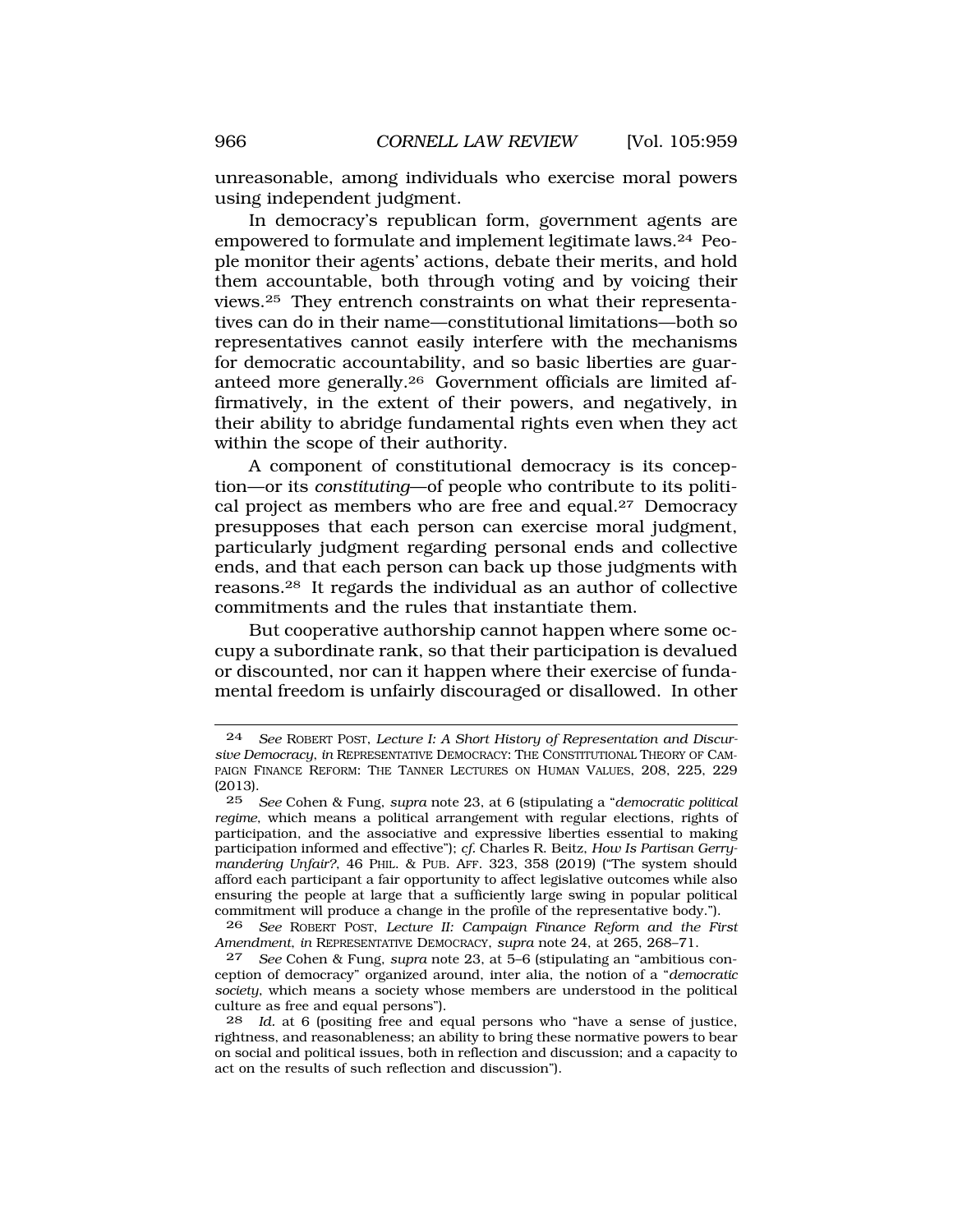words, democracy entails a commitment to a meaningful measure of civic efficacy and [equality.29](https://equality.29) Contributors to the cooperative political project cannot perform their basic functions if they are disabled from shaping ideas and ideologies, in collaboration with [others.30](https://others.30) This is a matter of both liberty and equality. Basic liberties are rendered meaningless by fundamental forms of deprivation, whereas membership status is imperiled by disadvantage (as are certain activities that are competitive in nature, as I will explain in a moment). So the democratic account is sufficientarian in certain respects, but egalitarian in others.

Though some may associate the commitment to free and equal membership with the partisan left, actually that value has deeper and broader support in American political thought. It is intimately connected, both conceptually and historically, to the ideal of democracy itself. At the founding, for instance, James Madison explained that taxation to support churches "degrades from the equal rank of Citizens all those whose opinions in Religion do not bend to those of the Legislative authority."31 And the Supreme Court has reinforced the

30 Nor would a robust democracy treat its members as full persons if it denied them other basic liberties that are not themselves narrowly political or strictly necessary for self-government. In this short piece, I cannot say more about fundamental rights—such as those of intimacy, reproduction, family formation, artistic exercise, travel and mobility, integrity of the person, etc.—and how they are related to a conception of democracy.

31 JAMES MADISON, *Memorial and Remonstrance Against Religious Assessments*, *in* JAMES MADISON: WRITINGS 33 (Jack N. Rakove ed., 1999). The Virginia bill to which Madison was objecting exempted only certain denominations from the tax. *Id.* at 31–32. Rousseau also described the basic status of members of a democracy as equal citizenship. *See* JEAN-JACQUES ROUSSEAU, THE SOCIAL CON-TRACT 16 (1762) (Jonathan Bennet ed., 2017), <https://www.earlymoderntexts>. com/assets/pdfs/rousseau1762.pdf [\[https://perma.cc/FTD4-4PBC](https://perma.cc/FTD4-4PBC)] ("From whatever direction we approach our principle, we always reach the same conclusion: the social compact creates an equality among the citizens so that they all commit themselves to observe the same conditions and should all have the same rights."); *see also* JOHN RAWLS, JUSTICE AS FAIRNESS: A RESTATEMENT 132 (Erin Kelly ed., 2001) (describing "Rousseau's solution" to inequality, which is "followed (with

<sup>29</sup> *See* WENDY BROWN, IN THE RUINS OF NEOLIBERALISM: THE RISE OF AN-TIDEMOCRATIC POLITICS IN THE WEST 17–18, 23 (2019) ("Political equality is democracy's foundation. . . . When political equality is absent, whether from explicit political exclusions or privileges, from extreme social or economic disparities, from uneven or managed access to knowledge, or from manipulation of the electoral system, political power will inevitably be exercised by and for a part, rather than the whole."). *Cf.* T.M. SCANLON, THE DIFFICULTY OF TOLERANCE: ESSAYS IN POLITI-CAL PHILOSOPHY 15 (2003) (arguing for a free speech principle that is "a consequence of the view that the powers of a state are limited to those that citizens could recognize while still regarding themselves as equal, autonomous, rational agents"). *But see id.* at 97–99 (disavowing this argument in a later essay, at least as a complete account of freedom of expression).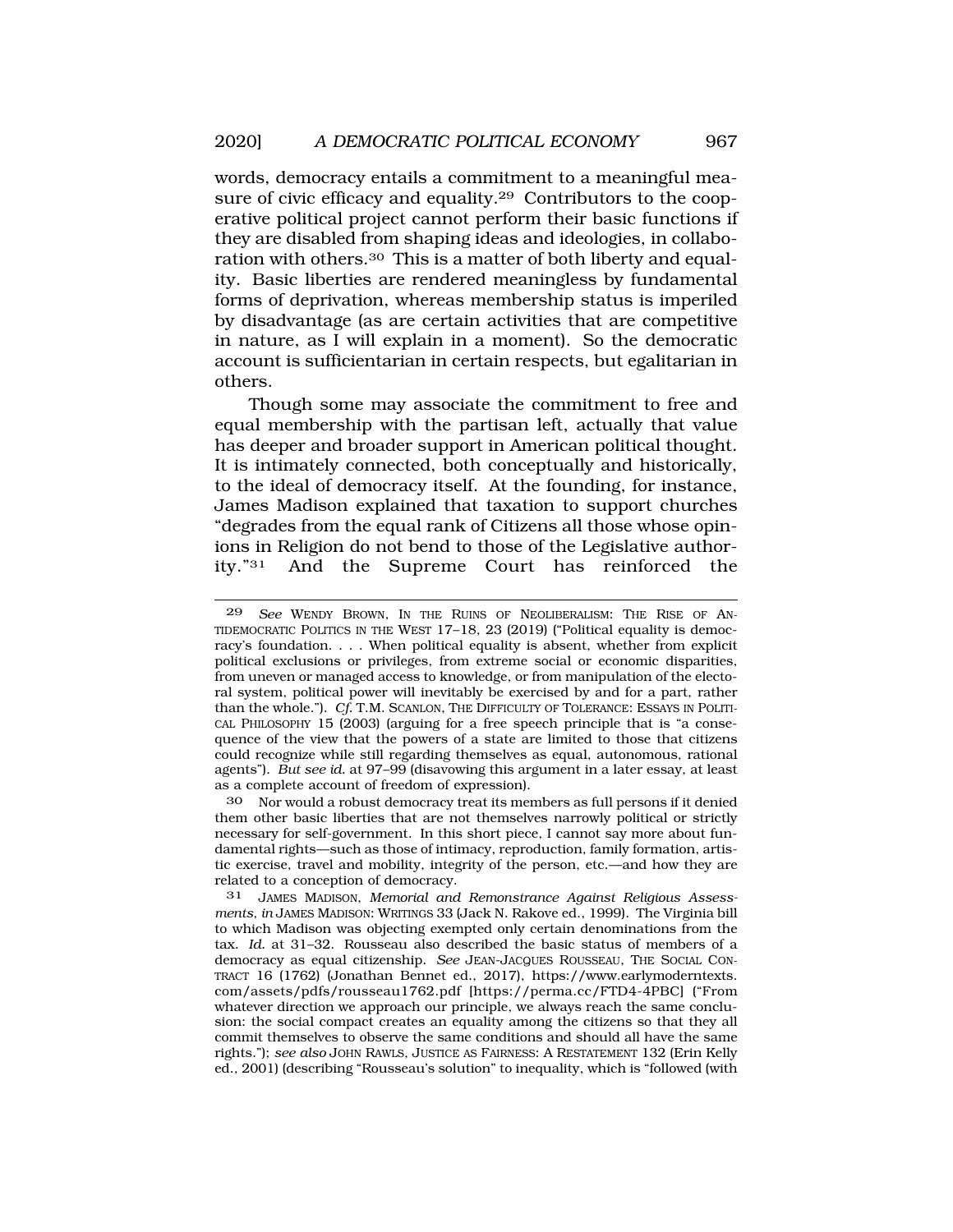constitutional commitment to free and equal membership in the political [community.32](https://community.32) That principle is evenhanded in the sense that it protects all individuals against coercion and caste, including those who are illiberal or antiliberal. So the ideal of political membership has the potential to unify partly because it accepts the fact of disagreement itself, including disagreement on the most fundamental questions of personal morality and political justice.

First Amendment guarantees can be understood as important to democracy, of course. Expressive freedom is paradigmatic because it protects people's ability to deliberate over personal ethics and collective justice, to inform each other about their government, and to critique their representatives' [actions.33](https://actions.33) This is not to say that free speech serves democratic political values alone. Other aspects, such as liberty of artistic expression or scientific pronouncement, are basic in the sense that no just society would deny their fundamental status. Yet freedom of political speech has a distinct role because of its centrality to democratic processes and principles.

Freedom of conscience, for its part, allows members of the democracy to deliberate independently, and not just about pri-

modifications) in justice as fairness: namely, the fundamental status in political society is to be equal citizenship, a status all have as free and equal persons"). Note, however, that a contractarian conception of legitimacy is not necessary to the account I am giving. Nor is a limitation of rights to only those who are present in the country as full citizens rather than legal permanent residents, visa holders, or even documented immigrants. I bracket the matter of these limitations and I use the general term "membership" rather than the more specific concept of "citizenship."

<sup>32</sup> *See, e.g*., Town of Greece v. Galloway, 572 U.S. 565, 616 (2014) (Kagan, J., dissenting) (describing a "norm of religious equality—the breathtakingly generous constitutional idea that our public institutions belong no less to the Buddhist or Hindu than to the Methodist or Episcopalian"); Church of the Lukumi Babalu Aye v. City of Hialeah, 508 U.S. 520, 542–43 (1993) ("The Free Exercise Clause protects religious observers against unequal treatment, and inequality results when a legislature decides that the governmental interests it seeks to advance are worthy of being pursued only against conduct with a religious motivation." (citation, quotation marks, and alteration omitted)); Lynch v. Donnelly, 465 U.S. 668, 687 (1984) (O'Connor, J., concurring) ("The Establishment Clause prohibits government from making adherence to a religion relevant in any way to a person's standing in the political community.").

<sup>33</sup> *See* ALEXANDER MEIKLEJOHN, FREE SPEECH AND ITS RELATION TO SELF-GOVERN-MENT 26 (1948) ("The principle of the freedom of speech springs from the necessities of the program of self-government."); Post, *supra* note 22, at 153–54 ("First Amendment jurisprudence conceptualizes public discourse as a site for the forging of an independent public opinion to which democratic legitimacy demands that the state remain perennially responsive."). Here I include "informal politics," where people are focused not just on electoral dynamics as such, but also on altering or preserving broader social attitudes. *See* SCANLON, *supra* note 29, at 108.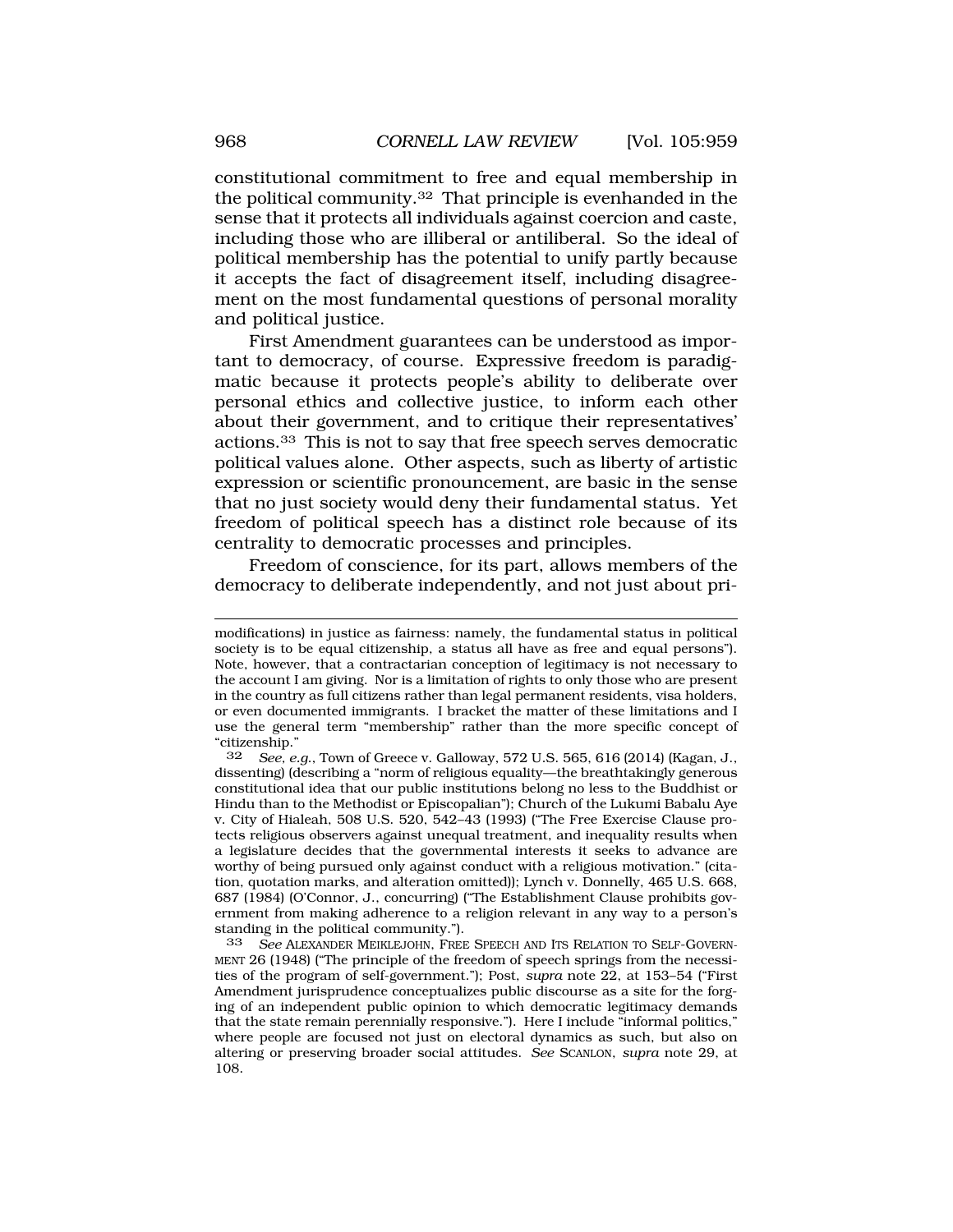vate salvation. Free exercise, together with freedom of thought and opinion, safeguards people when they debate and decide on matters of personal ethics and collective justice. Undue restriction would interrupt democratic feedback just as harmfully as censorship of speech, although in a distinct way. Citizens must be able to formulate their worldviews and shape their own wills, if they are to be authors of government action, and if they are to understand themselves as such.34 And for many, a critical perspective on public matters draws from a complete moral [conception.35](https://conception.35)

Nonestablishment likewise disallows the state from endorsing or denouncing beliefs in a manner that would hamper citizens' deliberative powers or render them members of a subordinate status or caste. Not all government endorsements have these effects—officials can and do regularly take positions that do not demote, however much they offend, for example when they condemn smoking or promote artistic excellence. And of course, many government institutions are organized hierarchically without risking systemic subordination, such as the military, educational institutions, and administrative agencies. But when a jurisdiction endorses a particular theology, it alters its legal relationship with individuals, differentiating them on the basis of a fraught social [characteristic.36](https://characteristic.36) Moreover, it renders nonadherents legally disfavored at the moment of government expression, independent of any subjective feelings they might have.37 Again, people cannot fairly participate

<sup>34</sup> *Cf.* Vincent Blasi & Seana V. Shiffrin, *The Story of* West Virginia Board of Education v. Barnette*: The Pledge of Allegiance and the Freedom of Thought*, *in*  CONSTITUTIONAL LAW STORIES 433–34 (Michael Dorf ed., 2d ed. 2009) (noting the "First Amendment interest in the speaker's freedom of thought and freedom of conscience"); Seana Valentine Shiffrin, *What Is Really Wrong with Compelled Association?*, 99 NW. U. L. REV. 839, 854 (2005) (conceptualizing speakers as rational agents).

<sup>35</sup> With regard to religious freedom too, I cannot discuss aspects of the right that are independent of democratic processes. *Cf. infra* note 75 (putting aside similar matters concerning freedom of speech).

<sup>36</sup> *C.f.* Town of Greece v. Galloway, 572 U.S. 565, 633 (2014) (Kagan, J., dissenting) (arguing that being an "equal citizen" entails the ability to "go before the government not as Christians or Muslims or Jews (or what have you), but just as Americans"); Cécile LABORDE, LIBERALISM'S RELIGION 140-41 (2017) (discussing criteria for the "minimal separation" of church and state); CHRISTOPHER L. EIS-GRUBER & LAWRENCE G. SAGER, RELIGIOUS FREEDOM AND THE CONSTITUTION 126–28 (2007) (arguing that public religious endorsements "signify who is 'in' and 'out' of competing large-scale social and ideological structures, and assign powerful and pervasive judgments of identity and stature to the status of being in or out").<br>37 See Elizabeth S, Anderson & Richard H, Pildes, Expressive Theories of L

<sup>37</sup> *See* Elizabeth S. Anderson & Richard H. Pildes, *Expressive Theories of Law: A General Restatement*, 148 U. PA. L. REV. 1503, 1548 (2000) (asserting that "[c]itizens acting together through the State are already regarding nonadherents as outsiders when they endorse religion. This collective action in itself constitutes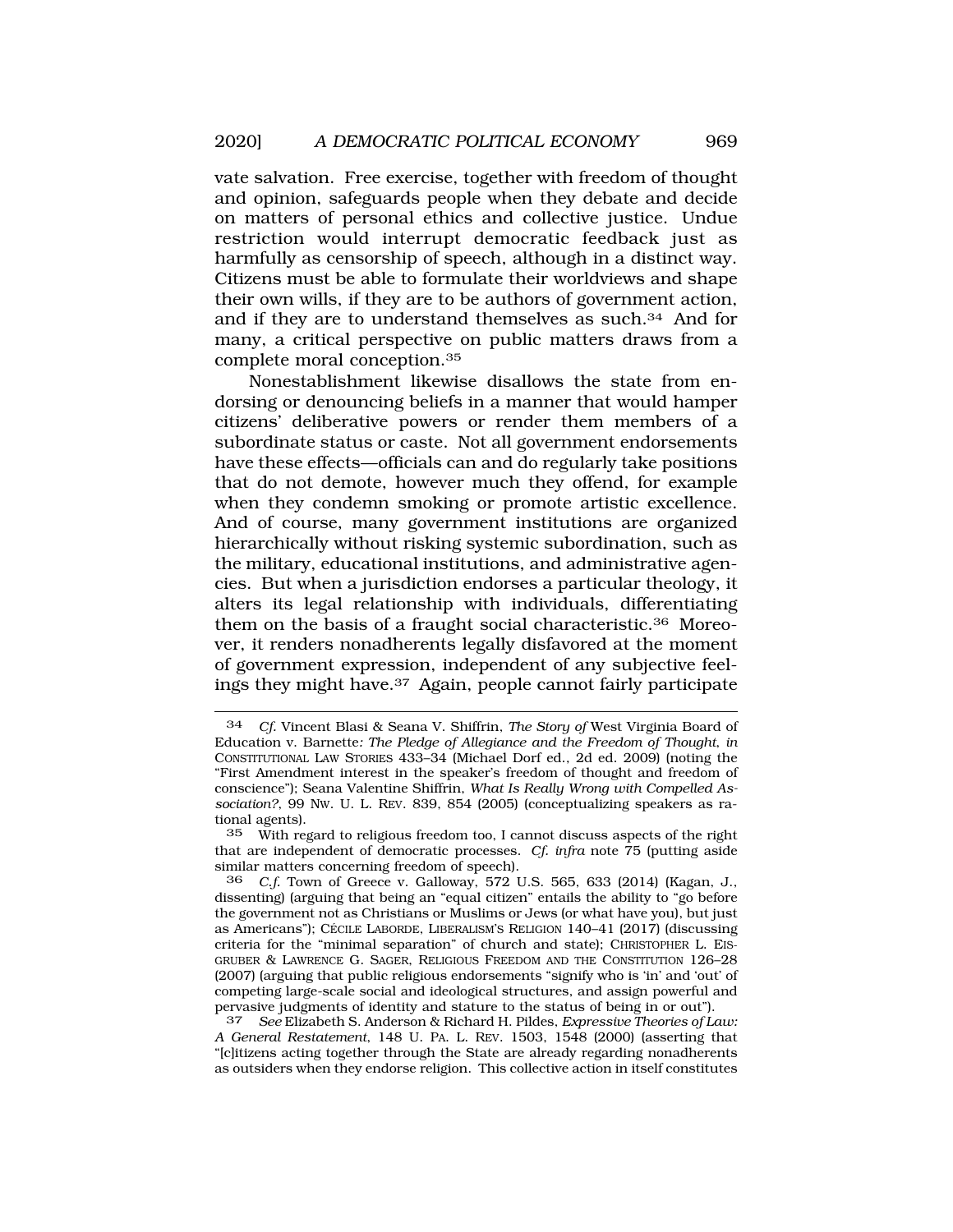in a democracy when their ideas or identities are categorically discounted or subordinated. Stratifying citizens interferes with self-determination in a fundamental manner.

Having described these basic principles, albeit quickly and incompletely, it is possible to ask how democratic constitutionalism might respond to the current moment. In particular, what is the most attractive alternative to an anticlassificatory conception of rights and to the naturalization of the existing allocations of political, social, and economic power?

Democracy of the sort I have just described entails the political efficacy and equality of its members, and *that* requires social and economic parity of a certain kind and degree. You could call this social democracy<sup>38</sup> or radical democracy.<sup>39</sup> Regardless of the label, the conviction is that people cannot meaningfully cooperate in the collective formation of ideas and interests if they are so deprived of primary goods that they are burdened in their basic activities or debased in their [status.40](https://status.40)  And a government will find its democratic legitimacy impaired

38 *See* Kate Andrias, *An American Approach to Social Democracy: The Forgotten Promise of the Fair Labor Standards Act*, 128 YALE L.J. 616, 650 (2019).

39 Cohen & Fung, *supra* note 23, at 3.

40 As I use it, the term "primary goods" includes not just economic resources but also social regard and basic liberties. *See* RAWLS, *supra* note 31, at 57–59. Although I use the language of primary goods, it is also possible to describe the relationship between constitutional rights and material conditions in terms of capabilities. According to the capabilities approach, distributive justice is best described as fairness in capabilities, or the opportunities people have to achieve essential functionings. *See* Ingrid Robeyns, *The Capability Approach*, STANFORD ENCYCLOPEDIA OF PHILOSOPHY 8 (Edward N. Zalta, ed. 2016), https:// [plato.stanford.edu/archives/win2016/entries/capability-approach/](https://plato.stanford.edu/archives/win2016/entries/capability-approach) [https:// perma.cc/N55Y-5YX7] ("Capabilities are a person's real freedoms or opportunities to achieve functionings. . . . According to the capability approach, 'functionings' and 'capabilities' are the best metric for most kinds of interpersonal evaluations."). Because people differ in their ability to convert income and other allpurpose means into real opportunities, or capabilities, there are important conceptual differences between the two approaches. *See id.* at 11, 33–36. Yet those differences do not materially alter my analysis of the relationship between the democratic interpretation of rights to speech and religion and material deprivation. After all, thinking about the material and social conditions that are necessary for basic liberties to be meaningful in practice is not radically different from thinking about the real opportunities that people have to realize valuable ends. *See id.* at 18 ("For Sen, capabilities as freedoms refer to the *presence* of valuable options or alternatives, in the sense of opportunities that do not exist only formally or legally but are also effectively available to the agent."). For foundational texts on the capabilities approach, see, e.g., AMARTYA SEN, INEQUALITY REEXAMINED

a change in the citizenship status of nonadherents, whether or not citizens individually believe such a change is justified."); Deborah Hellman, *The Expressive Dimension of Equal Protection*, 85 MINN. L. REV. 1, 10 (2000) (noting that the Equal Protection Clause's prohibition on the government "adopt[ing] policies that express a message of unequal worth . . . operates without regard to whether the state action causes concrete harm to identifiable people").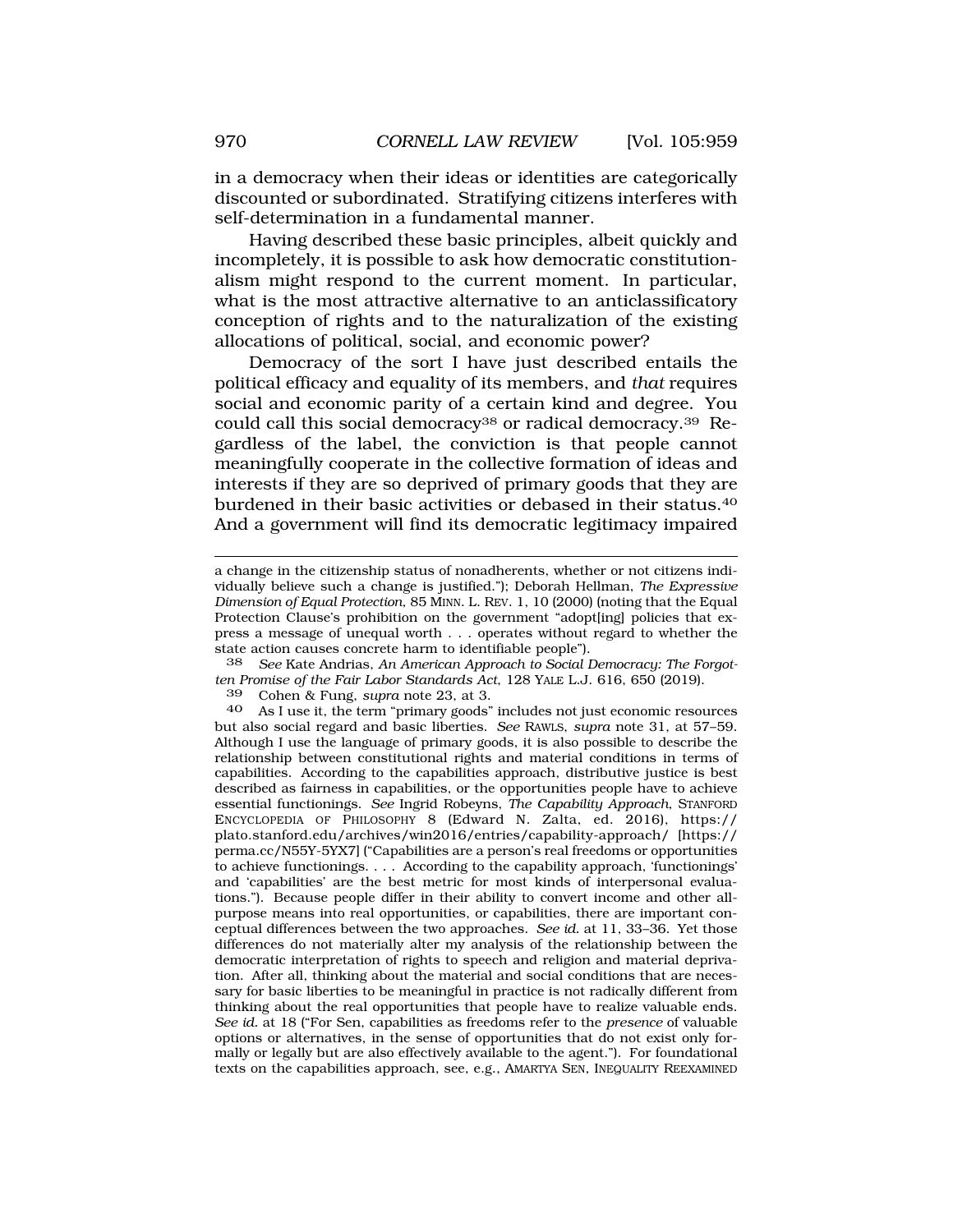if its members are prohibited from freely participating as full members in the political community.

None of this means that democracies cannot tolerate inequality of primary goods, nor does it mean that they cannot order commercial interactions through markets. But it does suggest strongly that any deployment of market mechanisms must be compatible with collective governance by individuals who are free and equal—that is, to put the point simply and powerfully, "democracy would have to come first."41 Revising the relationship between cooperative self-determination and commercial markets is one necessary element of any new understanding of the First [Amendment.42](https://Amendment.42)

How does this account of democracy and distributive justice relate to rights—to their conceptualization and construction? Accepting for a moment the attractiveness of the relationship between cooperative government and economic belonging that I have briefly described, what would it mean for constitutional interpretation?43

Lawyers on the left might dismiss its relevance on the ground that distributive justice must remain unconnected to constitutional discourse. They may hold this objection, at least in part, because they accept the midcentury settlement—they assume that distributional fairness is solely a matter of statutory and regulatory argument, not constitutional law and not adjudication by unelected members of the Supreme Court. The lesson of *Lochner*, for them, is that constitutional actors are prohibited from operating with any theory of political economy at all.

A related objection might hold that considerations of distributive justice must yield to the imperatives of individual rights. On this view, the priority of freedoms of speech and

<sup>(1992);</sup> MARTHA NUSSBAUM, WOMEN AND HUMAN DEVELOPMENT: THE CAPABILITIES AP-PROACH (2000).

<sup>41</sup> Purdy, *supra* note 7, at 2171.

<sup>42</sup> *See id.* at 2163; *see also* Genevieve Lakier, *Imagining an Antisubordinating First Amendment*, 118 COLUM. L. REV. 2117, 2118–19 (2018) (noting the "significant shift" in the First Amendment's political economy over the last four decades so that "the winners in First Amendment cases are much more likely to be corporations and other economically and politically powerful actors").

<sup>43</sup> Some have identified the need for this kind of effort. *See, e.g.*, Kessler & Pozen, *supra* note 4, at 1953, 1960 ("Does the First Amendment tradition contain egalitarian elements that could be recovered? And what might a more egalitarian First Amendment look like today?"). And others have begun building up a democratic conception of speech law. *See, e.g.*, Lakier, *supra* note 42, at 2120 (arguing for a First Amendment that "functions better to protect the expressive freedom of the powerless").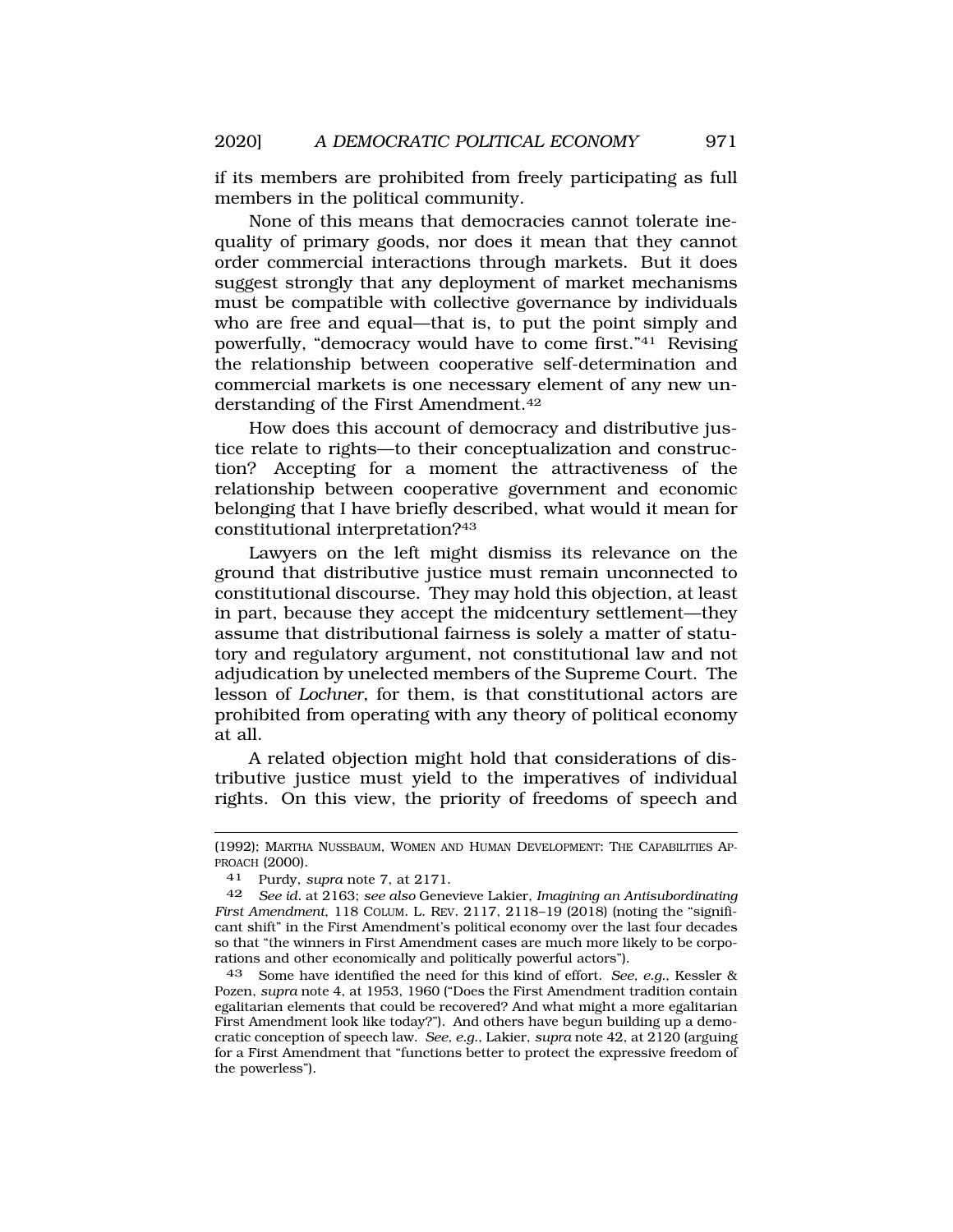religion over ordinary policy commitments, including the commitment to economic fairness, is constitutive of the very concept of a right. For example, officials could not seek to enforce a system of progressive taxation by censoring criticism of that policy, nor could they discriminate in a military draft for efficiency [reasons.44](https://reasons.44) The priority of basic liberties is more powerful than simple judicial deference because it applies wherever constitutional discourse occurs, including in legislatures and administrative agencies.

In what follows, I will assume that basic liberties do have priority over matters of ordinary policymaking, including distributive [interests.45](https://interests.45) Also, I will remain agnostic on whether economic rights, such as property and contract guarantees, have constitutional status.<sup>46</sup> For both historical and conceptual reasons, I am inclined to think that core economic entitlements actually are basic, though they may be limited and qualified like other rights, but I will not pursue that inclination here. Finally, I put aside the conviction, familiar from international human rights instruments and some domestic constitutions, that socioeconomic needs must be constitutionalized, so that citizens are guaranteed affirmative government provision of housing, health care, education, secure retirement, etc.47 Instead, I assume the narrower, negative conception of basic [rights.48](https://rights.48) Under these suppositions, what import could concern over resource inequality have for interpretation of the First Amendment?

<sup>44</sup> *See* JOHN RAWLS, POLITICAL LIBERALISM 295 (1993); RAWLS, *supra* note 31, at  $\frac{47.}{45}$ 

<sup>45</sup> I can even assume that rights have *lexical* priority over other policy interests.<br>46  $Co$ 

<sup>46</sup> *Compare* TOMASI, *supra* note 16, at 91–92 (giving civil, political, and economic liberties the status of rights that the government can limit only for compelling reasons), *with* Patten, *supra* note 16, at 363 (arguing against the notion that "important economic liberties ought to be regarded as 'basic' and given special priority over other liberal concerns, including those of economic justice"), *and with* Stilz, *supra* note 16, at 423 (expressing doubt "about whether 'thick' economic freedom is a condition of democratic legitimacy").

<sup>47</sup> *See, e.g*., S. AFR. CONST. § 26(1) (1996) ("Everyone has a right to have access to adequate housing."); *id.* § 27(1) ("Everyone has the right to have access to health care services, including reproductive health care; sufficient food and water; and social security, including, if they are unable to support themselves and their dependants [sic], appropriate social assistance."); *id.* at § 29(1) ("Everyone has the right to a basic education  $\dots$ .").

<sup>48</sup> *Cf.* Samuel Moyn, *Human Rights Are Not Enough*, THE NATION (Mar. 16, 2018), [https://www.thenation.com/article/human-rights-are-not-enough/](https://www.thenation.com/article/human-rights-are-not-enough) [<https://perma.cc/4T7J-WN8V>] (arguing that the human rights concept cannot guarantee distributional justice, but must be supplemented).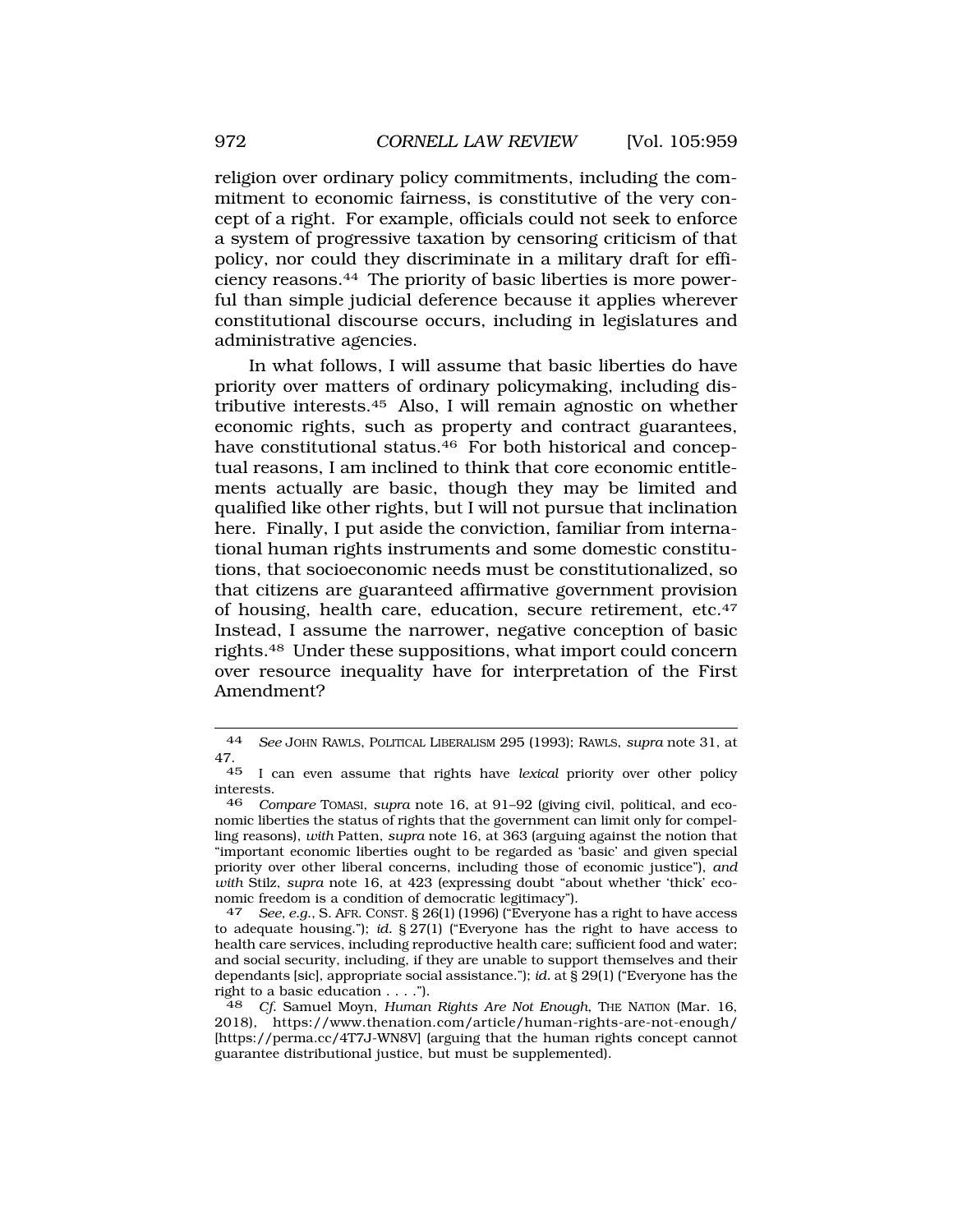My contention is that the priority objection does not defeat an interpretation of the First Amendment informed by democratic political economy; the imperatives of distributive justice do bear on constitutional interpretation in important respects. Start by recalling the basic truth that no right is absolute: every right is subject to specification as to its *scope*, the boundaries within which it applies, and as to its *strength*, the degree to which a government interest can overbalance the right even within those [boundaries.49](https://boundaries.49) That much is commonly recognized among lawyers. If it is also acknowledged that moral considerations play some role in legal interpretation,50 then it becomes possible to argue that considerations of distributive equality can impact determinations of the First Amendment's scope and strength. Such considerations can influence the *interpretation*  of constitutional guarantees, for instance by including the ways in which domination distorts the actual exercise of rights under nonideal conditions.

That the U.S. government has failed to secure the conditions for full and equal democratic participation by everyone is a familiar view, of course, and not only among Marxists. To take only the most prominent example, Rawls came to believe that disparities of primary goods stood in need of justification, that the institutions of welfare-state capitalism could not bear the burden of that justification, and that either "democratic socialism" or "property-owning democracy" was necessary to implement a defensible political [economy.51](https://economy.51) Since he wrote

<sup>49</sup> *Cf*. Leslie Kendrick, *Free Speech as a Special Right*, 45 PHIL. & PUB. AFF. 87, 90, 91, 93 (2017); Leslie Kendrick, *First Amendment Expansionism*, 56 WM. & MARY L. REV. 1199, 1205 (2015) [hereinafter *First Amendment*] ("Some speech has long been thought to be outside the scope of the First Amendment . . . . In addition, for those activities within the scope of the First Amendment, some receive a high degree of protection, and some receive a lower degree."); *see also*  Alan Patten, *The Normative Logic of Religious Liberty*, 25 J. POL. PHIL. 129, 147 (2017) (drawing a similar distinction between specifying the contours of the principle of "fair opportunity for self-determination" and determining whether some other value outweighs that principle).

<sup>50</sup> *See* DWORKIN, *supra* note 19, at 47, 52, 65–68, 96–98.

<sup>51</sup> RAWLS, *supra* note 31, at 135–40; *see also* EDMUNDSON, *supra* note 18, at 9 ("[H]aving dismissed welfare-state capitalism, command-economy socialism, and laissez-faire capitalism, 'this leaves . . . property-owning democracy and liberal socialism: their ideal descriptions include arrangements designed to satisfy the two principles of justice.'" (quoting RAWLS, *supra* note 31, at 138)); PROPERTY-OWNING DEMOCRACY: RAWLS AND BEYOND (Martin O'Neill & Thad Williamson eds., 2012) (assessing and expanding upon Rawls's conception of property-owning democracy).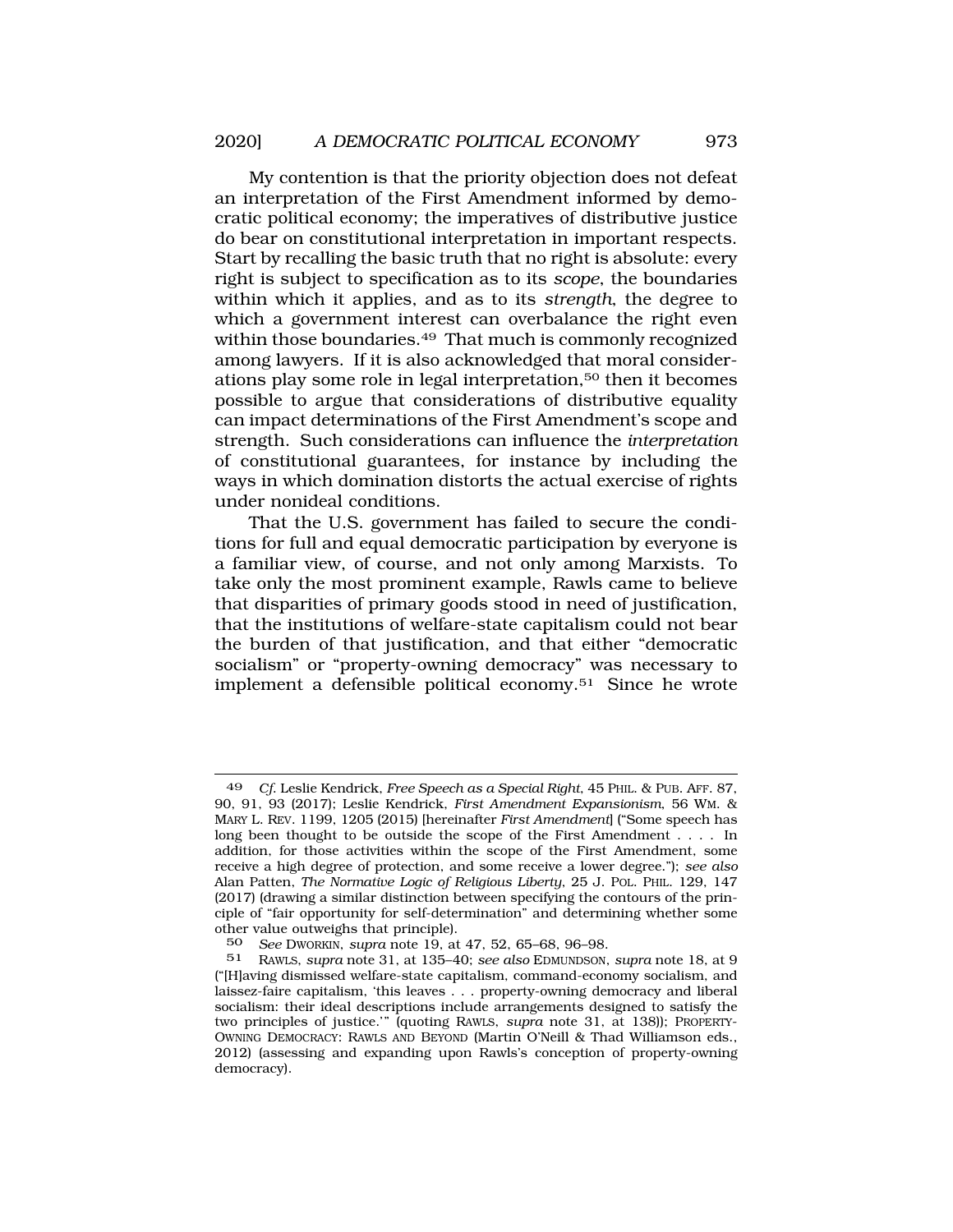those words, the relationship between democracy and capitalism has become even more [imbalanced.52](https://imbalanced.52)

By one estimate that is rough but seemingly reasonable, more than thirty-two percent of American families do not earn a living wage (meaning they cannot cover basic needs), and by another estimate, forty-three percent of households cannot afford a monthly budget that includes food, child care, health care, transportation, and a cell [phone.53](https://phone.53) Economic hardship, and the distributive disparity that accompanies it, could well worsen in the coming [years.54](https://years.54)

Here, I will assume without argument that existing inequalities in primary goods cannot be justified, and that government efforts to counteract them are morally significant. My concern is whether any such judgments can matter to interpretation of the First Amendment, and my argument is that constitutional actors ought to consider them by using the general interpretive approach I have just described, as well as in three more specific ways.55

First, rights are exercised by particular parties against the background of fair [conditions.56](https://conditions.56) A feature of that arrangement is the *social division of responsibility*, according to which government has an obligation to provide a just social framework, including the assignment of rights and duties, but then individuals are accountable for their choices within that frame-

<sup>52</sup> *See* Martin O'Neill, *Philosophy and Public Policy After Piketty*, 25 J. POL. PHIL. 343 (2017).

<sup>53</sup> Glenn Kessler, *Ocasio-Cortez's Misfired Facts on Living Wage and Minimum Wage*, WASH. POST (Jan. 24, 2019, 3:00 AM), [https://www.washingtonpost.com/](https://www.washingtonpost.com) politics/2019/01/24/ocasio-cortezs-misfired-facts-living-wage-minimum-wage/ ?noredirect=on [\[https://perma.cc/Y2BW-SSRJ\]](https://perma.cc/Y2BW-SSRJ) (putting the share of Americans that do not earn a living wage at between 32% and 38%); *see also* Editorial, *Two Cheers for a Lackluster Economy*, N.Y. TIMES (July 2, 2019), https:// <www.nytimes.com/2019/07/02/opinion/us-economy-recover-weak.html> [<https://perma.cc/3BYQ-TGR2>] (arguing that gains from economic growth have not been distributed evenly, and in particular that neither wage increases nor gains from capital have helped less affluent families); Institute for Policy Studies, *Facts: Income Inequality in the United States*, [INEQUALITY.ORG,](https://INEQUALITY.ORG) <https://inequal>[ity.org/facts/income-inequality](https://ity.org/facts/income-inequality)/ [<https://perma.cc/8R5R-J6V7>] (last visited Sept. 20, 2019) (concluding that 43.5% of the U.S. population are either lowincome or poor, while the top 1% have nearly doubled their share of national income over the examined period); Institute for Policy Studies*, Facts: Wealth Inequality in the United States*, [INEQUALITY.ORG,](https://INEQUALITY.ORG) [https://inequality.org/facts/](https://inequality.org/facts) wealth-inequality/ [<https://perma.cc/PDQ5-2LU8>] (last visited Sept. 20, 2019) (describing how the richest Americans have accumulated wealth over the last three decades, while the poorest Americans have "negative wealth").<br>54 PIKETTY SUPER note 1 at 195-96

<sup>54</sup> PIKETTY, *supra* note 1, at 195–96.

<sup>55</sup> This is not an exclusive list—there may be others.

<sup>56</sup> *See* RAWLS, *supra* note 31, at 51–55 & n.16 (explaining background justice, a term not used in Rawls's *Theory of Justice*).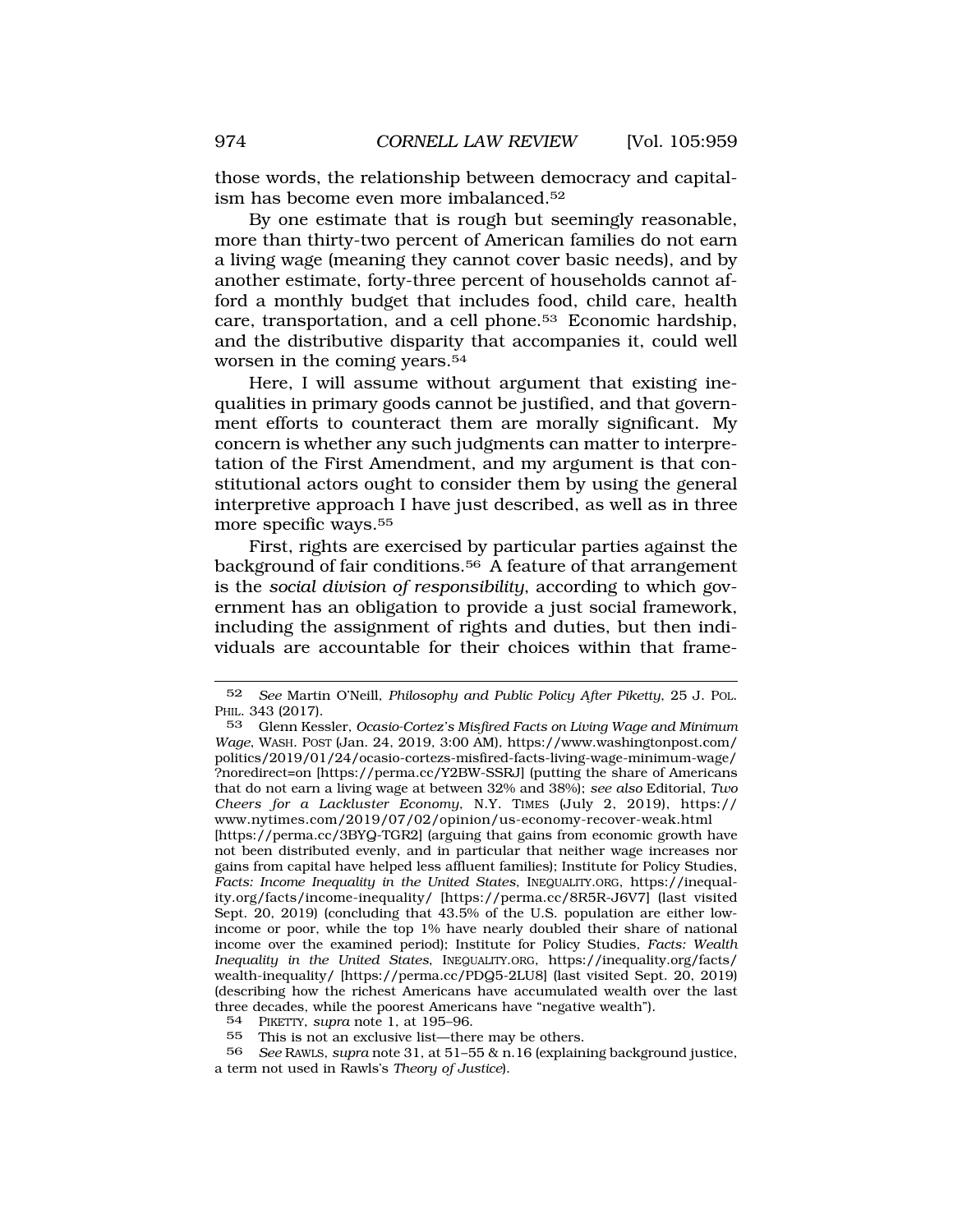work.57 This is not a matter of interest balancing—the social division of responsibility defines the scope of immunities and the force of obligations in any particular dispute.

So for example, an individual's claim based on the right of personal property (treated as fundamental for the moment) cannot defeat that person's duty to comply with taxation, even though taxation compels the loss of property as a matter of ordinary [policymaking.58](https://policymaking.58) Or consider Alan Patten's example of *Hobby Lobby*: the company had a responsibility to support the ACA structure, in which adequate health care would be provided by private [employers.59](https://employers.59) Exempting the business, as the Court did, allowed it to shirk its [obligations.60](https://obligations.60) Kent Greenawalt has a similar analysis: the *Hobby Lobby* majority used doctrinal reasoning that ignored the government's efforts to create a just distribution of primary goods. $61$  To the degree

58 *See* Murdock v. Pennsylvania, 319 U.S. 105, 135 (1943) (Frankfurter, J., dissenting) ("It cannot be said that the petitioners are constitutionally exempt from taxation merely because they may be engaged in religious activities or because such activities may constitute an exercise of a constitutional right. It will hardly be contended, for example, that a tax upon the income of a clergyman would violate the Bill of Rights, even though the tax is ultimately borne by the members of his church. A clergyman, no less than a judge, is a citizen. And not only in time of war would neither willingly enjoy immunity from the obligations of citizenship. It is only fair that he also who preaches the word of God should share in the costs of the benefits provided by government to him as well as to the other members of the community. And so no one would suggest that a clergyman who uses an automobile or the telephone in connection with his work thereby gains a constitutional exemption from taxes levied upon the use of automobiles or upon telephone calls. Equally alien is it to our constitutional system to suggest that the Constitution of the United States exempts church-held lands from state taxation. Plainly, a tax measure is not invalid under the federal Constitution merely because it falls upon persons engaged in activities of a religious nature.").

59 *See* Patten, *supra* note 49, at 151.

A notable feature of this view is that the government's eventual accommodation unfairly relieved Hobby Lobby of that obligation, even though third-party employees eventually were covered by government regulation. *Id.* at 151–52; *see also* Alan Patten, *Religious Exemptions and Fairness*, *in* RELIGION IN LIBERAL POLITI-CAL PHILOSOPHY 204, 205 (Cécile Laborde & Aurélia Bardon eds., 2017) (setting forth a "fairness-based rationale for [religious] exemptions"). Patten also gives the example of progressive taxation—such a policy leaves wealthy religious people with fewer resources to pursue their faiths, but it is justified by the reasonable claims of less advantaged people to a fair share of resources. *Id.* at 205.

61 Kent Greenawalt, Hobby Lobby*: Its Flawed Interpretive Techniques and Standards of Application*, *in* THE RISE OF CORPORATE RELIGIOUS LIBERTY 125, 140–41,

<sup>57</sup> *See* Patten, *supra* note 49, at 141; *cf*. SCANLON, *supra* note 29, at 22 (exploring the close relationship between distributive justice and freedom of expression). For a similar conception of responsibility in the capabilities framework, see Robeyns, *supra* note 40, at 20 (drawing on "the importance given to personal responsibility in contemporary political philosophy" and noting that "[i]f one believes that one should strive for equality of capability, then each person should have the same real opportunity (capability), but once that is in place, each individual should be held responsible for his or her own choices").<br>58 See Murdock v Pennsylvania 319 U.S. 105 135 (19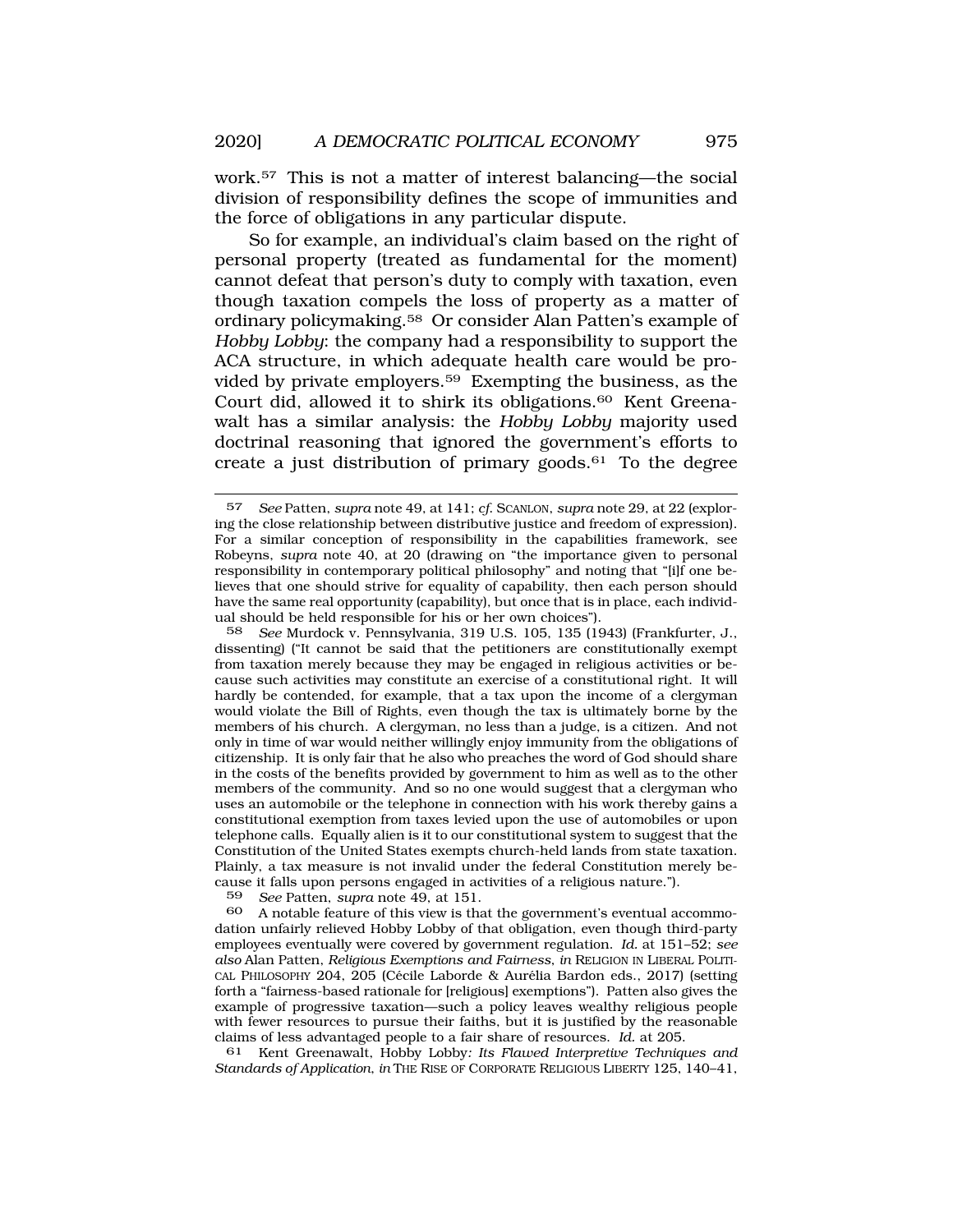that my argument differs from Rawls's suggestion that arrangements like the agency fee rule, which are designed to guarantee the fair equality of opportunity, must always yield to the basic liberties,<sup>62</sup> my contention here is a disagreement and a departure.

Second, rights are meaningless if citizens are suffering basic forms of [deprivation.63](https://deprivation.63) Below a *social minimum*, people will enjoy freedoms in principle that are worthless in practice.<sup>64</sup> And no one should be so destitute that they are unable to exercise basic liberties, or that they are relegated to a subordinate caste. A related danger concerns stability and reciprocity: that people feel alienated from society's values<sup>65</sup> and they cannot understand themselves to have authorized the inequality they face.66 Government's obligation to provide the conditions for reciprocity and stability appropriately informs the interpretation of rights that otherwise could prevent it from ensuring those conditions. Think here of subsistence income, essential health care, basic education, public financing of elections, housing, and a fair equality of opportunity for dignified work.67 Such goods, which normally are the subject of ordi-

145–46 (Micah Schwartzman et al. eds., 2016) (comparing the contraception mandate to a tax policy that would not admit a religious exemption).

62 *Cf*. RAWLS, *supra* note 31, at 42.

63 Rousseau conceives of the social minimum in a contractarian way; he argues that excessive inequality would make it impossible for citizens to freely assent to the polity. ROUSSEAU, *supra* note 31, § 11, at 26–27 (1762); *see also*  RAWLS, *supra* note 31, at 47–48, 127–30 (arguing that the "the difference principle requires a minimum that, together with the whole family of social policies, maximizes the life-prospects of the least advantaged over time"). The "social minimum" constitutes a "constitutional essential." *Id.* at 47–48, 162 ("What should be a constitutional essential is an assurance of a social minimum covering at least the basic human needs . . . ."). *See also* RAWLS, *The Basic Liberties and Their Priority*, *in* POLITICAL LIBERALISM, *supra* note 44, at 297 ("[T]his priority [of liberty] is not required under all conditions. For our purposes here, however I assume that it is required under what I shall call 'reasonably favorable conditions,' that is, under social circumstances which, provided the political will exists, permit the effective establishment and the full exercise of these liberties. These conditions are determined by a society's culture, its traditions and acquired skills in running institutions, and its level of economic advance (which need not be especially high), and no doubt by other things as well.").

64 Cohen & Fung, *supra* note 23, at 12–13 ("Equal standing in public reasoning requires favorable social background conditions, including some limits on socio-economic inequality and the dependencies associated with it."); *cf*. TOMASI, *supra* note 16, at 91–92 (arguing that governments should be allowed to provide a social minimum, though not required to do so, and that their efforts should be subject to strict judicial scrutiny).

65 RAWLS, *supra* note 31, at 128; RAWLS, *supra* note 44, at lvi–lvii, 228–29.

66 Purdy, *supra* note 7, at 2177.

67 *Cf*. PHILIPPE VAN PARIJS & YANNICK VANDERBORGHT, BASIC INCOME: A RADICAL PROPOSAL FOR A FREE SOCIETY AND A SANE ECONOMY 21–23 (2017) (arguing for an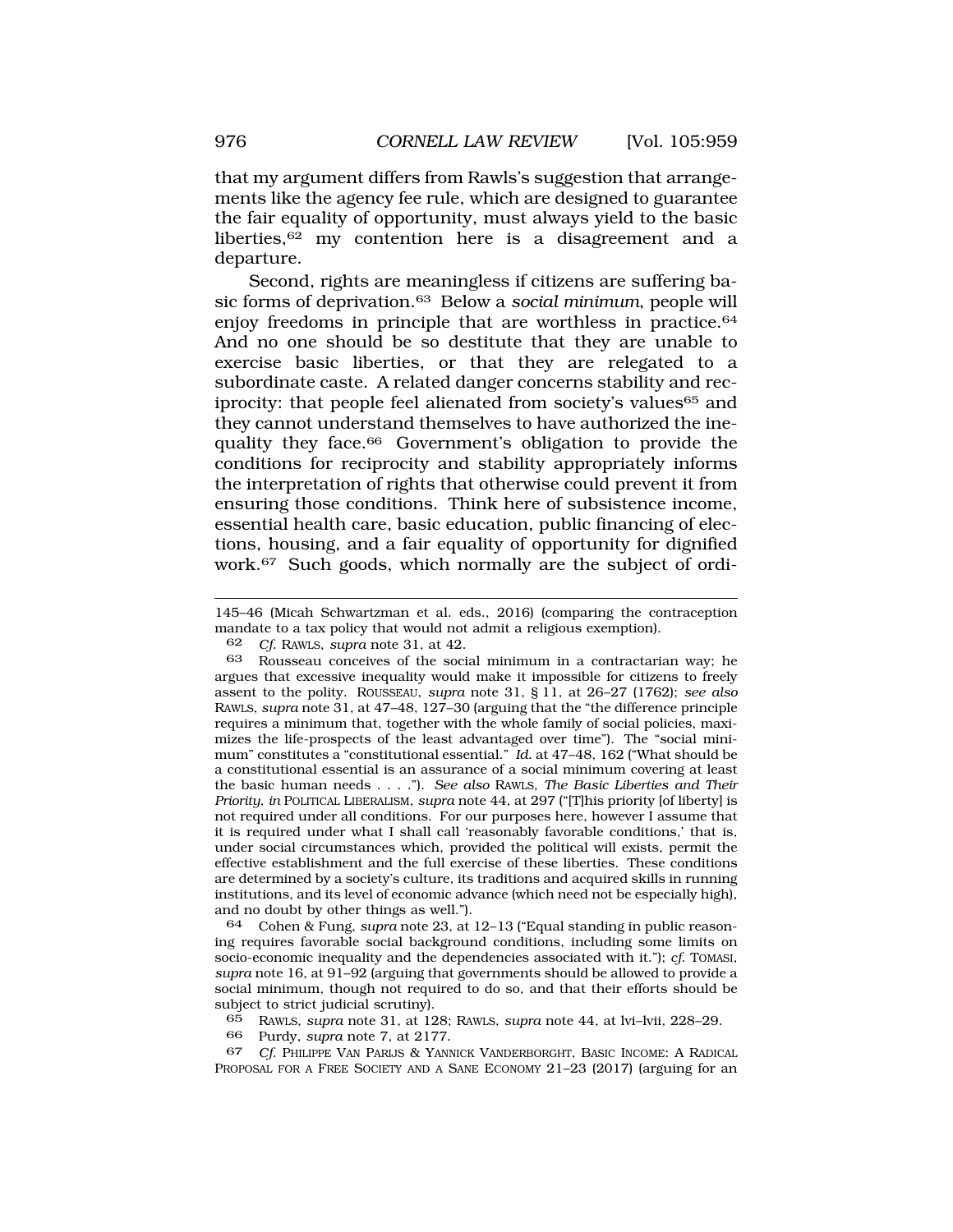nary policymaking that must yield to basic liberties when they conflict, take on elevated importance when they provide the minimal material conditions for the exercise of the same basic liberties by other people.

Interests in programs that guarantee a social minimum then have parity with interests in basic liberties, in a sense, and conflicts between them must be handled in the same way as all disputes involving rights on both sides: solutions must be found that fit together in a coherent scheme, taking guidance from past judgments that have withstood reflection and from principles that fairly abstract from those [judgments.68](https://judgments.68) This is a matter not of the scope of rights but of their strength—and so addressing it may require interest balancing, again guided by precedents and principles, and it may also require some deference to legislatures or administrative agencies.

Last, basic liberties that are competitive in nature must have *fair value*, not weighted by economic or social power. Political rights have this competitive character insofar as they preserve the ability of citizens to influence elections and other democratic [outcomes.69](https://outcomes.69) And of course freedom of speech is a paradigmatic political [right.70](https://right.70) If some voices have greater impact than others, because of disparate resources or cultural

70 *Cf.* Joshua Cohen, *Freedom of Expression*, 22 PHIL. & PUB. AFF. 207, 215 (1993) ("A system of stringent protections of expressive liberties must assure fair opportunities for expression: that is, the value of expressive liberties must not be determined by a citizen's economic or social position."); Cohen & Fung, *supra* note 23, at 10 (arguing for a value called "expression" which "adds substance [to the speech right] by requiring fair opportunities to participate in public discussion by communicating views on matters of common concern to audiences beyond friends and personal acquaintances. Expression requires a fair opportunity—dependent on motivation and ability, not on command of resources—to reach an audience given reasonable efforts, not as a right to have others listen or for your views to be taken seriously."). On the one hand, Cohen seems to advocate for a "fair opportunity" to engage in expression, but on the other hand, he sometimes argues that everyone should have "good and *equal* chances" to engage in public discourse. Cohen & Fung, *supra* note 23, at 11 (emphasis added).

unconditional basic income); Tom Parr, Automation, Unemployment, and Taxation 16 (2019) (unpublished manuscript) (on file with author) (pressing "a distinctive pro-employment argument for basic income that is sometimes overlooked," namely that basic income increases workers' bargaining power as against employers).

<sup>68</sup> *See* TEBBE, *supra* note 8, at 25–36 (describing this method).

<sup>69</sup> RAWLS, *supra* note 31, at 46. Rawls believes that ensuring the fair value of political liberties is a constitutional essential that enjoys priority over the second principle of justice. *Id*.; *see also* SCANLON, *supra* note 29, at 22 (arguing that governments have an obligation "to insure that means of expression are readily available through which individuals and small groups can make their views on political issues known" and to insure that the means of political expression are not dominated by any one group).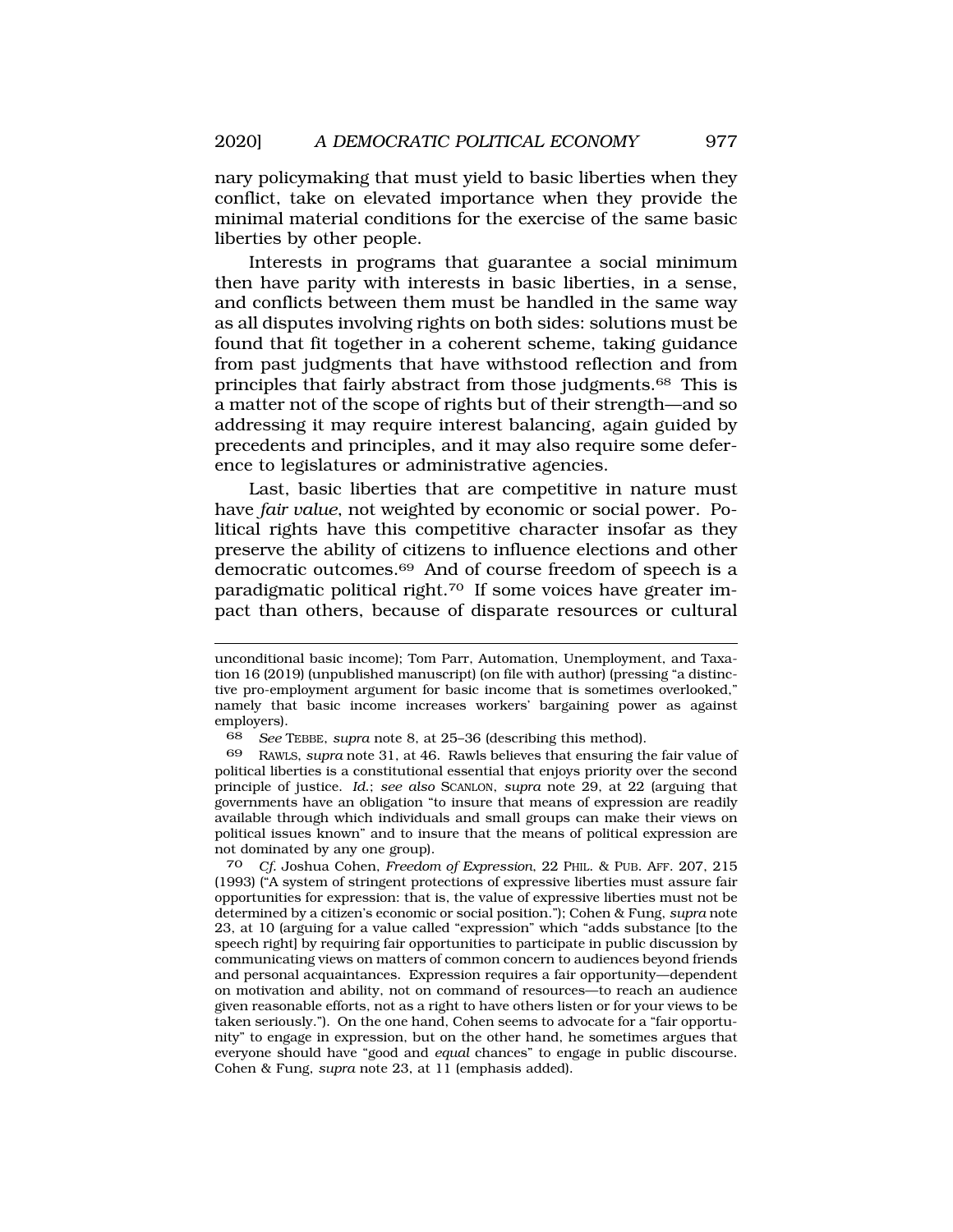domination, then democratic processes cease to work well for everyone. And that means people cannot effectively safeguard their other interests against state incursion. According to this vision, all citizens have a fair chance to inform themselves about the working of government, they are able to discuss and debate what they learn with others, they enjoy the latitude to formulate their own views and offer reasons to support them, and they have realistic prospects of conveying those convictions to each other and to government.

This too ought to be a matter of balancing the First Amendment against government interests, as it is under current law.<sup>71</sup> But recognition is due to the importance of achieving political parity, which goes well beyond the simple interest in avoiding the appearance of corruption. And here too, according to the best understanding, there are interests of comparable weight on both sides—the interest in protecting political speech and the interest in guaranteeing the fair value of political liberties—and therefore conflicts over campaign finance reform cannot be resolved simply by reference to the priority of rights over other kinds of concerns, but must be managed through a search for solutions that cohere with precedents that have withstood scrutiny over time and with principles that fairly abstract from those judgments. The implication is not only that regulations protecting fair value ought to be upheld, but also that regulations impairing fair value ought to be suspect. General laws that disproportionately burden people who lack the resources to broadcast their messages ought to be presumptively invalid under this [approach.72](https://approach.72) 

Tentatively, we may want to extend the concern over fair value to nonpolitical basic liberties, which otherwise are in danger of becoming merely formal. Rawls thought that doing so would be superfluous because the second principle of justice (which governs distribution) would assure the practical worth of other basic liberties.<sup>73</sup> But under nonideal circumstances, it may be necessary to counter the influence of distributive disparity and material deprivation by altering the interpretation of rights themselves. Rawls also worried that ensuring the fair value of other liberties would be socially divisive—and here he gave the example of enabling religious believ-

<sup>71</sup> *See* Citizens United v. Fed. Election Comm'n, 558 U.S. 310, 340 (2010) (applying a balancing test, using the standard of strict scrutiny, to campaign finance legislation).

<sup>72</sup> *See* Cohen, *supra* note 70, at 216.

<sup>73</sup> RAWLS, *supra* note 31, at 151; RAWLS, *Reply to Habermas*, *in* POLITICAL LIBERALISM, *supra* note 44, at 329.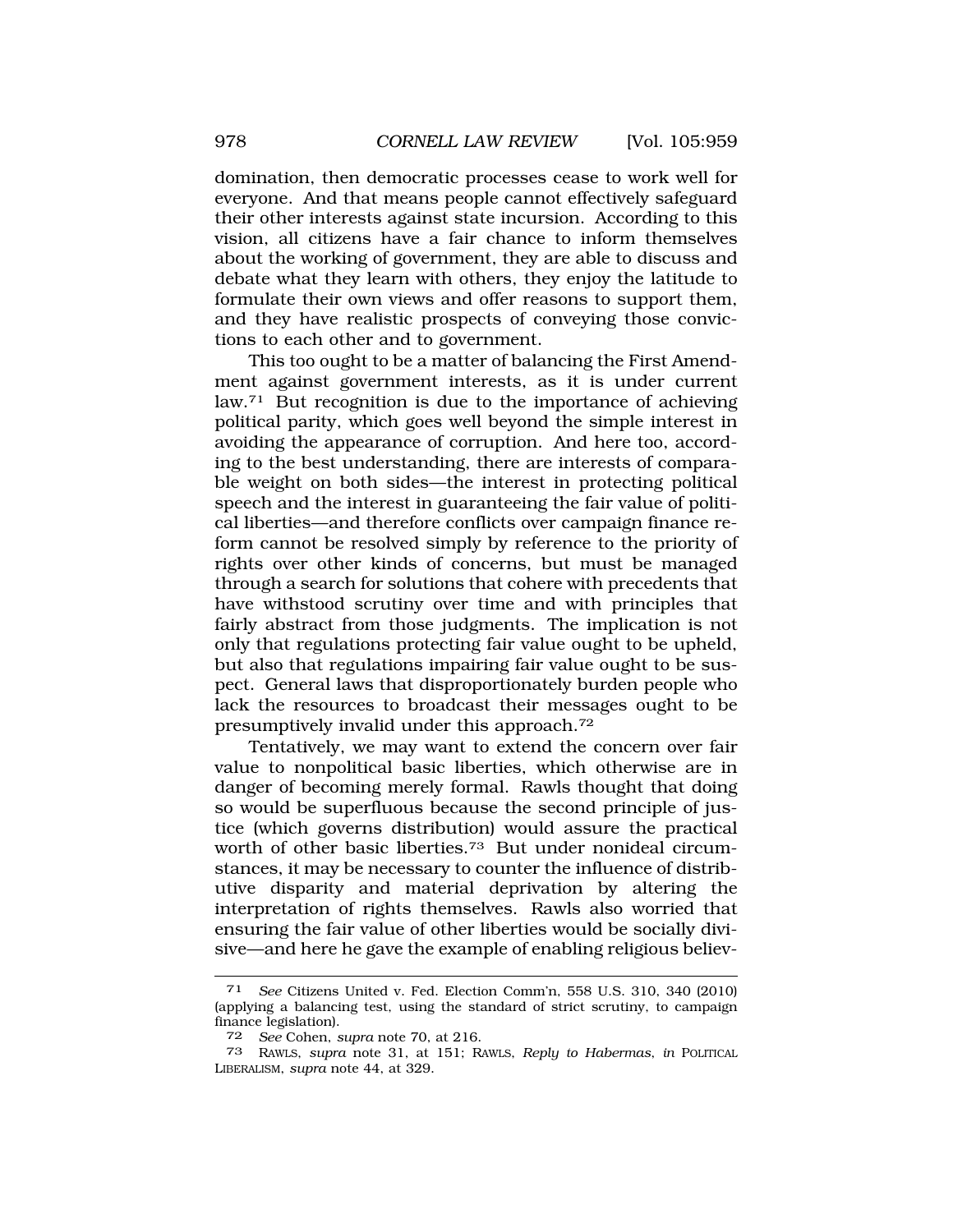ers to go on expensive pilgrimages by giving them social [resources.74](https://resources.74) But the social division of responsibility, described above, addresses that concern. And if we understand the goal to be fair value, rather than equal value, then the divisiveness objection loses some force and we can begin to imagine extending the guarantee of fair value beyond the political liberties.

Regardless of these specifics, my main conclusion is that distributional concerns properly affect the interpretation of rights to speech and conscience. This approach is substantive—it connects interpretation of the First Amendment to a conception of democracy and to distributional requirements that support the ability of participants to cooperate in a project of political authorship. None of this means simply shrinking the scope of First Amendment protections across the board or diluting their strength. Contrary to the view of many on the left that the First Amendment should simply be weakened, there are today important areas where freedoms of speech and religion are badly *[underprotected](https://underprotected.75)*.75 Instead, this substantive conception of the First Amendment is capable of distinguishing between protections that help and hinder democratic agency.

Notice how the approach reworks the midcentury settlement. First, constitutional rights retain their priority over ordinary policymaking, but they are shaped by economic concerns in multiple ways, both as to their scope and their strength. Constitutional interpreters cannot avoid the need to operate with a democratic conception of political economy—they cannot ignore the material conditions for democratic belonging but instead they must sensitize themselves to the complex interactions between distributive justice and basic liberties.

Second, a democratic conception of the First Amendment separates questions of constitutional morality, such as the priority of basic liberties, from the institutional question of how to allocate power between courts and the elected branches of gov-

<sup>74</sup> RAWLS, *supra* note 31, at 151; *see also* Patten, *supra* note 49, at 139–40 (giving a similar example involving "contemplative pilgrims" who are impecunious but committed to taking an annual pilgrimage to a distant site).

<sup>75</sup> Examples of doctrines that arguably underprotect freedom of speech, on this democratic conception, include rules limiting the speech rights of public employees, cases holding that time, place, and manner restrictions leave adequate alternate opportunities for expression, and decisions justifying viewpoint discrimination as government speech. For examples of situations where an egalitarian approach would result in greater protection for speech, see STEVEN H. SHIFFRIN, WHAT'S WRONG WITH THE FIRST AMENDMENT? 116 (2016); Kessler & Pozen, *supra* note 4, at 1990–92.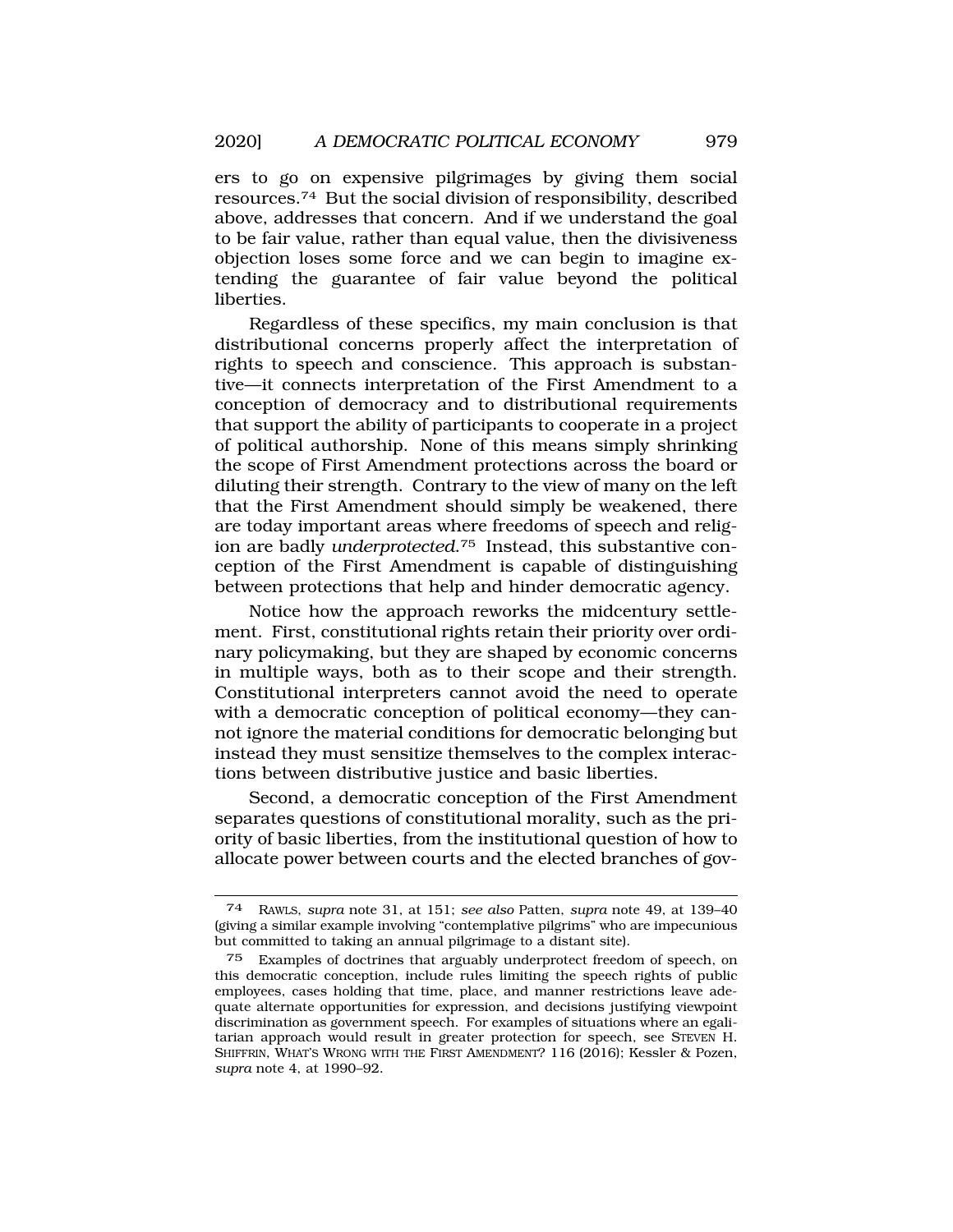[ernment.76](https://ernment.76) Those two issues were conflated by the midcentury settlement and now must be distinguished. While institutional differences among the branches of government may well entail differences in their capacities to resolve questions of inequality, they do not demand a categorical ban on economic judgments by constitutional actors, nor should they require an outright prohibition on constitutional interpretation by legislators or administrative officials.

Finally, and most generally, a democratic conception of the First Amendment consolidates these several concerns in a coherent understanding of political membership and its necessary background conditions. Commitments to constitutional rights and distributive fairness both support a conception of society in which people cooperate to govern themselves. Strictly separating constitutional interpretation from resource fairness, and judicial power from executive and legislative authority, has failed—it has produced the kind of anticlassificatory conception of rights in the service of market expansion that we are seeing today. An alternative requires a robust understanding of democratic political economy.

#### A. Free Speech Examples

How would the interpretation of freedoms of speech and religion I have described, with their sensitivity to resource deprivation, alter the analysis and outcomes of actual constitutional conflicts? The examples in this section concern economic regulation, with speech and religion cases taken in turn. Dividing up illustrations in this way is not fully possible, of course, because the issues are cross-cutting, but it is possible to some degree. Throughout, I include legislative and administrative examples alongside judicial decisions.

In *Citizens United v. FEC*, the Court invalidated a campaign finance law that disallowed corporations from expressly advocating for or against particular candidates, or broadcasting "electioneering communications," within thirty days of a primary or sixty days of a general [election.77](https://election.77) Justice Anthony Kennedy, writing for five justices, applied the legal rule that government may not burden political speech unless it can

<sup>76</sup> Rawls often conflated two distinctions: the conceptual difference between constitutional and statutory interests and the institutional distinction between the judiciary and the legislature. *See, e.g.*, RAWLS, *supra* note 31, at 48 (assessing developmental phases of constitutional and statutory law in terms of legislative and judicial institutional roles); *id.* at 162 (suggesting that constitutional norms are worrisome when courts alone are not able to enforce them).

<sup>77</sup> Citizens United v. Fed. Election Comm'n, 558 U.S. 310, 337 (2010).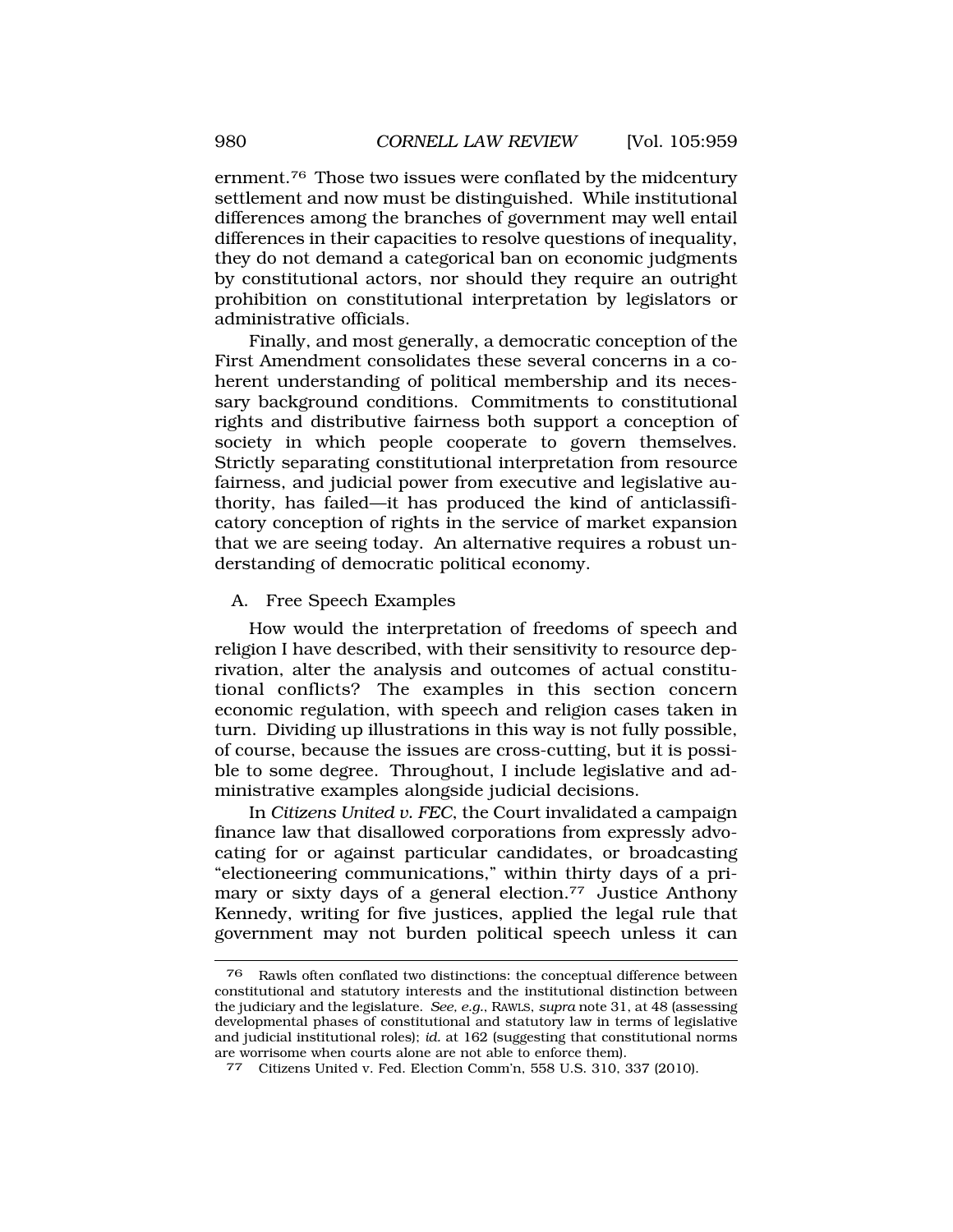show that its regulation was narrowly tailored to a compelling state [interest.78](https://interest.78) He concluded that Congress had impermissibly intervened in political discourse:

By taking the right to speak from some and giving it to others, the Government deprives the disadvantaged person or class of the right to use speech to strive to establish worth, standing, and respect for the speaker's voice. The Government may not by these means deprive the public of the right and privilege to determine for itself what speech and speakers are worthy of [consideration.](https://consideration.79)<sup>79</sup>

Justice Kennedy's principle was not unprecedented. In an earlier campaign finance decision, *Buckley v. Valeo*, the Burger Court had adopted an understanding of expressive neutrality according to which "the concept that government may restrict the speech of some elements of our society in order to enhance the relative voice of others is wholly foreign to the First Amendment."80

At first, that principle may appear to promote the conception of democracy that I sketched above. It suggests that government cannot classify speakers in public discourse without compromising their ability to form their ideas and interests, independent of influence from the very officials they seek to hold accountable. Interference with that process counts as a burden on private speech and as a violation of government neutrality. In passages making points like these, Justice Kennedy is attempting to articulate free speech values that drive the presumption against discrimination on the basis of content and speaker identity.

Yet the campaign finance rule invalidated in *Citizens United* deprived corporations of the ability to establish respect for their voices only in an abstract sense. Even if that characterization could have been maintained as to this particular entity—a nonprofit corporation broadcasting "Hillary: The Movie"—it did not realistically fit the broader class of business and incorporated nonprofits. At the very least, Congress might reasonably have concluded that allowing corporate electioneering during the final moments of an election would do more to pollute the expressive environment than disallowing it [would.81](https://would.81) A court that wished to find this judgment unreasona-

<sup>78</sup> *Id*. at 340.

<sup>79</sup> *Id*. at 340–41.

Buckley v. Valeo, 424 U.S. 1, 48–49 (1976) (per curiam).

<sup>81</sup> *Cf*. J.M. Balkin, *Some Realism About Pluralism: Legal Realist Approaches to the First Amendment*, 1990 DUKE L.J. 375, 388 ("[F]or the legal realists, individual economic transactions had to be judged in their larger context, not only in terms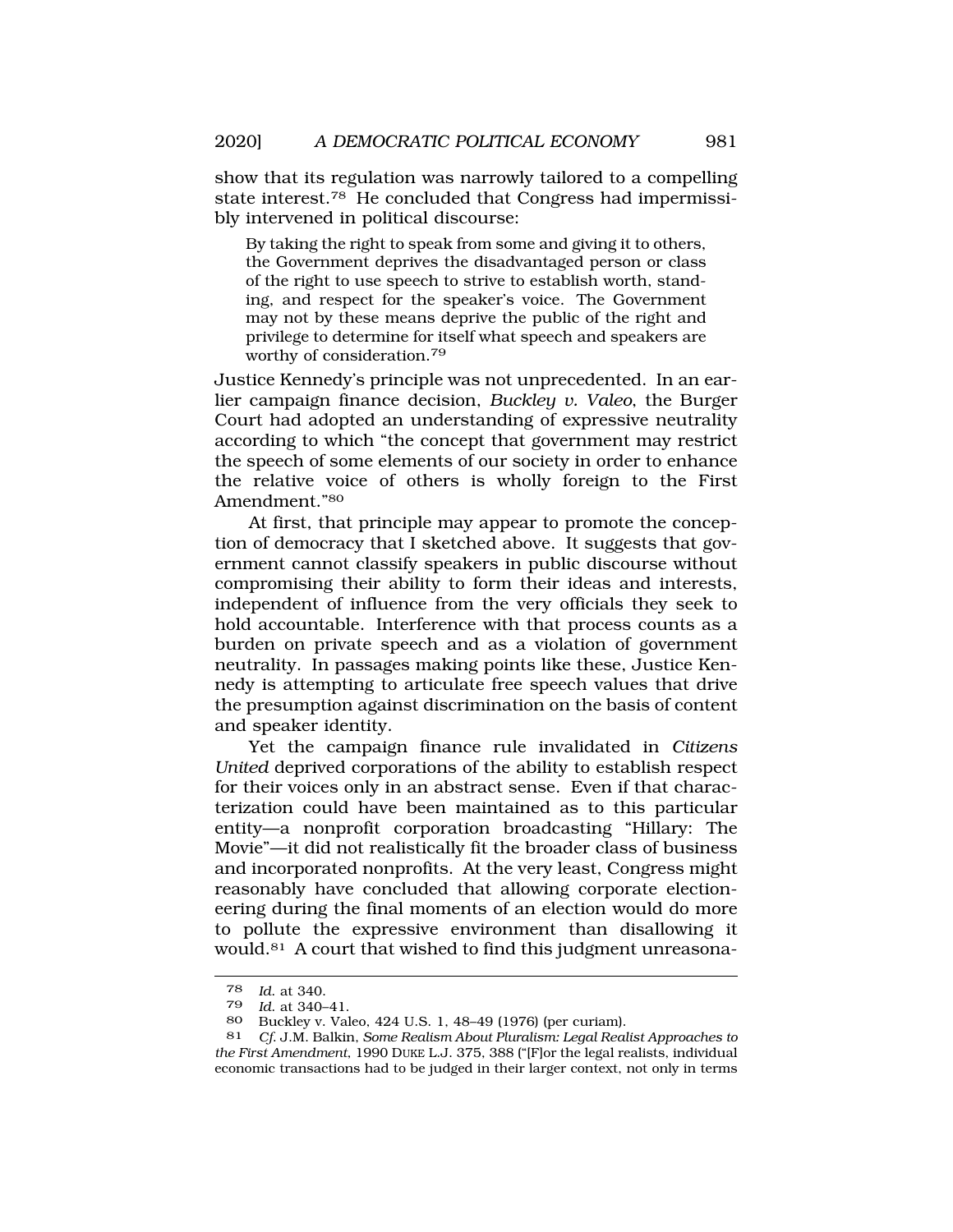ble would have to assert a political economy that sharply defined private interactions and insulated them from public concerns. As I will explain in greater detail in Part II, Justice Kennedy asserts in *Citizens United* a conception of speech neutrality by the government that looks to the categories that the statute deploys to find unfairness. To view the speech right in that way is to disregard the broader political and economic context, in which legislation that uses speech categories may promote rather than impede the fair value of political liberties—the realistic ability of all citizens to participate in the political process that, in turn, is responsible for regulating the economic inequalities that produce political unfairness in the first place.<sup>82</sup>

Moreover, and connected, Justice Kennedy's conception of government discrimination relies on a naturalized conception of economic markets and their relationship to electoral markets. Only in a world in which economic influence on politics is produced by prepolitical interactions among private parties could it be found that campaign finance laws "distort" political relationships by constraining the power and influence of corporate [actors.83](https://actors.83) Justice Kennedy is not exactly engaged in mechanical jurisprudence here—instead, he is operating with a particular account of the purposes driving the Speech Clause, an account grounded in a conception of how economic actors properly amass power in the private sphere and how they then deploy that power in electoral competition.<sup>84</sup>

84 Purdy notices that the Court is operating out of fear of political entrenchment, against which Purdy offers a fear of economic entrenchment. Purdy, *supra* 

of their effects on the power of the parties, but also in terms of their cumulative effects on third parties and, indeed, upon the nation as a whole.").

<sup>82</sup> Notably, Rawls compared *Buckley* with *Lochner* in his essay *The Basic Liberties and Their Priority* which dates from 1982. RAWLS, *The Basic Liberties and Their Priority*, *in* POLITICAL LIBERALISM, *supra* note 44, at 362–63 ("The First Amendment no more enjoins a system of representation according to influence effectively exerted in free political rivalry between unequals than the Fourteenth Amendment enjoins a system of liberty of contract and free competition between unequals in the economy, as the Court thought in the Lochner era. . . . The danger of *Buckley*  is that it risks repeating the mistake of the Lochner era, this time in the political sphere where . . . the mistake could be much more grievous.").

<sup>83</sup> *See* Balkin, *supra* note 81, at 381–82 ("[T]he legal realists argued that one could not disregard the effect of economic status on the exercise of economic rights, and that neither the existing distribution of economic power nor the effect of that distribution on economic bargains were pre-political. But the same thing might be said of the right of freedom of speech in two senses: First, the right of political participation is no less affected by differences in economic power than is the right of economic participation. There is nothing natural, or (in modern post-*Lochner* terms) nothing fair, about the results of a process in which some have vastly more political clout because of vastly more economic clout. This is the critique of *Buckley v. Valeo*.").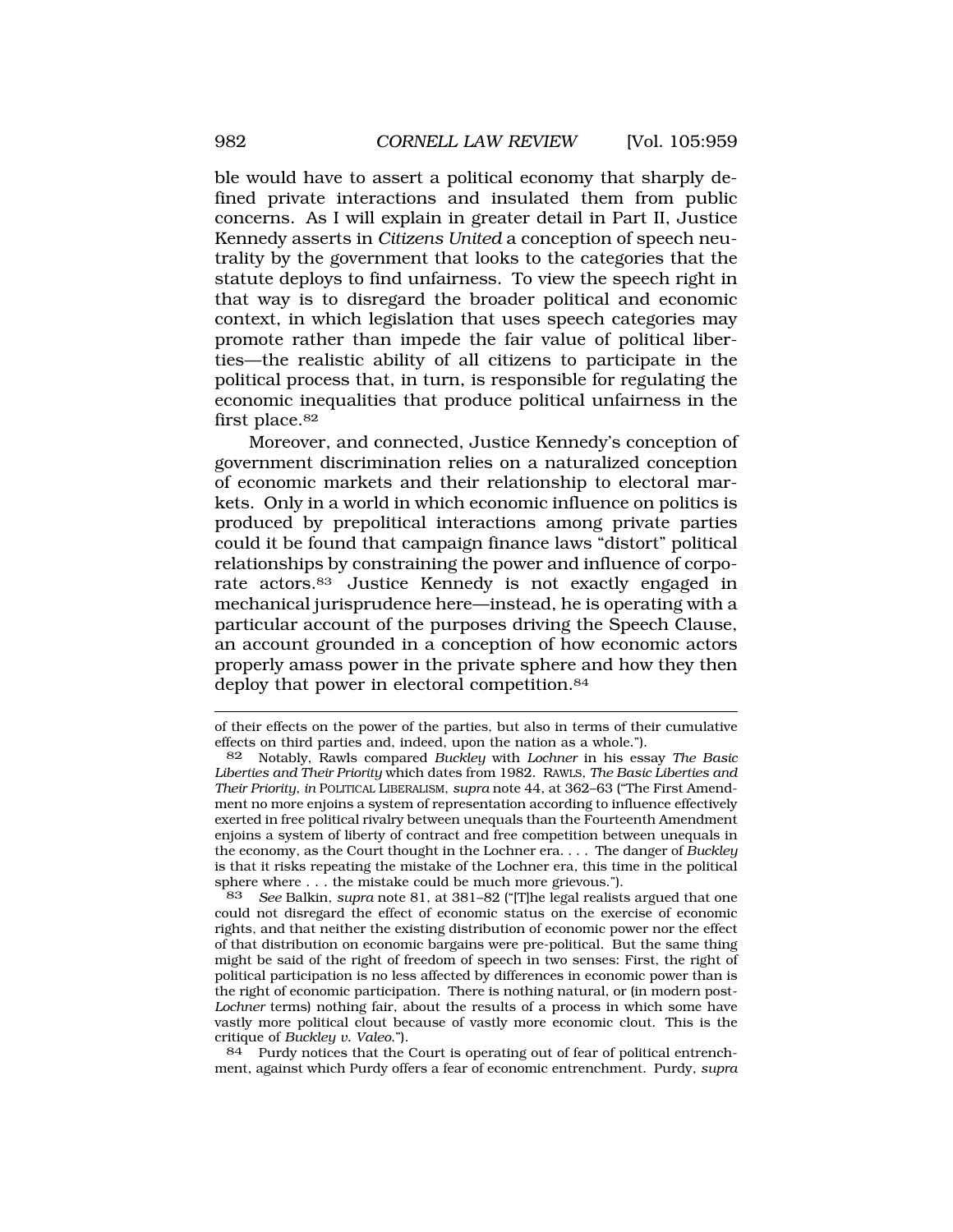An alternative would empower Congress to pursue the equal value of political freedom for all participants. It would recognize the tendency of wealth and other forms of economic capital to translate into political capital in American electoral [practice.85](https://practice.85) It would understand the implication that there are interests in basic political liberties on both sides in cases like *Citizens [United](https://United.86)*.86 And it would appreciate that the scope and strength of the First Amendment can and must be understood in terms of a robust conception of democracy that recognizes the actually existing connection between corporate power and political influence—the electioneering equivalent of unequal bargaining power. Processes of democratic selection, and enforcement of the speech rights that structure them, only generate just results if economic influence does not systematically affect electioneering and the responsiveness of those subsequently [elected.87](https://elected.87) Whether these insights also impose on government the constitutional *obligation* to rectify structural imbalances in electoral influence is a matter I set to one side in this project, given my focus on negative rights rather than positive governmental duties. Whatever the answer to that question, a democratic conception of the relationship between rights and the distribution of primary goods ought to authorize

86 RAWLS, *The Basic Liberties and Their Priority*, *in* POLITICAL LIBERALISM, *supra*  note 44, at 362 ("[T]he aim of achieving a fair scheme of representation can justify limits on and regulations of political speech in elections, provided that these limits and regulations satisfy the three conditions mentioned earlier [:no content discrimination, no unequal or undue burdens on political groups, and rational tailoring. *Id.* at 357–58]. For how else is the full and effective voice of all citizens to be maintained? Since it is a matter of one basic liberty against another, the liberties protected by the First Amendment may have to be adjusted in the light of other constitutional requirements, in this case the requirement of the fair value of the political liberties."); *cf*. Patten, *supra* note 60, at 213 (addressing balancing among competing considerations of self-determination).

87 RAWLS, *The Basic Liberties and Their Priority*, *in* POLITICAL LIBERALISM, *supra*  note 44, at 362 ("In both [*Buckley* and *Lochner*] the results of the free play of the electoral process and of economic competition are acceptable only if the necessary conditions of background justice are fulfilled.").

note 7, at 2169–73. That interpretation is compatible with my reading that the Court is operating against the backdrop of an assumption about the smooth functioning of political markets.

<sup>85</sup> Purdy, *supra* note 7, at 2171–74 (providing empirical evidence for the proposition that "[w]ealth and class stratification tend constantly to undermine the equality of citizens (which is always artificial and legally constituted), giving certain classes (the wealthy, professionals, investors) the capacity to set political agendas and control important decisions"); *see also* MICHAEL WALZER, SPHERES OF JUSTICE 11 (1983) ("[I]n a capitalist society, capital is dominant and readily converted into prestige and power."); *id.* at 315 ("The dominance of capital outside the market makes capitalism unjust.").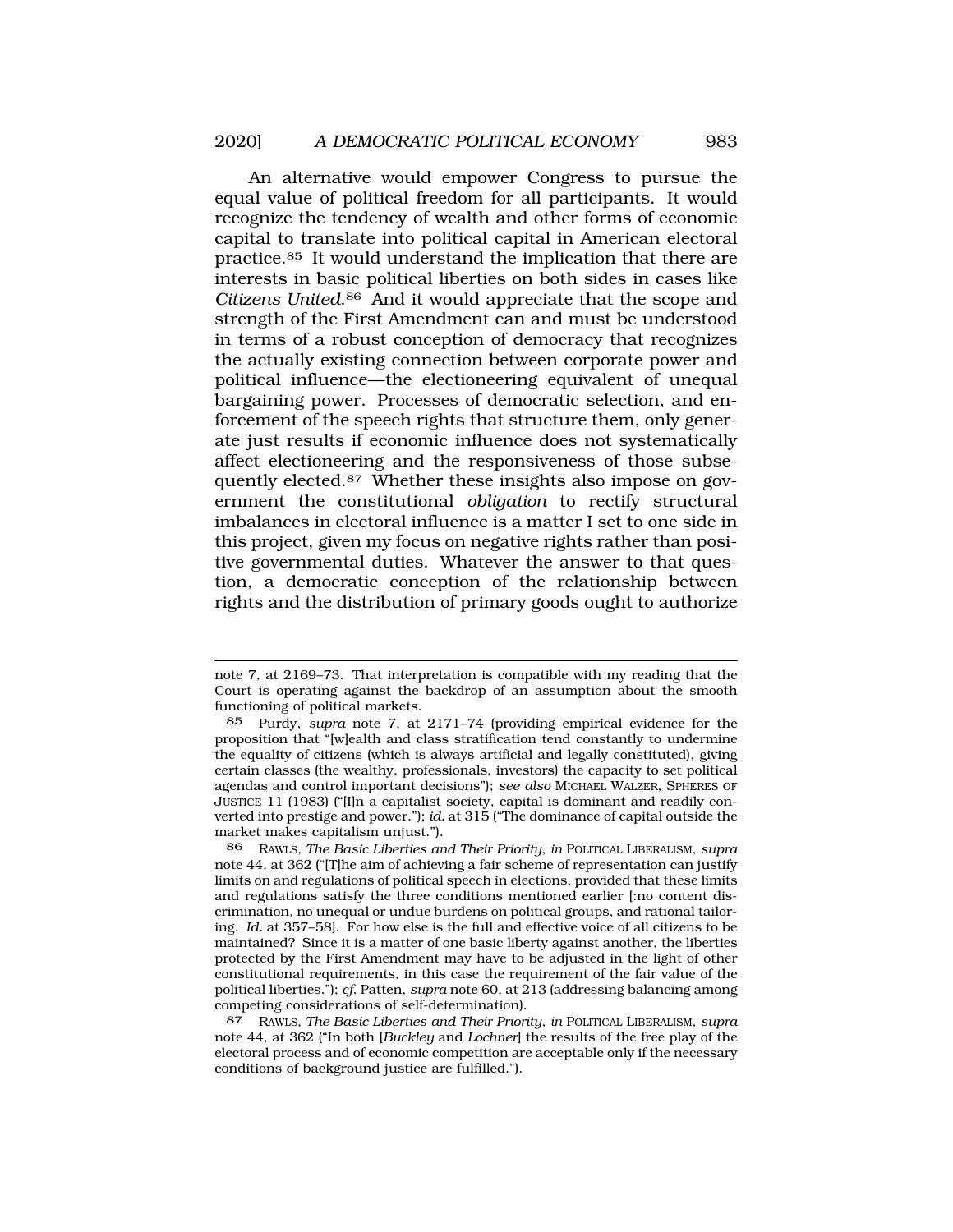policymakers to realize the practical conditions for effective political participation by everyone in the polity.

If *Citizens United* concerned mainly the equal value of political liberties, *Janus* implicated the social division of responsibility.<sup>88</sup> That case concerned a requirement that workers in an unionized workplace who declined to be members of the union nevertheless would be required to contribute an "agency fee" equivalent to a certain percentage of union dues. Otherwise, the government's thinking went, all workers would be incentivized to become nonmembers because they would still benefit from the union's collective bargaining without bearing any of the associated costs. Even those who were sympathetic to the union's mission and would otherwise be happy to be members would face financial pressure to surrender their union membership. This was referred to as the free rider problem.

In an opinion by Justice Samuel Alito, the Court invalidated an agency fee arrangement in a public-sector workplace on the theory that nonmembers were being coerced into supporting speech they opposed (viz., collective bargaining by the union). Justice Alito reasoned in part that "a significant impingement on First Amendment rights occurs when public employees are required to provide financial support for a union that takes many positions during collective bargaining that have powerful political and civic consequences" and he held that the labor law provision failed the "exacting scrutiny" used in commercial speech cases, without deciding whether the even more demanding standard of strict scrutiny should be [applied.89](https://applied.89) 

How should the Court have reasoned? It might seem strange that speech was thought to be involved at all, since only money was at issue, or that a payment compelled by the government counted as "endorse[ment]" of the negotiating activities of the [union.90](https://union.90) Yet an even deeper problem troubles the majority opinion and suggests an alternative outcome. Labor laws that impose agency fee requirements help to structure background justice—they are part of the framework that allocates duties among people living in a political community. Like taxes, these government-imposed fees specify the social division of responsibility. Also like taxes, they do not properly admit First Amendment exceptions, but instead they help to

<sup>88</sup> Janus v. AFSCME, 138 S. Ct. 2448, 2460–66 (2018).

<sup>89</sup> *Id.* at 2464–65 (internal quotation marks omitted).

<sup>90</sup> *Id*. at 2464.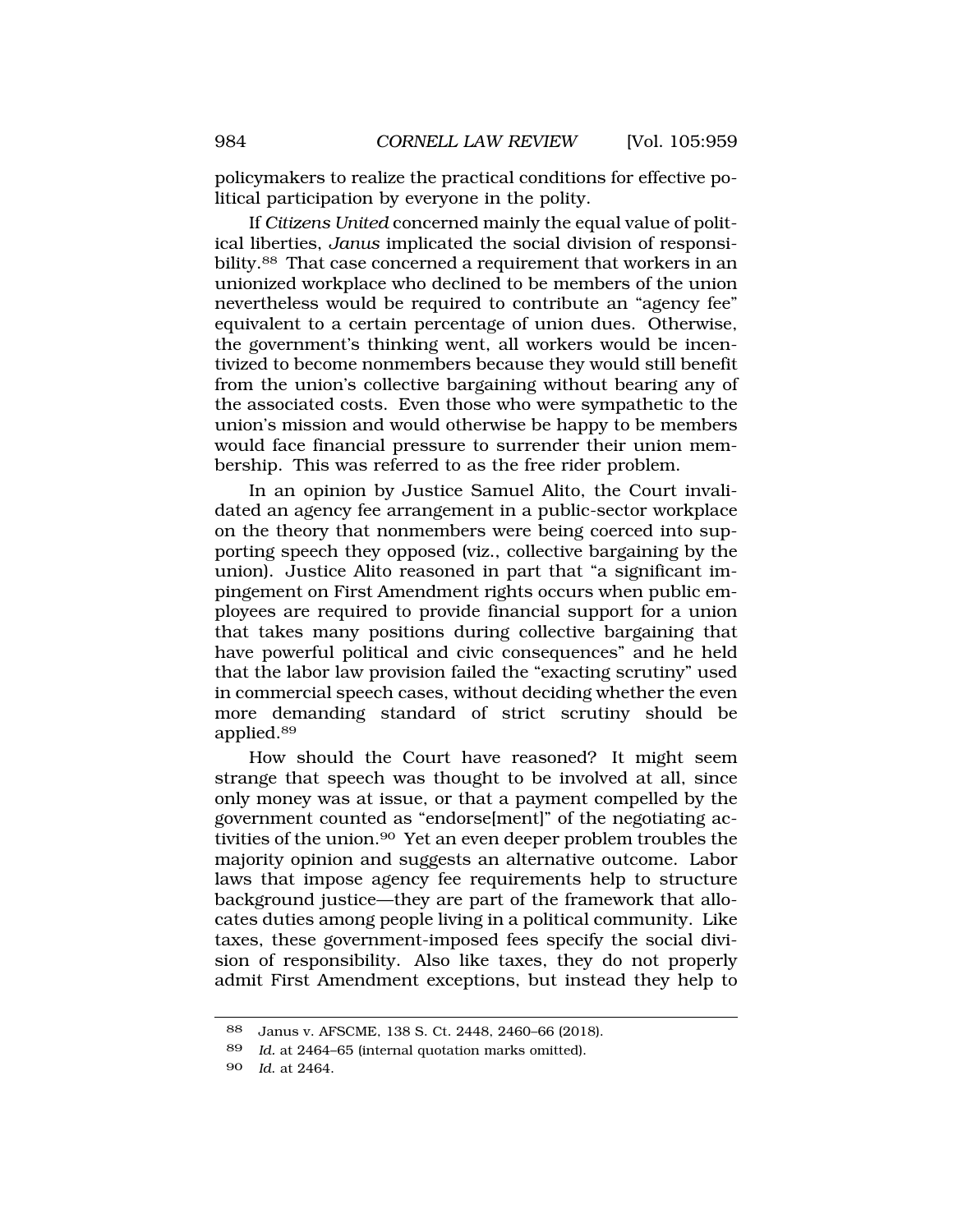establish the framework of responsibilities within which those rights are [exercised.91](https://exercised.91)

Recall that citizens cannot rightfully complain when their taxes are used to fund government speech with which they [disagree.92](https://disagree.92) And because the agency fee was comparable to an excise tax, *Janus* involved a situation where a citizen sought to evade his social responsibility by citing a rights objection to the framework of fair background conditions, rather than forthrightly bearing responsibility for his actions. Mark Janus, the complaining employee, successfully avoided doing his share to support background justice, including a framework for the fair distribution of primary goods. This is a matter of the scope of the speech right, rather than its strength, recall—it is not a question of interest balancing.

Outside the courts, a democratic political economy has equally important implications for free speech interpretation. For example, the Trump Administration has rolled back regulations requiring "net neutrality"—that is, rules prohibiting internet service providers from discriminating among types of data they provide to users, such as by favoring their own content by providing it at higher speeds.<sup>93</sup> Trump administrators have defended the repeal as restoring the free market for digital [communications.94](https://communications.94) Market neutrality is consistent with an argument that the repeal of net neutrality is required in order to protect the free speech rights of internet service providers, who are seen to be analogous to newspapers for these purposes. And in fact, Justice Brett Kavanaugh made this argument in a dissent he wrote while serving on the D.C. [Circuit.95](https://Circuit.95) Arguments like these ally the First Amendment with market ordering, and they assimilate regulations like net neutrality rules

<sup>91</sup> *See* Steve Shiffrin, *Public Unions and Political Power*, RELIGIOUS LEFT LAW (June 30, 2018), <https://www.religiousleftlaw.com/2018/06/public-unions>and-political-power.html [[https://perma.cc/3QVE-P2EL\]](https://perma.cc/3QVE-P2EL).

<sup>92</sup> *See, e.g*., *id.* (comparing the agency fee in *Janus* to an excise tax and noting that "[c]itizens commonly are taxed to support ideologies to which they are opposed").

<sup>93</sup> The repeal regulation is Restoring Internet Freedom, 83 Fed. Reg. 7852-01 (Feb. 22, 2018) (codified at 47 C.F.R. pts. 1, 8, 20).

<sup>94</sup> Announcing the repeal of net neutrality, FCC chairman Ajit Pai commented that "[t]he internet is the greatest free-market innovation in history," and that "[i]t is time for us to restore internet freedom." Michelle Castillo & Todd Haselton, *The FCC Has Reversed a 2015 Rule That Could Change How You Access and Pay for Internet Service*, CNBC (Dec. 14, 2017), [https://www.cnbc.com/2017/12/14/](https://www.cnbc.com/2017/12/14) fcc-reverses-open-internet-order-governing-net-neutrality.html [https:// perma.cc/6XXE-VAWC].

<sup>95</sup> *See* U.S. Telecom Ass'n v. FCC, 855 F.3d 381, 428–29 (D.C. Cir. 2017) (Kavanaugh, J., dissenting).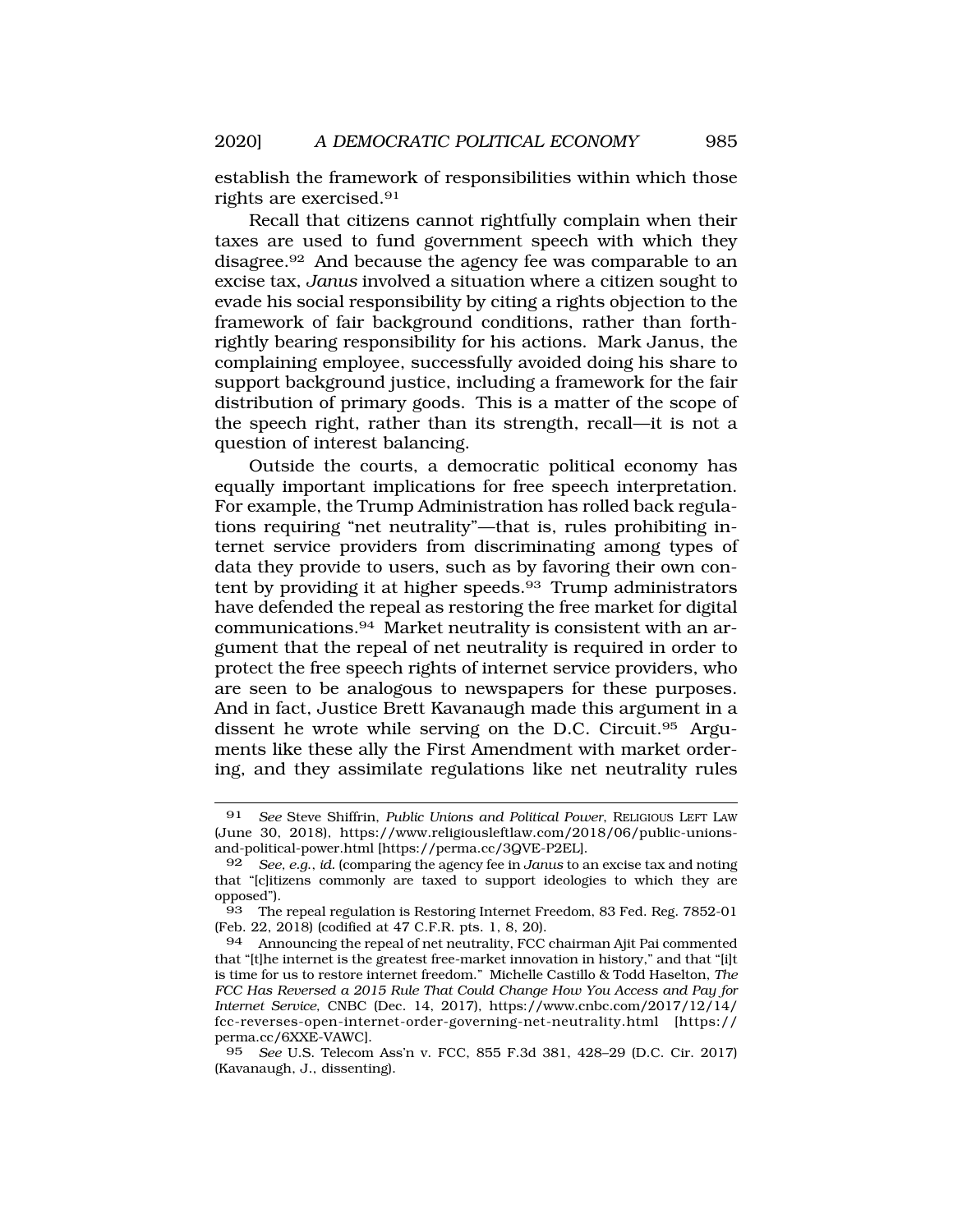with impermissible government efforts to redistribute speech opportunities against the principle of *[Buckley](https://Buckley.96)*.96

A democratic approach would treat such regulations as mechanisms that establish fair background conditions and provide a framework for interaction without implicating the speech interests of internet intermediaries. Like "must carry" provisions that required cable television companies to devote a portion of their channels to local broadcasters, net neutrality requirements address potential technological bottlenecks and the outsized power that would be exercised by the companies who control them. The regulations respond by structuring the speech environment to allow for greater opportunities by disfavored speakers as well as greater access by the listening public.97 While cable may be a natural monopoly, unlike the internet, it is also true that internet service providers can create restriction points that function much the same way—and in fact, many internet service providers are themselves cable [companies.98](https://companies.98) Net neutrality requirements allocate duties in a specific manner in order to ensure the framework conditions within which individuals and entities may exercise their expressive freedoms.

#### B. Free Exercise Examples

For an example of how an alternative political economy could change thinking about religious liberty, consider *Burwell v. Hobby Lobby Stores, Inc*.99 There, the Court exempted a business corporation from the "contraception mandate," which had been implemented by the department of Health and Human Services (HHS) acting under authority provided by the Affordable Care Act (ACA).<sup>100</sup> The contraception mandate required most employers who provided health insurance to include coverage for female contraception without cost sharing.

<sup>96</sup> Buckley v. Valeo, 424 U.S. 1, 48–49 (1976) (per curiam) ("[T]he concept that government may restrict the speech of some elements of our society in order to enhance the relative voice of others is wholly foreign to the First Amendment.").

<sup>97</sup> Turner Broad. Sys., Inc. v. FCC, 520 U.S. 180, 196–98 (1997) (upholding must carry provisions and noting Congress's concern that cable operators were concentrating market power in ways that allowed them to exclude local stations). The Court also noted that the must carry provisions ensured that local stations continued to receive sufficient revenue, so that viewers without cable would continue to have access to rich programming. *Id.* at 208, 221. That consideration also relates to the background structure of the speech environment.

<sup>98</sup> *See* Rob Frieden, *Assessing the Merits of Network Neutrality Obligations at Low, Medium and High Network Layers*, 115 PENN ST. L. REV. 49, 69 (2010).

<sup>99 573</sup> U.S. 682 (2014). I also discuss the decision *infra* section II.A.4.

<sup>100</sup> *See Hobby Lobby*, 573 U.S. at 696–704.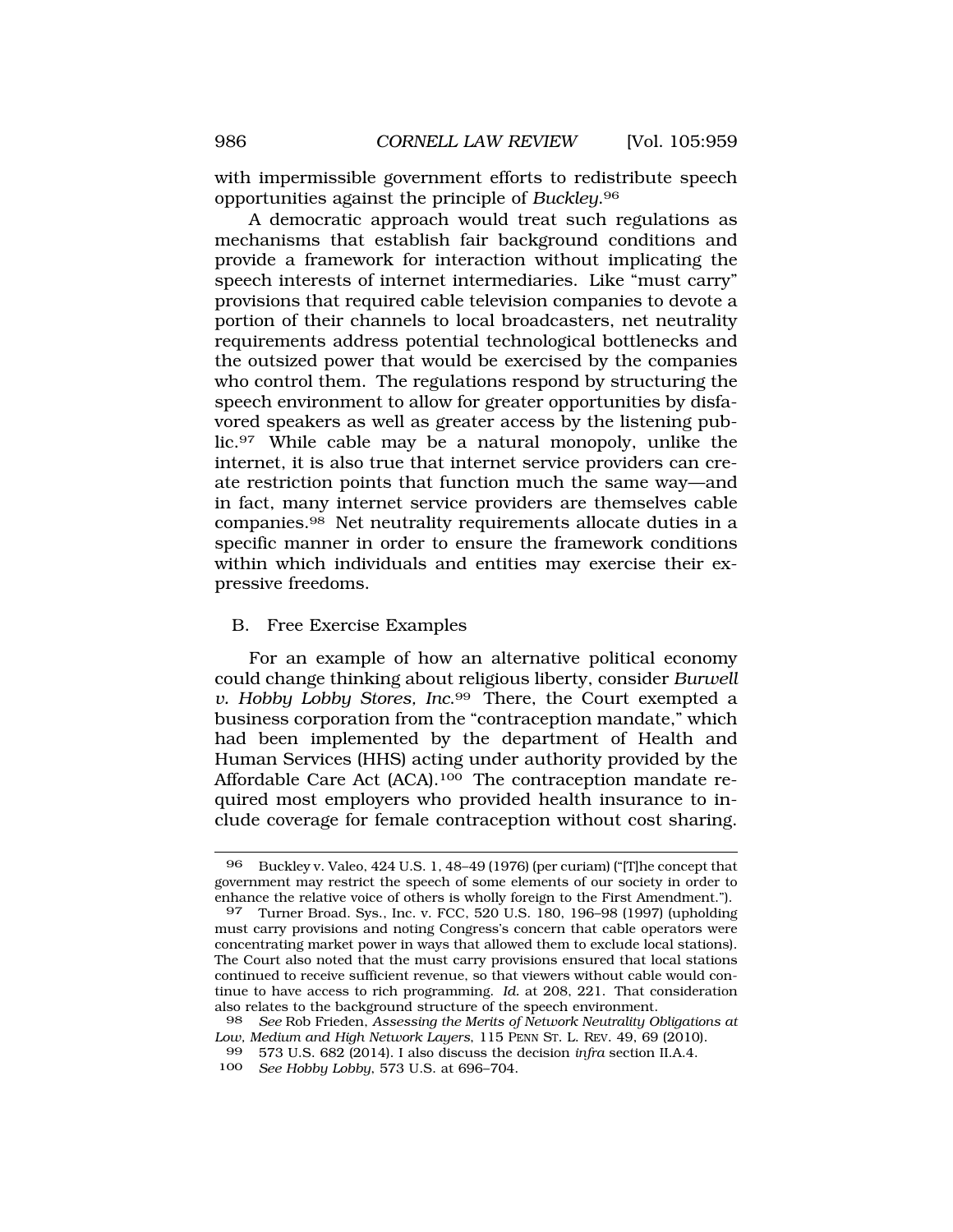Hobby Lobby argued that it had a right to an exemption from the contraception requirement because its objection was grounded in religious beliefs and therefore protected under the Religious Freedom Restoration Act (RFRA), and the Court agreed. Consequently, coverage for female contraception was denied to the company's roughly thirteen thousand employees and their dependents.101 They went without coverage from the time of the decision (and quite possibly earlier, because lower courts had already blocked the government from enforcing the contraception mandate) until HHS implemented a workaround about a year later.102

An alternative account would have understood the contraception mandate as part of the background allocation of social duties, and therefore not a candidate for a religious exemption. In this way, the contraception mandate was analogous to a tax, and the conclusion that it did not admit religious exemptions drew power from the widespread and considered view that taxation does not admit religious exemptions.103

Now, Hobby Lobby claimed it did not have a choice and therefore that it really was substantially burdened in its religious practice. It could not avoid the contraception mandate by ceasing to provide health insurance to its employees because it viewed providing that employment benefit as itself religiously obligated.104 Moreover, the company would have faced a monetary penalty under the ACA for failing to provide health insur-

<sup>101</sup> The Court assumed that employees would not be harmed, predicting (correctly) that the Obama administration would extend to business corporations the same accommodation that it had crafted for nonprofit employers. *Id.* at 729–33. Under that accommodation, health insurers (or administrators of self-insured plans) were required to provide the coverage without additional cost. But nothing in the Court's opinion *required* the administration to take that action. And in fact, employees were harmed: they went without coverage for at least a year, between the date of the Court's mandate and when the administration promulgated the new regulation. In fact, employees probably were deprived for longer, since companies were relieved of the obligation by lower courts well before the Supreme Court handed down its decision. Courts have found that the harm from even temporary loss of contraception coverage may be irreparable. *See, e.g.*, Univ. of Notre Dame v. Burwell, 786 F.3d 606, 607–08 (7th Cir. 2015); Priests for Life v. U.S. Dep't of Health & Human Servs., 772 F.3d 229, 259–62 (D.C. Cir. 2014).

<sup>102</sup> *See* Kimberly Leonard, *After Hobby Lobby, a Way to Cover Birth Control*, U.S. NEWS & WORLD REPORT (July 10, 2015, 5:35 PM), [https://www.usnews.com/](https://www.usnews.com) news/articles/2015/07/10/after-hobby-lobby-ruling-hhs-announces-birth-control-workaround [\[https://perma.cc/MP6M-89KP\]](https://perma.cc/MP6M-89KP).

<sup>103</sup> For similar comparisons between the contraception mandate and taxation, see Patten, *supra* note 49, at 151–52; Patten, *supra* note 60, at 204; Greenawalt, *supra* note 61, at 140–41, 145–46.

<sup>104</sup> *Hobby Lobby*, 573 U.S. at 721 (noting that Hobby Lobby has "religious reasons for providing health-insurance coverage for [its] employees").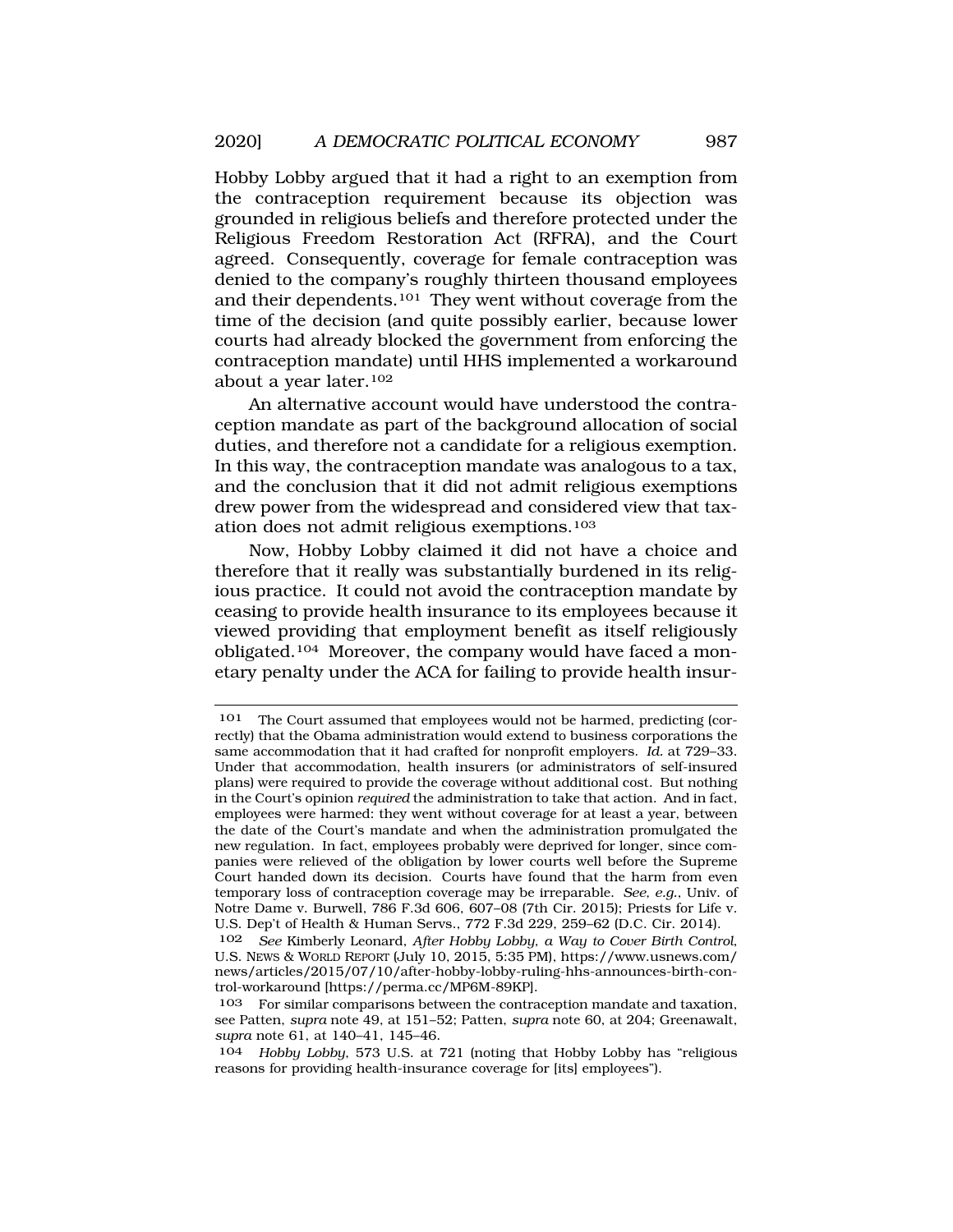ance, and it might have suffered a competitive disadvantage in the labor market.105 Yet those responses were not dispositive. Again, Congress enacted its health policy as part of its effort to provide fair background conditions, and religious actors had to bear the costs of their choices within that framework. On that account, the scope of religious freedom should not have been taken to include an exemption from government efforts to guarantee the basic material conditions for social and political cooperation.

When Congress enacted the ACA and required all employers that provide health insurance to include coverage for "preventative care," its ultimate objective was to extend health insurance to all Americans.106 That is, Congress recognized that many citizens receive coverage through their employers, and it endeavored to build a national system around that reality. That policy could be interpreted as an effort to discharge the government's obligation to provide the minimal conditions necessary for participation in the life of the polity, the society, and the economy—including the meaningful exercise of individual rights.107 Specifically, the contraception mandate worked to ensure that women (including not just employees but dependents) could realistically exercise reproductive freedom and enjoy practical equality of opportunity in the workforce. So even if employers' constitutional interests were implicated by the mandate, they were overbalanced by compelling concerns.

A democratic political economy has implications for free exercise interpretation by lawmakers and regulators as well. For example, the Trump administration has exempted employers who oppose the contraception mandate on moral or religious grounds, regardless of whether they are nonprofits or

<sup>105</sup> *Id.* at 722 ("[I]t is predictable that the companies would face a competitive disadvantage in retaining and attracting skilled workers.").

<sup>106</sup> *See, e.g.*, 156 CONG. REC. H1827 (daily ed. Mar. 21, 2010) (statement of Rep. Welch) ("[B]y voting 'yes' to move us so that we have a health care system in this country where every American is covered and we all help pay."); *Id.* at H1851 (statement of Rep. Slaughter) ("You either believe in insurance reform, which will give a decent chance for health care for every American, or you simply believe in insurance companies."); Remarks on Signing the Patient Protection and Affordable Care Act, 2010 DAILY COMP. PRES. DOC. 1 (Mar. 23, 2010) ("And we have now just enshrined, as soon as I sign this bill, the core principle that everybody should have some basic security when it comes to their health care.").

<sup>107</sup> RAWLS, *supra* note 44, at lix (listing "[b]asic health care assured all citizens" as one of the "essential prerequisites for a basic structure" within which the public-reason ideal "may protect the basic liberties and prevent social and economic inequalities from being excessive").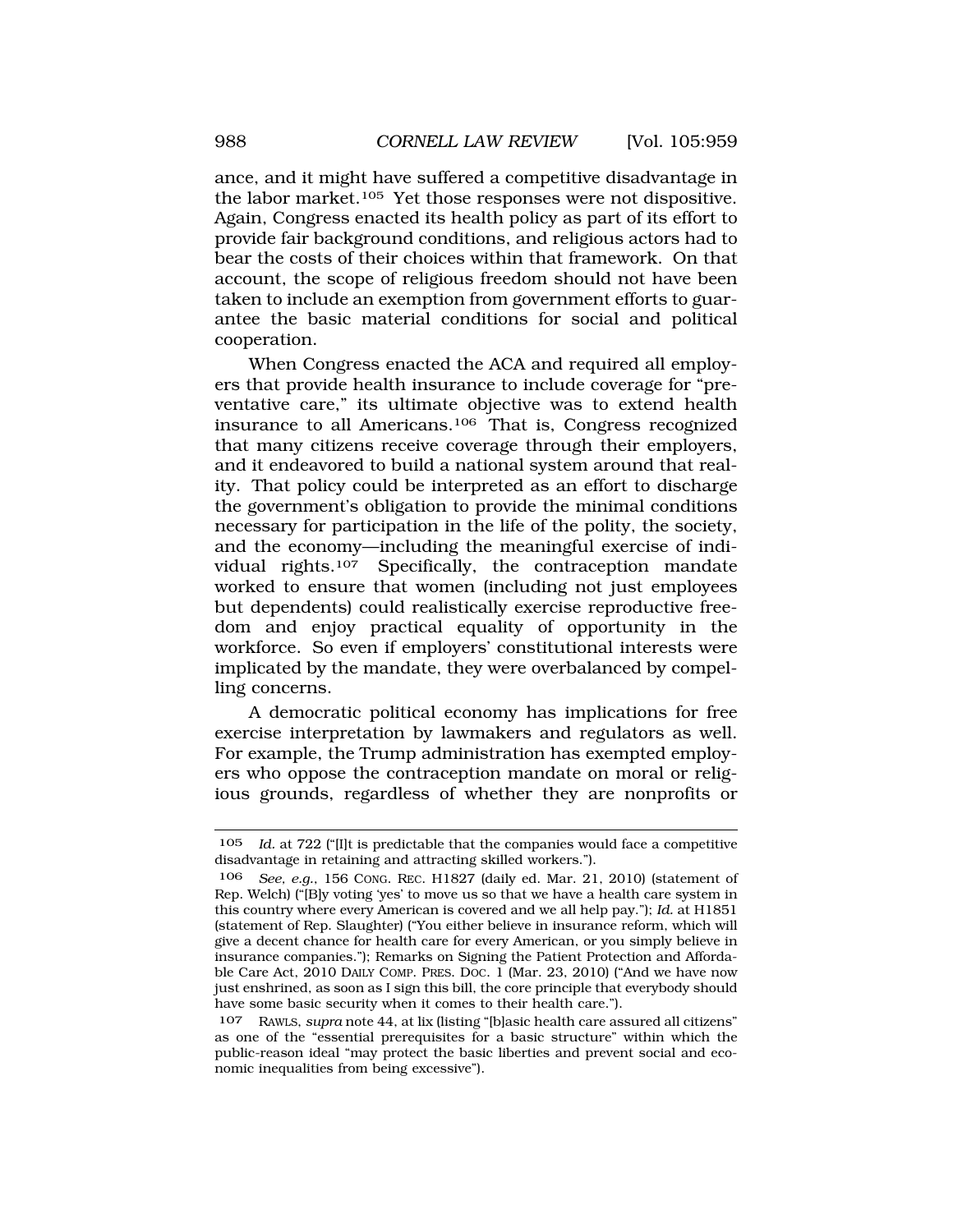businesses.108 The administration justifies those exemptions as necessary to support the right to freedom of conscience.109 Unlike the Obama regulation that had already exempted religious nonprofits, however, these new regulations do not provide employees with alternate coverage—they deny coverage altogether on the theory that employees are not harmed when they lose a government benefit, relative to the world of private ordering. Even by the Trump administration's own estimates, up to "126,400 women of childbearing age" will lose health insurance for contraception.110

By contrast, a democratic interpretation would foreground the government's effort to provide comprehensive health insurance coverage on fair terms. When exempting religious actors entails significant harm to other private citizens—here, employees—that implicates their own religious freedom interests.111 This is the principle against third-party harms that I have defended elsewhere.<sup>112</sup> Here, however, my point is just that the ACA and its implementing regulations structure the conditions against which individual rights are exercised, and they work to ensure that constitutional guarantees are not merely technical but meaningful in practice.

<sup>108</sup> The exemption for nonreligious moral reasons only applies to for-profit entities with no publicly traded ownership interests (as well as all nonprofits). *See*  Moral Exemptions and Accommodations for Coverage of Certain Preventive Services Under the Affordable Care Act, 82 Fed. Reg. 47,838, 47,861 (Oct. 13, 2017) (to be codified at 45 C.F.R. pt. 147). Conversely, the religious exemption applies to all employers. *See* Religious Exemptions and Accommodations for Coverage of Certain Preventive Services Under the Affordable Care Act, 83 Fed. Reg. 57,563, 57,559 (Nov. 15, 2018) (to be codified at 45 C.F.R. pt. 147).

<sup>109 83</sup> Fed. Reg. at 57,544–45 (concluding that the religious exemption is required by RFRA); *cf. id.* at 57,541, 57,597 (claiming legal authority to exempt those "with sincerely held views of conscience on the sensitive subject of contraceptive coverage").

<sup>110</sup> *Id.* at 57,551 n.26.

<sup>111</sup> *See* Pennsylvania v. Trump, 930 F.3d 543, 570–74 (3rd Cir. 2019) (enjoining the rules under the APA and holding that they are not required by RFRA and because "the Religious Exemption . . . would impose an undue burden on nonbeneficiaries—the female employees who will lose coverage for contraceptive care") (citing Cutter v. Wilkinson, 544 U.S. 709, 720 (2005) (an Establishment Clause case)); California v. Dept. of Health and Human Servs., 351 F. Supp. 3rd 1267, 1295–96 (N.D. Cal. 2019) (holding that the regulations' failure to protect third parties raise serious questions about their constitutionality under the Establishment Clause).

<sup>112</sup> *See, e.g.*, TEBBE, *supra* note 8, at 49–70 (advocating for a concept of religious freedom that avoids harm to others, and criticizing *Hobby Lobby* as violating that principle); Micah Schwartzman, Nelson Tebbe & Richard Schragger, *The Costs of Conscience*, 106 KY. L.J. 781, 809 (2019) (arguing that excessive religious freedom exceptions violate a third party's right to be free from having religious beliefs imposed on them).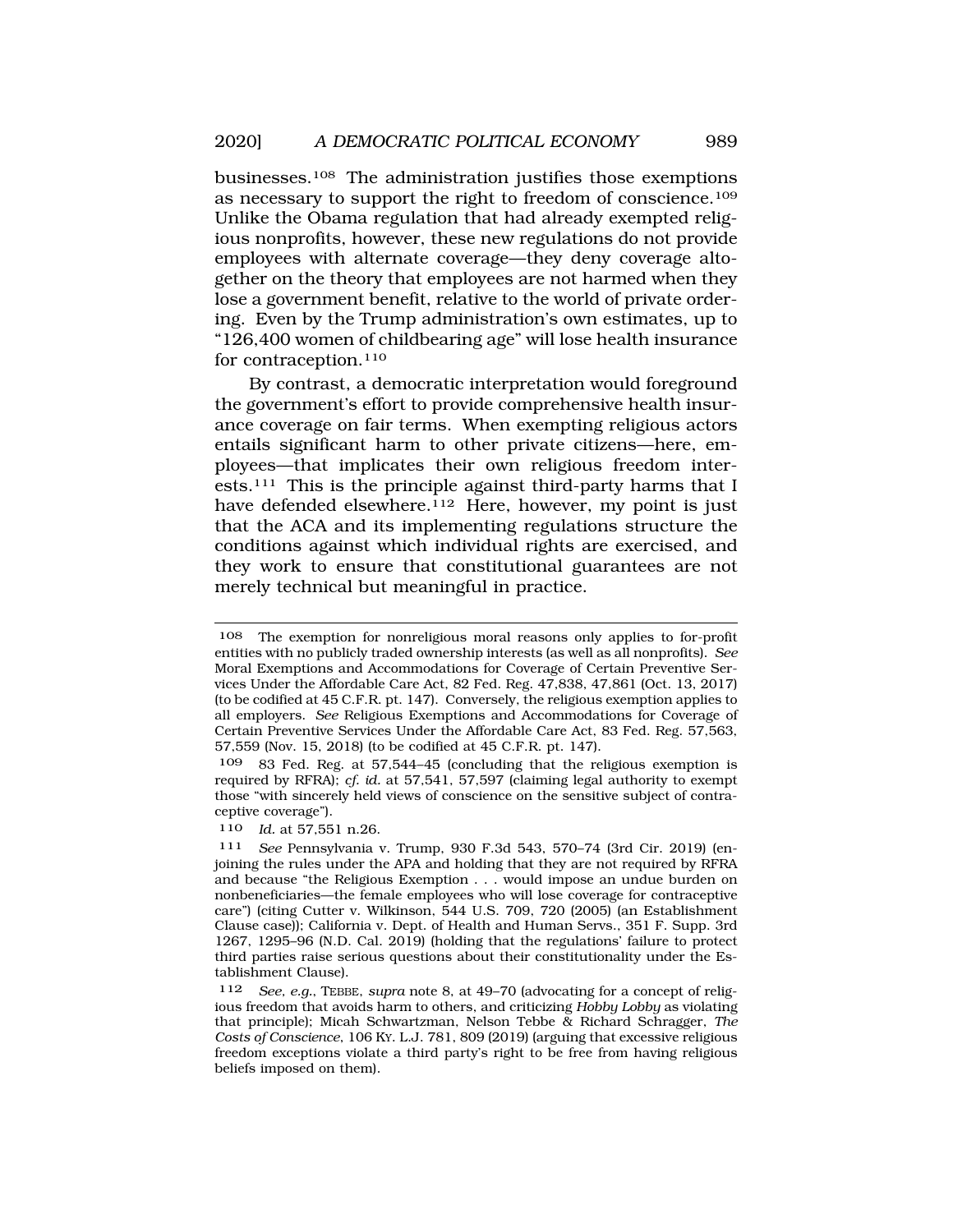So a democratic approach to the political economy of the First Amendment produces real conceptual and practical yield. It reorients the relationship between distributive justice and rights interpretation, making economic considerations relevant to the interpretation of freedoms of speech and religion both generally and in (at least) three specific ways. Without unsettling the priority of basic liberties over ordinary policy concerns, including distributive justice, and without constitutionalizing either economic rights or socioeconomic entitlements, this democratic political economy makes distributive concerns relevant to the interpretation of First Amendment rights.

A First Amendment jurisprudence grounded in democratic justice also has implications for the coming crisis in constitutional law. I argue in the next Part that it generates a distinctive understanding of two literatures in particular: First Amendment Lochnerism and the breakdown of the midcentury settlement. At root, these developments are best understood as reflecting a different—undemocratic—conception of the relationship between politics, law, and the economy. Their primary flaw is not judicial activism, nor deregulation itself, but instead the inappropriate extension of the model of private consumer markets to public domains such as campaign finance, health regulation, labor law, civil rights, and more.

#### II

## A TURNING POINT IN CONSTITUTIONAL LAW

If the democratic conception of the First Amendment described above seems abstract or irrelevant, then it might help to recognize that it has immediate implications for a turning point in constitutional law that has been reached today. Two related critiques characterize this moment. One is First Amendment Lochnerism, a term that is designed to reveal pathologies in the contemporary moment by comparing it to the *Lochner* era. The approach I sketched in Part I gives content to the critical comparison; it motivates an understanding of *Lochner* that highlights undemocratic features of the jurisprudence today. For me, the comparison isolates neither institutional imbalance (too much power for courts) nor simple deregulation (too much interference with social and economic policy), but instead a combination of anticlassification and market naturalization. Setting up the historical analogy that way has implications—for example, it allows us to see Lochnerism not only in court decisions but also in legislation and regu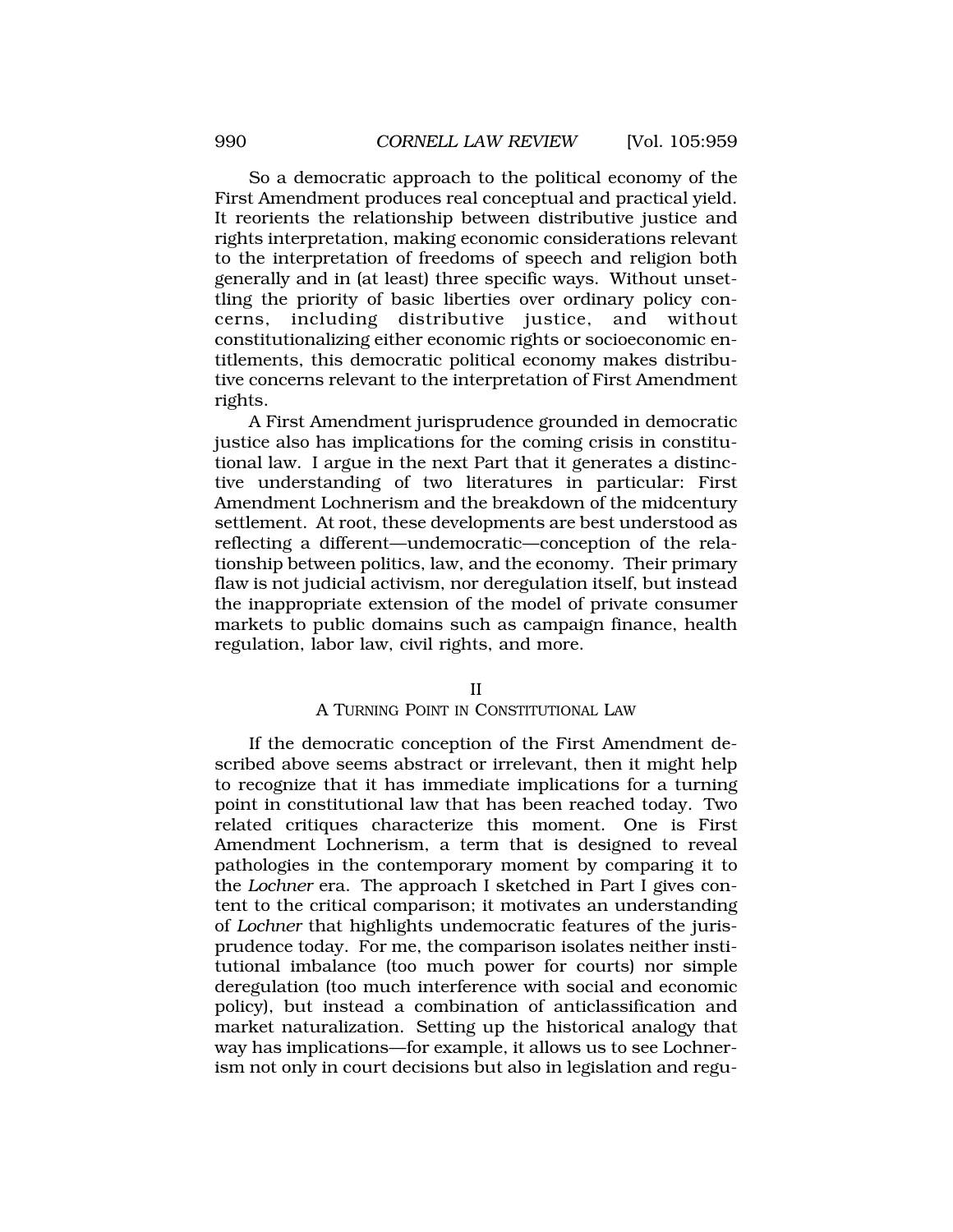lation. And, constructed this way, it spotlights contemporary understandings of the relationships between law, politics, and the economy.

Another literature, closely related to the first, diagnoses the breakdown of the midcentury settlement. After the New Deal, the Supreme Court decided that it would leave economic matters to ordinary policymaking while continuing to enforce social and political rights. Today, however, the Court has altered that agreement—it has begun invalidating economic judgments using freedoms of speech and religion, which are noneconomic rights. This second line of argument is of course closely related to the first, but unlike the critique of Lochnerism, it does not necessarily carry a negative connotation. Quite possibly, the midcentury settlement was unstable and unprincipled from the start. Understanding its breakdown from the perspective of political economy suggests that the problem is not that the Court is operating with a substantive account of distributive justice—that seems inevitable—but instead that it is operating with one that is regressive in its effects.

In this Part, I unpack these two arguments, showing how a democratic account understands them differently from the way they have been depicted by some judges and scholars. Throughout, I offer examples not just from judicial decisions but also from constitutional actions in other branches of government.

## A. The *Lochner* Trope

First Amendment Lochnerism is a critical term that compares current constitutional interpretation to decisions by the Supreme Court from around 1897<sup>113</sup> until 1937.<sup>114</sup> In order to

<sup>113</sup> Allgeyer v. Louisiana, 165 U.S. 578, 592–93 (1897) (invalidating a state statute using liberty of contract, a substantive due process right).

<sup>114</sup> West Coast Hotel Co. v. Parrish, 300 U.S. 379, 392, 399 (1937) (holding that liberty of contract was not violated by state minimum wage legislation).

Regarding free speech Lochnerism, see Frederick Schauer, *First Amendment Opportunism*, *in* ETERNALLY VIGILANT: FREE SPEECH IN THE MODERN ERA 175, 178–79 (Lee C. Bollinger & Geoffrey R. Stone eds., 2002) (examining "First Amendment Opportunism" in areas of regulation such as commercial speech and campaign financing); Balkin, *supra* note 81, at 383–84 (revealing how free speech has shifted from supporting liberal ideas to benefiting conservative interests); Samuel R. Bagenstos, *The Unrelenting Libertarian Challenge to Public Accommodations Law*, 66 STAN. L. REV. 1205, 1232–40 (2014) (describing how recent interpretations of the First Amendment threaten public accommodation laws); Thomas B. Colby & Peter J. Smith, *The Return of* Lochner, 100 CORNELL L. REV. 527, 529–33 (2015) (analyzing how Lochnerism has evolved both in liberal and conservative ideologies); Daniel J.H. Greenwood, *First Amendment Imperialism (A Response to Michael Walzer's Leary Lecture)*, 1999 UTAH L. REV. 659, 659 (describing how the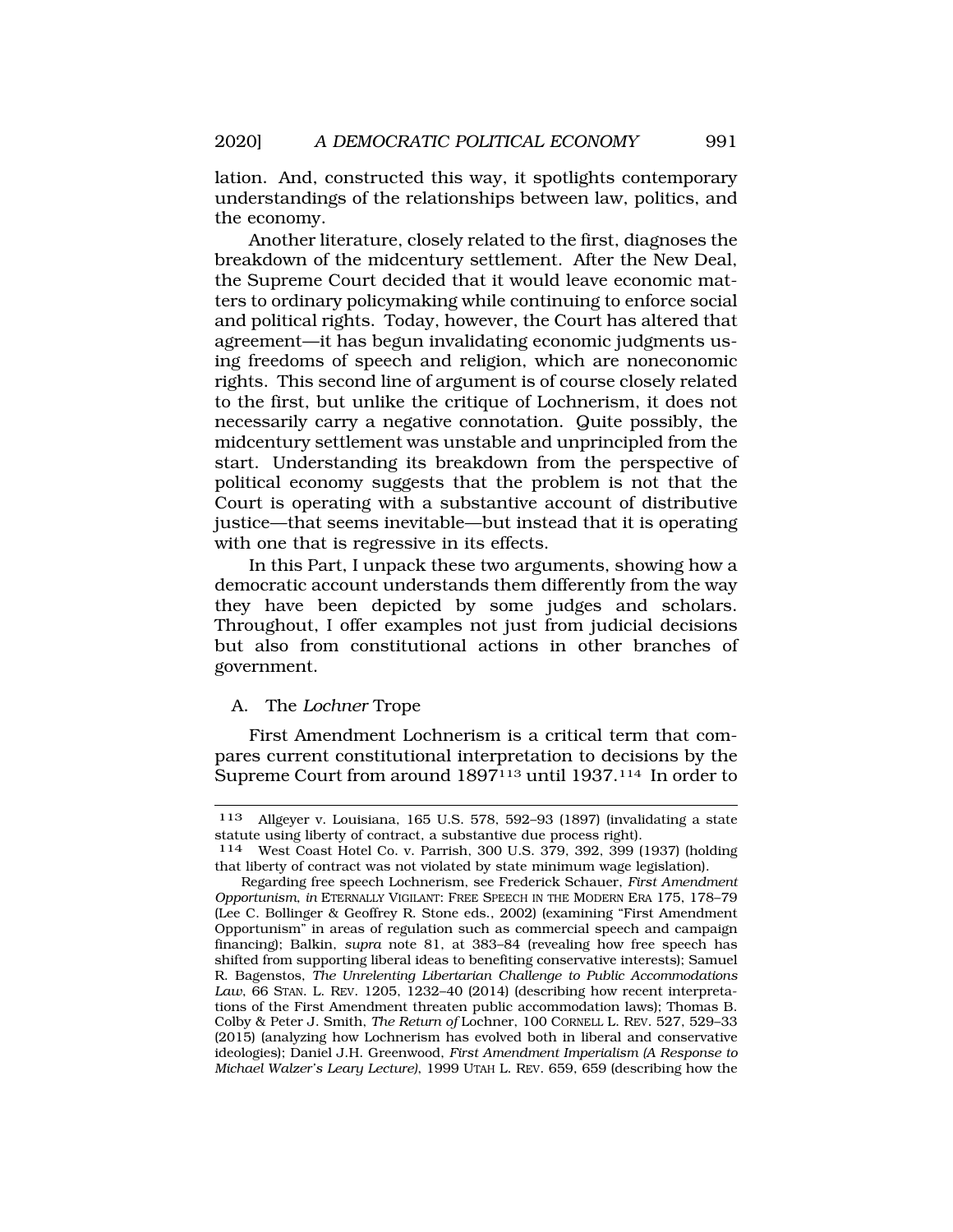understand and assess its force, I first describe the aspects of Lochnerism that are isolated by the democratic theory above and then I ask whether they shape First Amendment discourse today.

First Amendment has become "a bar to governmental action" and imposes *Lochner*-like economic regulations); Walton H. Hamilton & George D. Braden, *The Special Competence of the Supreme Court*, 50 YALE L.J. 1319, 1349 (1941) ("A few years ago a bench headed by the present Chief Justice read 'liberty of contract' out of the due process clause and promptly read freedom of speech into its place."); Thomas H. Jackson & John Calvin Jeffries, Jr., *Commercial Speech: Economic Due Process and the First Amendment*, 65 VA. L. REV. 1, 30–31 (1979) (criticizing the Court's use of the First Amendment to veto economic legislation as a "denial of the whole democratic system"); Amy Kapczynski, *The Lochnerized First Amendment and the FDA: Toward a More Democratic Political Economy*, 118 COLUM. L. REV. ONLINE 179, 181–82 (2018) (noting the dangers of "Lochnerizing" the First Amendment); Kendrick, *First Amendment*, *supra* note 49, at 1207 (noting how businesses are using the First Amendment for deregulation, similar to their use of liberty-based claims in the *Lochner* era); Jeremy K. Kessler, *The Early Years of First Amendment Lochnerism*, 116 COLUM. L. REV. 1915, 1917 (2016) (tracing "anxieties about such 'First Amendment Lochnerism' date back to the federal judiciary's initial turn to robust protection of free exercise and free expression in the 1930s and 1940s"); Robert Post & Amanda Shanor, *Adam Smith's First Amendment*, 128 HARV. L. REV. F. 167, 181–82 (2015) (warning that recent commercial speech decisions threaten to revive *Lochner* and destroy democratic governance); Jedediah Purdy, *Neoliberal Constitutionalism: Lochnerism for a New Economy*, 77 LAW & CONTEMP. PROBS. 195, 198–203 (2014) (describing how the Supreme Court embraced a neoliberal interpretation of the First Amendment); K. Sabeel Rahman, *Domination, Democracy, and Constitutional Political Economy in the New Gilded Age: Towards a Fourth Wave of Legal Realism?*, 94 TEX. L. REV. 1329, 1334 (2016) (arguing that the Roberts Court's approach to *Lochner* is based on an underlying faith in the free-market system); Frederick Schauer, *The Political Incidence of the Free Speech Principle*, 64 U. COLO. L. REV. 935, 942, 951, 957 (1993) [hereinafter *Political Incidence*] (noting that "there may be a closer affinity between free speech libertarianism and economic libertarianism or libertarianism simpliciter than has traditionally been supposed"); Amanda Shanor, *The New*  Lochner, 2016 WIS. L. REV. 133 (assessing the origins of the "new *Lochner*" and calling for limits on commercial speech protections); Rebecca Tushnet, *COOL Story: Country of Origin Labeling and the First Amendment*, 70 FOOD & DRUG L. J. 25, 26 (2015) (noting how the First Amendment has replaced substantive due process as "the new *Lochner*"); Tim Wu, *The Right to Evade Regulation: How Corporations Hijacked the First Amendment*, THE NEW REPUBLIC (June 3, 2013) <https://newrepublic.com/article/113294/how-corporations-hijacked-first>amendment-evade-regulation [<https://perma.cc/M9GE-6NF9>] (recounting the history of the First Amendment as a tool for economic deregulation).

Regarding free exercise Lochnerism, see Korte v. Sebelius, 735 F.3d 654, 693 (7th Cir. 2013) (Rovner, J., dissenting) (opposing a decision to exempt religious employers from the contraception mandate and warning against subjecting "a potentially wide range of statutory protections to strict scrutiny, one of the most demanding standards known in our legal system . . . [in a manner that is] reminiscent of the *Lochner* era"); Sepper, *supra* note 12, at 1456–58 (diagnosing "Free Exercise Lochnerism").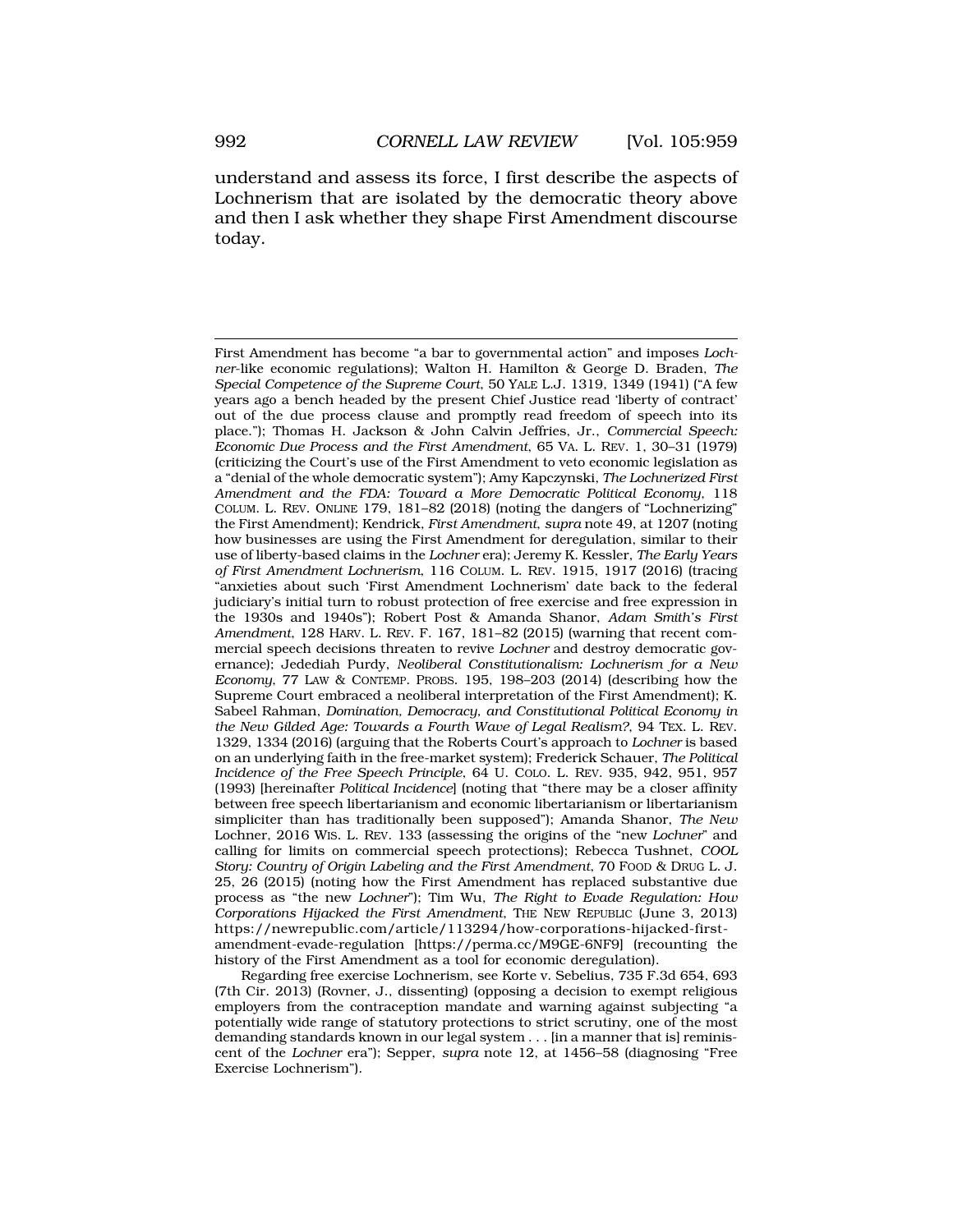#### 1. *The (First) Gilded Age*

In *Lochner v. New York*115 the Supreme Court invalidated a state statute that limited working hours for bakers.<sup>116</sup> The decision came to symbolize a period when the Supreme Court stood in the way of government efforts to address the economic suffering and injustice experienced by many during the Gilded Age and the Great Depression. Not all New Deal initiatives were invalidated, but several statutes that were central to President Roosevelt's program to address the economic crisis were struck down, along with many state regulations.<sup>117</sup> On the conventional view, unelected judges were opposing economic reform not only because they genuinely believed the Constitution to be offended, but also because they preferred laissez-faire economic policy to progressive regulation.118 Only after the Court reversed course in 1937 was President Roosevelt's New Deal program implemented without judicial obstruction, on this accepted account. Lochernism therefore has a normative valence: it is never a first-order term of self-identification, but always a second-order expression of disapproval.<sup>119</sup>

Lochnerism's features are contested. Many lawyers associate it with judicial activism, understood simply as a willingness to strike down democratically enacted statutes and the regulations that implement them. But for my purposes, the aspects that are most useful for isolating and illuminating aspects of our own era are an anticlassifcatory conception of rights combined with a tendency to naturalize private market distributions. Of course, other features coexisted with these two during the first third of the twentieth century, and these two

<sup>115 198</sup> U.S. 45, 61 (1905).<br>116 The trope carries weight

The trope carries weight across the political spectrum. Consider Chief Justice John Roberts's *Obergefell* dissent, where he accuses the majority of Lochnerism many times. *See* Obergefell v. Hodges, 135 S. Ct. 2584, 2612, 2615–16, 2618–20 (2015) (Roberts, C.J., dissenting).

<sup>117</sup> *See, e.g*., A.L.A. Schechter Poultry Corp. v. United States, 295 U.S. 495, 550 (1935) (invalidating the National Industrial Recovery Act of 1933); Carter v. Carter Coal Co., 298 U.S. 238, 310–11 (1936) (invalidating the Bituminous Coal Conservation Act).

<sup>118</sup> *See, e.g.*, *Lochner*, 198 U.S. at 75 (Holmes, J., dissenting) (arguing that a judge's agreement or disagreement with economic policy should have no impact on their legal opinion).

<sup>119</sup> There are exceptions. *See, e.g*., DAVID E. BERNSTEIN, REHABILITATING *Lochner*  (2011) (arguing that *Lochner* was rightly decided and that "modern constitutional jurisprudence owes at least as much to the limited-government ideas of *Lochner*  proponents as to the more expansive vision of its Progressive opponents"); Randy E. Barnett, *After All These Years,* Lochner *Was Not Crazy—It Was Good*, 16 GEO. J.L. & PUB. POL'Y 437, 442 (2018) (arguing that *Lochner* was a "reasonable and good decision").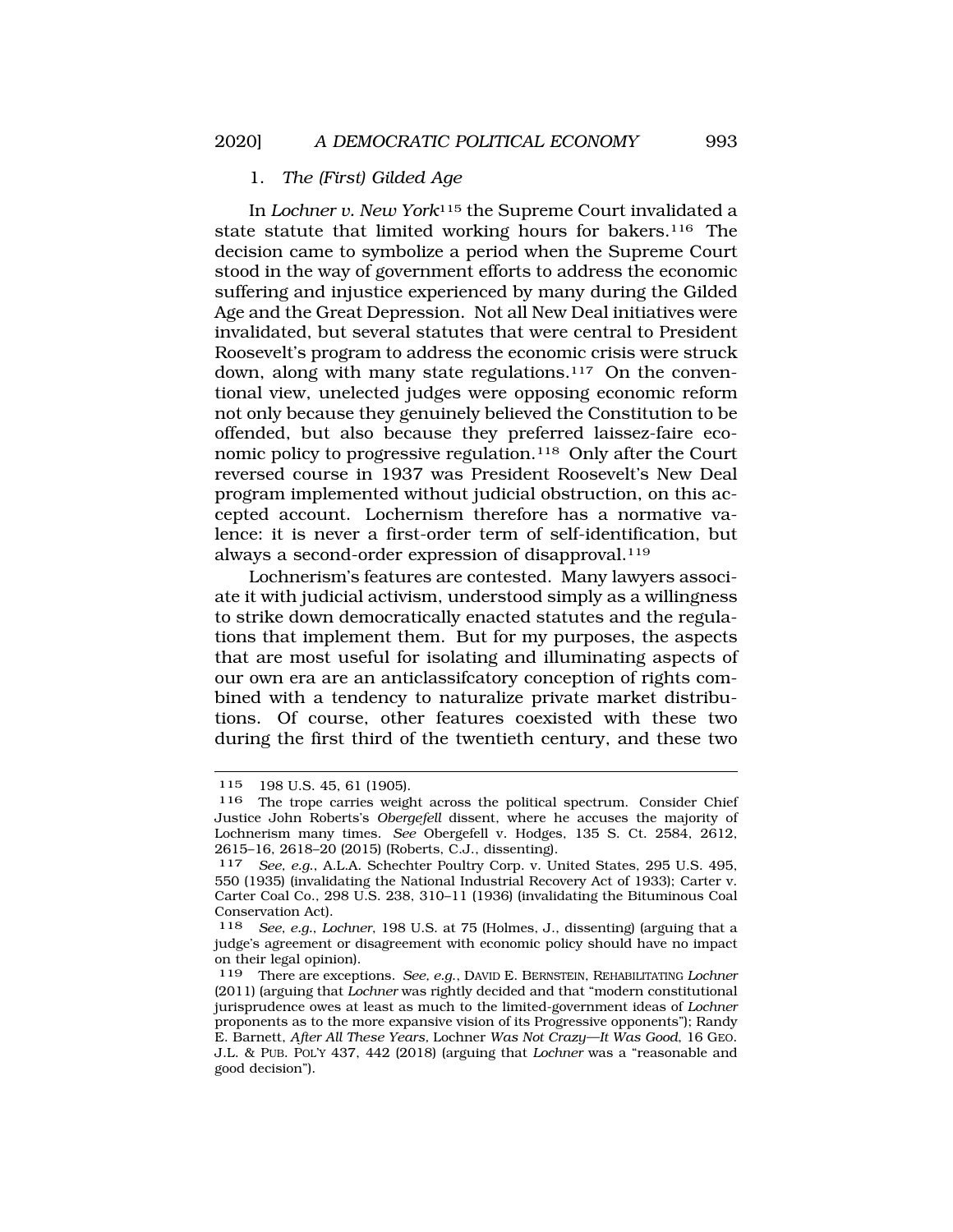could be found in other constitutional periods (and the periodization itself should be problematized). But the point here is not to determine what Lochnerism "really" was, but instead to reveal aspects of our own era. And for that, it is most productive to focus on these two aspects.

Judges that typified the *Lochner* era, on my account, interpreted liberty and equality to prohibit government categorization on the basis of the protected activity or status.120 They were not simple formalists, as that term is conventionally understood, because they appreciated that legal rules were driven by constitutional values and they cared about facts on the ground.121 But they believed constitutional values were best served by focusing on government categorization as such rather than how it might have served rights interests in a more realistic, practical, or systematic manner. Realists therefore criticized the Justices for pretending that legal rules could determine outcomes to conflicts concerning economic arrangements, apart from the substance of how the purposes driving those rules were served in a more systemic sense.<sup>122</sup> And they pointed out that protecting against classifications under conditions of unfreedom and inequality would produce failures of substantive liberty and substantive equality.<sup>123</sup>

So in *Lochner* itself, the Court found that a New York law restricting the hours of bakers implicated liberty of contract simply by prohibiting an employer and an employee from agreeing to longer work hours.124 By its very terms, the statute interfered with the ability of individuals to strike bargains regarding employment. Finding no state "police power" because New York could prove no valid concern for the "safety, health,

<sup>120</sup> Balkin, *supra* note 81, at 388–89; *id.* at 397 (identifying "the formal liberty of speech" as "freedom from content-based censorship").

<sup>121</sup> *See, e.g*., Rick Hills, *The Healthcare Decision and the Revival of the Taxing Power: The Costs and Benefits of Formalism in Federalism*, PRAWFSBLAWG (JUNE 28, 2012), <https://prawfsblawg.blogs.com/prawfsblawg/2012/06/the-healthcare>decision-and-the-costs-and-benefits-of-formalism-in-federalism.html [https:// perma.cc/K8EJ-8MNY] ("The essence of formalism in legal interpretation is paying no attention to the purpose embodied in the text one is interpreting." (quoting Donald H. Regan, *How to Think About the Federal Commerce Power and Incidentally Rewrite* United States v. Lopez, 94 MICH. L. REV. 554, 562 (1996)).

<sup>122</sup> *See* Roscoe Pound, *Mechanical Jurisprudence*, 8 COLUM. L. REV. 605, 605 (1908) ("Law is not scientific for the sake of science. Being scientific as a means toward an end, it must be judged by the results it achieves, not by the niceties of its internal structure.")*.* 123 *See* Balkin, *supra* note 81, at 396–97.

Lochner v. New York, 198 U.S. 45, 53 (1905) ("The statute necessarily interferes with the right of contract between the employer and employees, concerning the number of hours in which the latter may labor in the bakery of the employer.").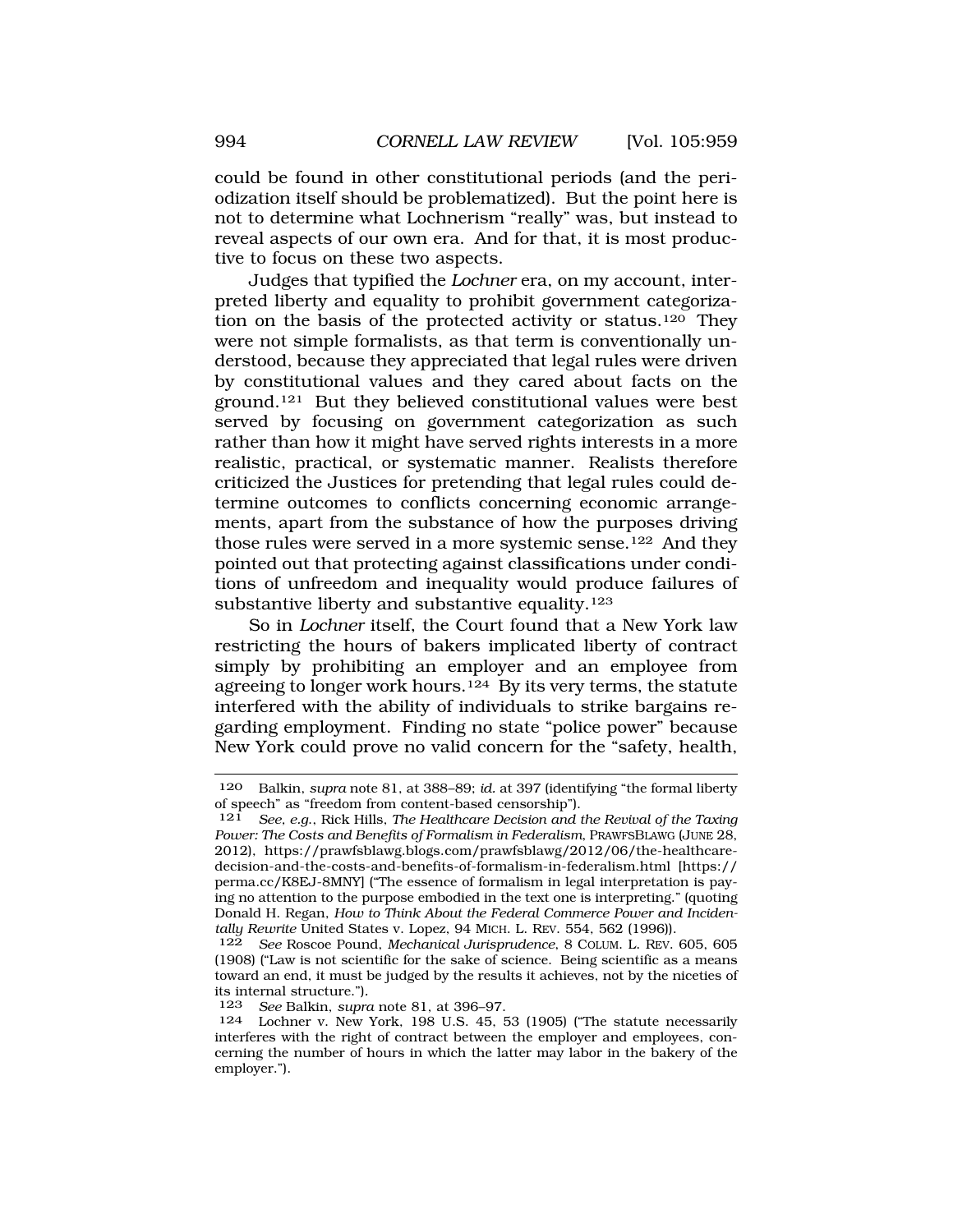[or] morals" of longer work hours for bakers, the Court invalidated the law.125 On the more substantial question of whether bakers were *really* free to strike bargains with employers, the Court said only that there was no evidence that the deal before them was "involuntary."126 But it deemed irrelevant the question of whether the power distribution between employer and employee in this industry made bargaining imbalanced in practice.127 In cases like these, the Court engaged in analysis that looked first and foremost to see whether the government had targeted a protected activity, like freedom of contract.128 It dismissed as unreasonable the argument that the same liberty might have been promoted, rather than prohibited, by the economic regulation at issue.129 Viewed as a "labor law, pure and simple," the state statute was simply unreasonable—there could be no real debate over whether it did more rather than less to protect the substantive freedom of employees to negotiate contracts.130

A second, related characteristic of Lochnerism—again, for my presentist purposes—was naturalization of the market and

<sup>125</sup> *Id.* 

<sup>126</sup> *Id.* at 52.

See id. at 76 (Holmes, J., dissenting) ("Men whom I certainly could not pronounce unreasonable would uphold it as a first instalment of a general regulation of the hours of work."); *id.* at 69 (Harlan, J., dissenting) ("It may be that the statute had its origin, in part, in the belief that employers and employees in such establishments were not upon an equal footing, and that the necessities of the latter often compelled them to submit to such exactions as unduly taxed their strength.").

<sup>128</sup> *Cf*. Alfred L. Brophy, *Did Formalism Never Exist?*, 92 TEX. L. REV. 383, 391–92 (2013) (reviewing BRIAN Z. TAMANAHA, BEYOND THE FORMALIST-REALIST DIVIDE: THE ROLE OF POLITICS IN JUDGING (2010)) (characterizing the view "that realists characterized judges as formalists because they were adherents of individualism, embraced the doctrine of freedom of contract, and were reluctant to depart from precedent" as "accepted wisdom among legal historians").<br>129 Lochner, 198 U.S. at 57 ("There is no reasonable gro

Lochner, 198 U.S. at 57 ("There is no reasonable ground for interfering with the liberty of person or the right of free contract, by determining the hours of labor, in the occupation of a baker. There is no contention that bakers as a class are not equal in intelligence and capacity to men in other trades or manual occupations, or that they are not able to assert their rights and care for themselves without the protecting arm of the state . . . .").

<sup>130</sup> *Id.* A similar conception affected cases concerning federalism. For example, the *Lochner* Court devised doctrines for the Commerce Clause and then applied them to strike down federal statutes that presented no realistic risk to federalism. *See, e.g*., Hammer v. Dagenhart, 247 U.S. 251, 277 (1918) (invalidating a federal regulation of child labor that was overwhelmingly supported by states but that the states could not have enacted themselves because of high coordination costs). Although the Court recognized that the overriding purpose of the commerce provision was to limit the ability of Congress to interfere with state regulatory power over local economic matters, actually the Court's invalidation *frustrated* the ability of the states to enact meaningful limits on child labor, a goal they needed federal assistance to achieve.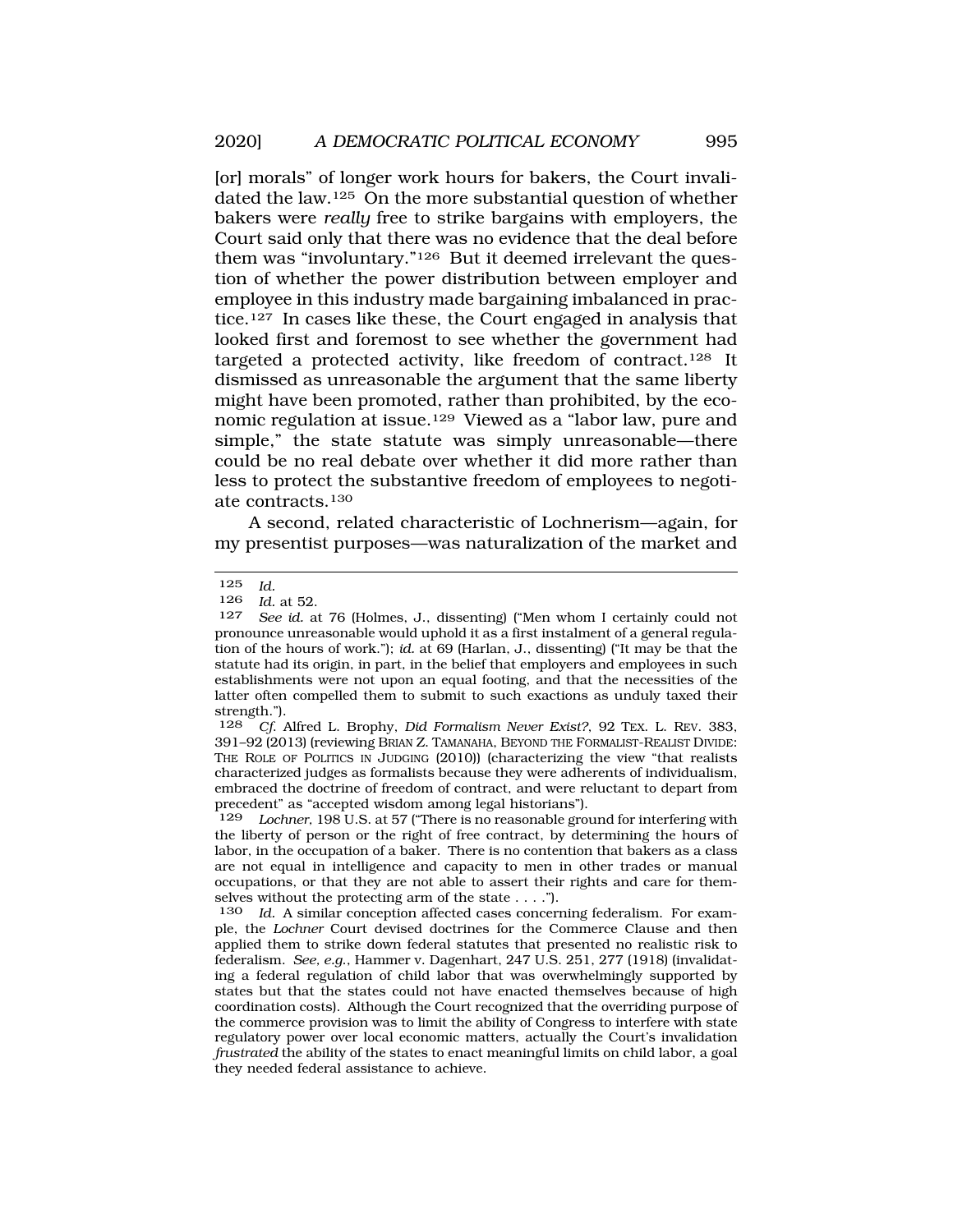the common-law entitlements that structured it, so that private ordering could provide a baseline for construing government violations of liberty and neutrality. According to this understanding, commonly associated with Cass Sunstein, the Justices believed that doctrines of property, contract, and tort provided fair rules for private transactions between willing parties, and that government departures from market distributions could be constituted as violations of individual liberty or state neutrality.131 In other words, judges' assumption of a market baseline allowed them to register economic regulations as violations of neutrality or restrictions on liberty. Government redistribution, in particular, raised the concern that the state was unjustly taking resources from one private citizen and giving them to another in violation of property and contract rights. Implicit in this way of thinking was an acceptance of the status quo distribution of wealth and income.132 Ruled out was recognition of the historical and political construction of common law rules in the pursuit of particular policy ends, with particular contemporary effects on the relative power of market actors.

In *Lochner*, for example, the majority dismissed the possibility that New York could justify its statute as a "labor law, pure and simple." Implicit though it was, the objection seemed to be that a labor law would simply be redistributing economic power from one private actor to another. In the parlance of the time, a "labor law, pure and simple" could not be justified as an exercise of the police power because it did not serve a public purpose, but instead simply promoted the private interests of

<sup>131</sup> *See, e.g.*, 2 BRUCE ACKERMAN, WE THE PEOPLE: TRANSFORMATIONS 365–66, 489 n.41 (2000) ("Within this *Lochnerian* vision, . . . [i]t was only the state that could provide unconstitutional 'subsidies' when it enacted 'class legislation' that picked the pockets of one group merely to enhance the welfare of another."); Sepper, *supra* note 12, at 1460 ("[T]his [Article] defines Lochnerism to mean strict scrutiny of economic regulation supported by an ideal of private ordering and a resistance to redistribution from that private order."); Cass R. Sunstein, *Lochner's Legacy*, 87 COLUM. L. REV. 873, 874–75 (1987) ("Whether there was a departure from the requirement of neutrality, in short, depended on whether the government had altered the common law distribution of entitlements."); Genevieve Lakier, *The First Amendment's Real* Lochner *Problem*, U. CHI. L. REV. (forthcoming 2020) (manuscript at 37), [https://papers.ssrn.com/sol3/papers.cfm?abstract\\_id=3374370](https://papers.ssrn.com/sol3/papers.cfm?abstract_id=3374370) [[https://perma.cc/5B6R-PJBF\]](https://perma.cc/5B6R-PJBF) ("[W]e can attribute the failure of *Lochner* era courts to adequately account for the 'realities of modern life' almost entirely to the strong public/private distinction they relied upon to delimit the scope of constitutional rights.").

<sup>132</sup> Sunstein, *supra* note 131, at 882 ("[T]he Court took as natural and inviolate a system that was legally constructed and took the status quo as the foundation from which to measure neutrality.").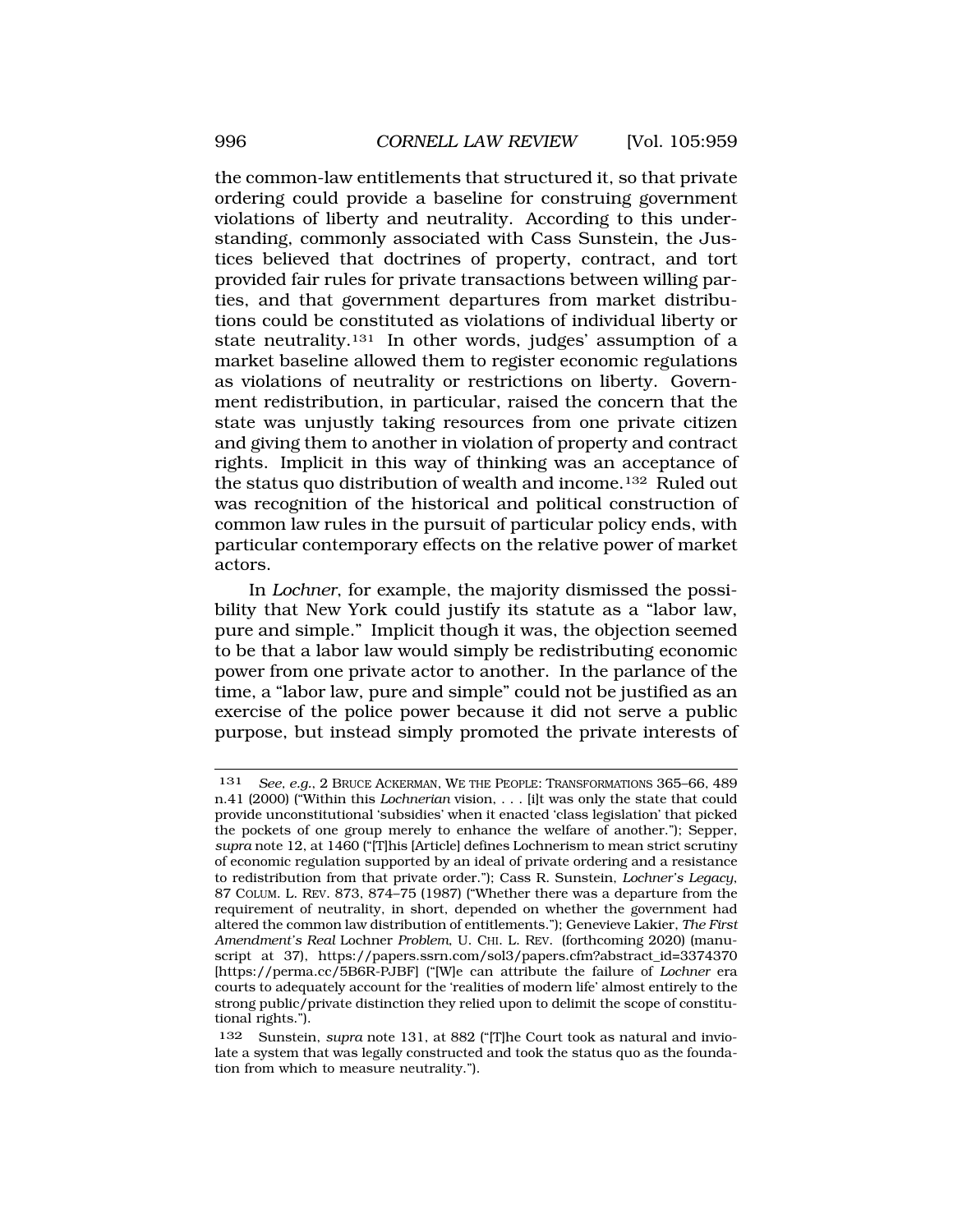one actor over another in an economic contest.133 Interference with private ordering thus *constituted* a violation of liberty of contact. In this way, the market ideal drove the identification of burdens on the liberty of contract and unfairness among economic classes. Eliminated by this reasoning was the recognition that New York had been involved in shaping economic policy all along, through its construction of the common law inter alia, and that hours and wages legislation therefore could not so easily be construed as burdensome or biased.

What this comparison highlights about Lochnerism is not primarily that the Justices deregulated. Nor is it that unelected judges frustrated legislative representatives. Nor is it that they deployed a right—freedom of contract—that was not enumerated in the Constitution. Rather than any of these, the comparison brings out that the *Lochner* Court promoted a political economy that frustrated, not furthered, a conception of democracy that prioritized economic belonging alongside social and economic membership.134 That difficulty was substantive—a matter of political and constitutional morality rather than only institutional.

<sup>133</sup> *Lochner*, 198 U.S. at 57 ("Viewed in the light of a purely labor law, with no reference whatever to the question of health, we think that a law like the one before us involves neither the safety, the morals, nor the welfare, of the public, and that the interest of the public is not in the slightest degree affected by such an act.").

<sup>134</sup> Marc O. DeGirolami has criticized Elizabeth Sepper's account of Lochnerism. He writes:

The disparaging comments by Sepper and others who take a similarly critical line about *Lochner* are perplexing. They evince a deep misunderstanding of what the *Lochner* era was all about. Substantive due process in the style of *Lochner* was meant to ensure that the government was properly pursuing the public good, rather than invidiously or arbitrarily depriving individuals of their liberty. . . . The claims of scholars like Sepper and others who invoke *Lochner* as a legal hobgoblin are actually very similar in structure to the arguments of the *Lochner* period. *They* are today's Lochnerizers, though they bring very different substantive visions of the common good to their work than did judges of the *Lochner* era. Indeed, it is they who insist on the demotion of First Amendment rights to interests that should be balanced in accordance with the public good against other interests they may think are more valuable. They have simply substituted a different baseline of political commitments for *Lochner's*, while taking on board all of the solicitude and formalism for their baseline that *Lochner* did for its own very different one.

Marc O. DeGirolami, *The Sickness unto Death of the First Amendment*, 42 HARV. J. L. & PUB. POL'Y 751, 792–93 (2019). DeGirolami appears to believe that the error of the *Lochner* Court was to operate with a substantive theory of any type. I am offering a substantive political economy for the First Amendment, though one grounded in a more attractive and appropriate understanding of democracy than the earlier Court's.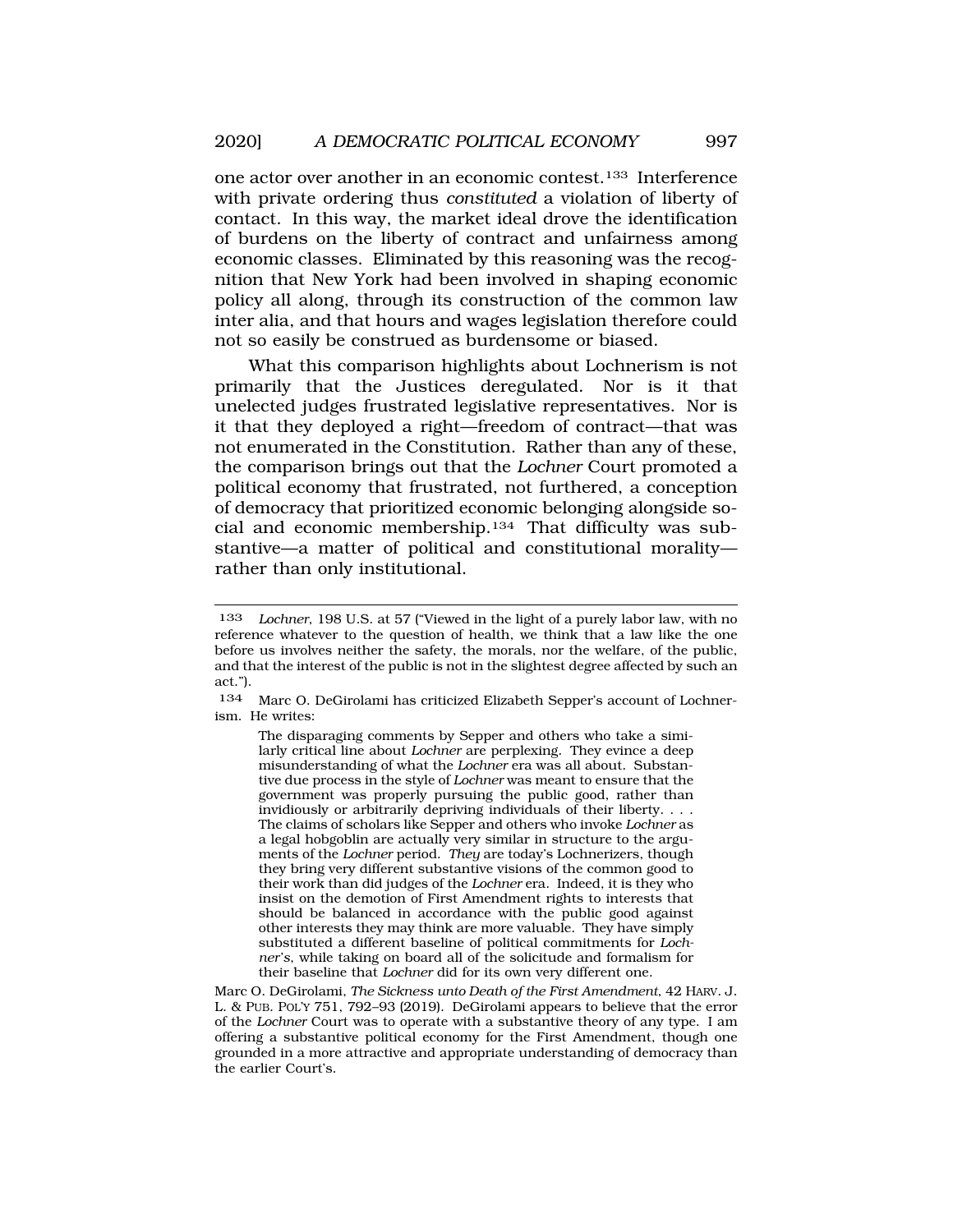A corollary of this revision is that Lochnerism can affect legislatures and administrative agencies as well as courts, which dominate the conventional account. Officials in any of these institutions can interpret and implement the prohibition of classifications on the basis of speech or religion, and any of them can conclude that citizens have been impermissibly benefitted or burdened by reference to private ordering structured by common law entitlements. If the difficulty is not simply that courts have used the power of judicial review to frustrate democratic will, but that they have constitutionalized the existing distribution of resources and the common law rules that maintain them, then the problem can extend to official institutions beyond courts.135

One important objection is that the Sunstein view of Lochnerism is too narrow. The real difficulty with the earlier Court, on this objection, was its willingness to use rights guarantees to override government efforts to preserve economic fairness, health, and safety.136 That willingness extended to judges commonly identified as liberal and it persisted well after 1937. Judicial enforcement of civil liberties cannot easily be distinguished from judicial enforcement of economic liberties, because both can dovetail with private commercial interests and both can interfere with public regulation, and it is *this*  confusion that actually drives First Amendment Lochnerism.137 Defeating Lochnerism, on this view, means weakening judicial review generally, or at least concerning civil rights claims that overlap with economic interests, and instead empowering political institutions to handle such issues.138

<sup>135</sup> For examples, see *infra* subpart I.A, sections II.A.3–4.<br>136 See Kessler, supprintie 114, at 1990–22; id. at 2001

<sup>136</sup> *See* Kessler, *supra* note 114, at 1920–22; *id.* at 2001 (arguing that cases granting religious exemptions from government conditions on "new property" programs "stand for the same proposition that animates the peddling-tax cases, the commercial speech cases, and the cases that so trouble liberal scholars today" and that this "proposition is that civil libertarian interests—even when inextricable from private economic interests—should override governmental interests in health, safety, and fiscal integrity").

<sup>137</sup> *Id.* 

<sup>138</sup> *Id.* at 2001–02 ("As this Article has shown, the doctrinal blurring of civil and economic libertarianism that drives First Amendment Lochnerism has been, more often than not, the work of politically liberal judges and activists. Accordingly, one of the easiest and most useful tactics that judges and legal scholars who oppose First Amendment Lochnerism might adopt is simply a *refusal* to endorse civil libertarian doctrines that risk further erosion of the autonomy and legitimacy of political regulation of the economy. Thereafter, to the extent that critics of First Amendment Lochnerism seek to vindicate such political control, their focus may eventually have to shift from reforming the courts to building more respected and more powerful political institutions. The peddling-tax dissenters and the legal-realist scholars who first warned of the Lochnerian tenden-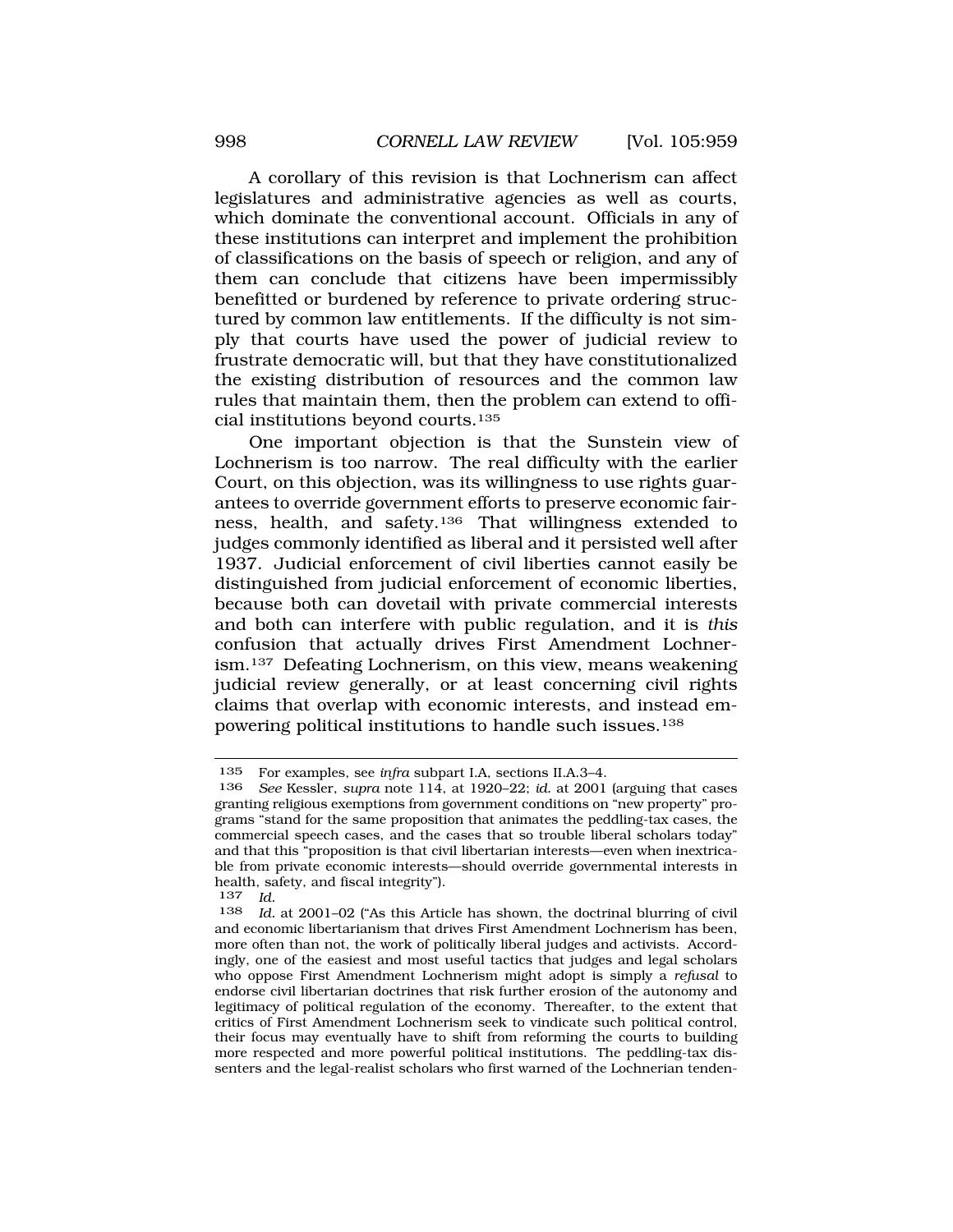This account identifies critical dangers and makes a real contribution to the literature on Lochnerism. But in its strongest form, not yet found in the literature but conceivable as a position, it criticizes judicial enforcement of civil liberties without acknowledging that constitutional argument is prevalent in legislatures and executive agencies as well as in courts. So even if judges are taken out of the picture, the question of First Amendment interpretation will remain (as illustrated by the nonjudicial examples in this Article). And this strong version of the objection dismisses too quickly the possibility that First Amendment rights can be interpreted in a manner that is consistent with democratic understandings of society, the polity, and the economy. It suggests that judicial enforcement of civil liberties *intrinsically* tends toward economic libertarianism, and it is silent on whether that is true in other branches.

It is fair and productive to push critics of Lochnerism to develop a theory that can distinguish between problematic and unproblematic enforcement of First Amendment in cases where they affect distributive justice—and providing that kind of interpretation is one objective of this Article. Articulating an attractive account of the relationship between First Amendment rights and distributive justice therefore has critical bite, because it can help to isolate deleterious aspects of rights interpretation, both before and after 1937.

Take *Murdock v. Pennsylvania*, which is a central example for the objection.139 For me, the difficulty with Justice Douglas's decision for the Court was not simply that it used the First Amendment to protect Jehovah's Witnesses from a license tax that applied to their activity of proselytizing door-to-door and selling religious literature. Actually, Justice Douglas was careful to consider the economic impact of the decision.140 His challenge, writing in 1943 shortly after the switch in time, was to figure out what it would mean to appreciate the real material

cies of judicial civil libertarianism got at least this much right: One task for which judicial review, no matter how 'liberal,' is especially ill-suited is enhancing political control of the economy." (footnote omitted)).<br> $139 - 319$  II S  $105$  (1943)

<sup>139 319</sup> U.S. 105 (1943).<br>140 Lakier also defends th

Lakier also defends this era of speech cases against Frankfurter's charge of Lochnerism: "Rather than evidence of an unjustified judicial intrusion onto the prerogatives of the democratic legislature, however, what decisions such as *Winters* and *Burstyn* and *Thornhill* reflect is the Court's quite sophisticated understanding of how it is that citizens in a democratic society come to form, or alter, their political beliefs." Lakier, *supra* note 131, at 23–24.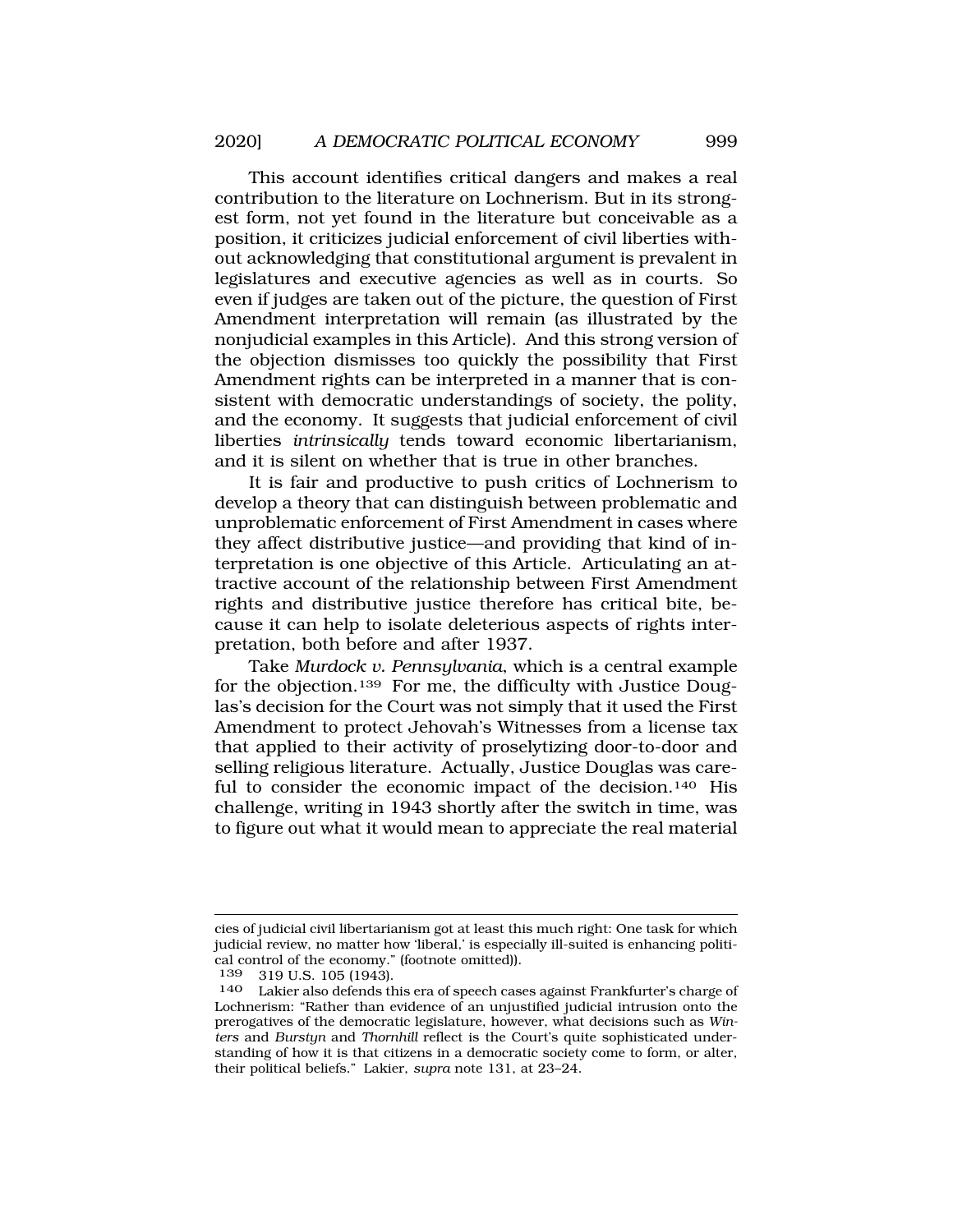conditions under which the Witnesses were trying to practice their faith.141

If there was a problem with the decision, it was that the Court misconstrued the relationship between individual rights and distributive justice—and specifically the social division of responsibility, including the duty to bear the burdens of taxation.142 As Justice Felix Frankfurter argued in dissent, speakers and religious practitioners are not properly relieved of the burdens of citizenship simply because taxation makes their protected activities more expensive.143 And the license tax did only that—it did not actually prohibit them from practicing their faith.144 A better rationale for the outcome would have been that this particular license tax was targeting the Witnesses, and that practitioners of majority faiths would face no comparable tax on core observances.

143 In an important passage, Justice Frankfurter described and defended the social division of responsibility:

It cannot be said that the petitioners are constitutionally exempt from taxation merely because they may be engaged in religious activities or because such activities may constitute an exercise of a constitutional right. It will hardly be contended, for example, that a tax upon the income of a clergyman would violate the Bill of Rights, even though the tax is ultimately borne by the members of his church. A clergyman, no less than a judge, is a citizen. And not only in time of war would neither willingly enjoy immunity from the obligations of citizenship. It is only fair that he also who preaches the word of God should share in the costs of the benefits provided by government to him as well as to the other members of the community. . . . Plainly, a tax measure is not invalid under the federal Constitution merely because it falls upon persons engaged in activities of a religious nature.

*Id.* at 135 (1943) (Frankfurter, J., dissenting).

144 *Id.* at 134 ("No claim is made that the effect of these taxes, either separately or cumulatively, has been or is likely to be to restrict the petitioners' religious propaganda activities in any degree.").

<sup>141</sup> *See, e.g.*, *Murdock*, 319 U.S. at 111 ("Freedom of speech, freedom of the press, freedom of religion are available to all, not merely to those who can pay their own way."); *id.* at 112 ("Those who can tax the privilege of engaging in this form of missionary evangelism can close its doors to all those who do not have a full purse. Spreading religious beliefs in this ancient and honorable manner would thus be denied the needy.").

<sup>142</sup> I say "if there was a problem" because *Murdock* was a difficult case. Both sides were concerned with the practical impact of the tax on the ability of the Witnesses to exercise basic liberties—they both rejected the anticlassificatory conception of rights, and they differed only on the outcome of a substantive interpretation. Although Justice Frankfurter was right that the majority never found that the Witnesses were substantially burdened in their ability to practice their faith, *see id.* at 135 (Frankfurter, J., dissenting), the Court's concern surely was that the tax would or could have precisely that effect, and that its burdens would fall disproportionately on a minority faith with unorthodox practices, *see id.* at 112.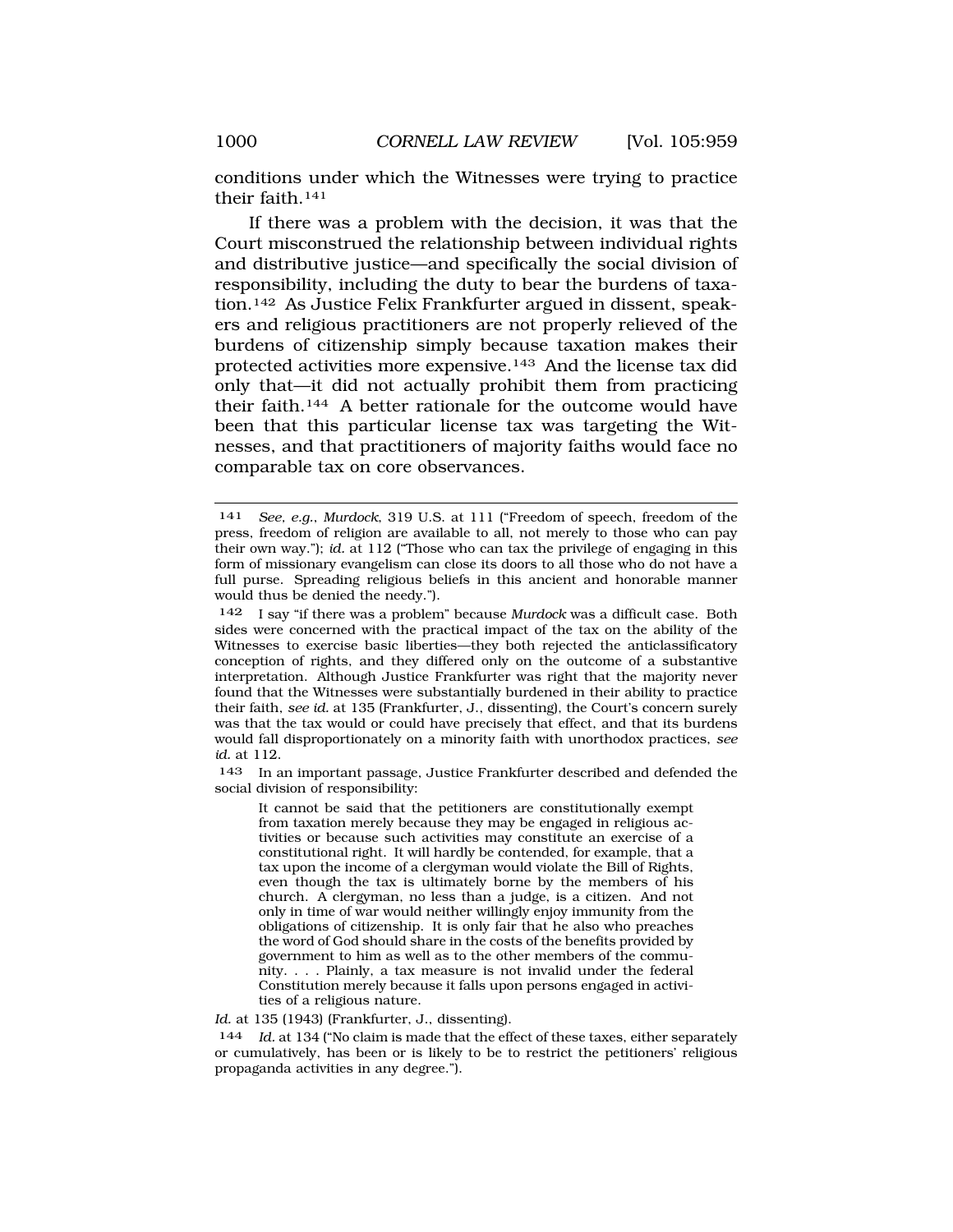So again, it is possible to assimilate the lesson that everyone must bear the burdens of citizenship, including by paying taxes, without concluding that constitutional review should be broadly abandoned by courts in such cases, or that parallel forms of constitutional argument must be avoided by actors in the political branches of government. Making the right kind of comparison to *Lochner* requires a democratic political economy that specifies the relationship between rights enforcement and distributive justice, so that application of the First Amendment can be critiqued not just when it serves narrowly libertarian ends but whenever it undermines free and equal democratic membership.

To test whether my approach is up to that task, it may be helpful to compare the jurisprudence of Gilded Age to today's First Amendment law along the lines that I have been suggesting.

## 2. *The Second Gilded Age*

What understanding can we gain by setting contemporary decisions alongside the Court's jurisprudence leading up to 1937? An obvious difference is that officials today are featuring the First Amendment rather than liberty of contract or the Commerce Clause.145 This shift matters not so much for measuring deregulation, which can result regardless, but for noticing destabilization of the midcentury settlement, discussed below in subpart II.B.

Another difference is that officials are protecting not laissez-faire economics, classical liberalism, or simple libertarianism but a political economy that we might call neoliberal. While that term carries several meanings, I take it to designate active government facilitation of market ordering not only in the economy as such, but also in areas of politics and civil society (to the degree these domains can meaningfully be distinguished).146 And in neoliberalism, the emphasis is not only

<sup>145</sup> *See supra* note 114; *see also* Gillian Metzger, *1930s Redux: The Administrative State Under Siege*, 131 HARV. L. REV. 1, 28 (2017) ("In recent years, the Roberts Court has expanded First Amendment protections in ways that pose challenges to major regulatory schemes.").<br>146 See BROWN, supra note 29, at 17-

See BROWN, *supra* note 29, at 17-18 ("Neoliberalism is most commonly associated with a bundle of policies privatizing public ownership and services, radically reducing the social state, leashing labor, deregulating capital, and producing a tax-and-tariff-friendly climate to direct foreign investors."); *id*. at 19–20 (describing Foucault's understanding, first, that neoliberalism extended beyond economics as such, so that "market principles become governing principles applied by and to the state, but also circulating through institutions and entities across society—schools, workplaces, clinics, etc." and, second, that neoliberalism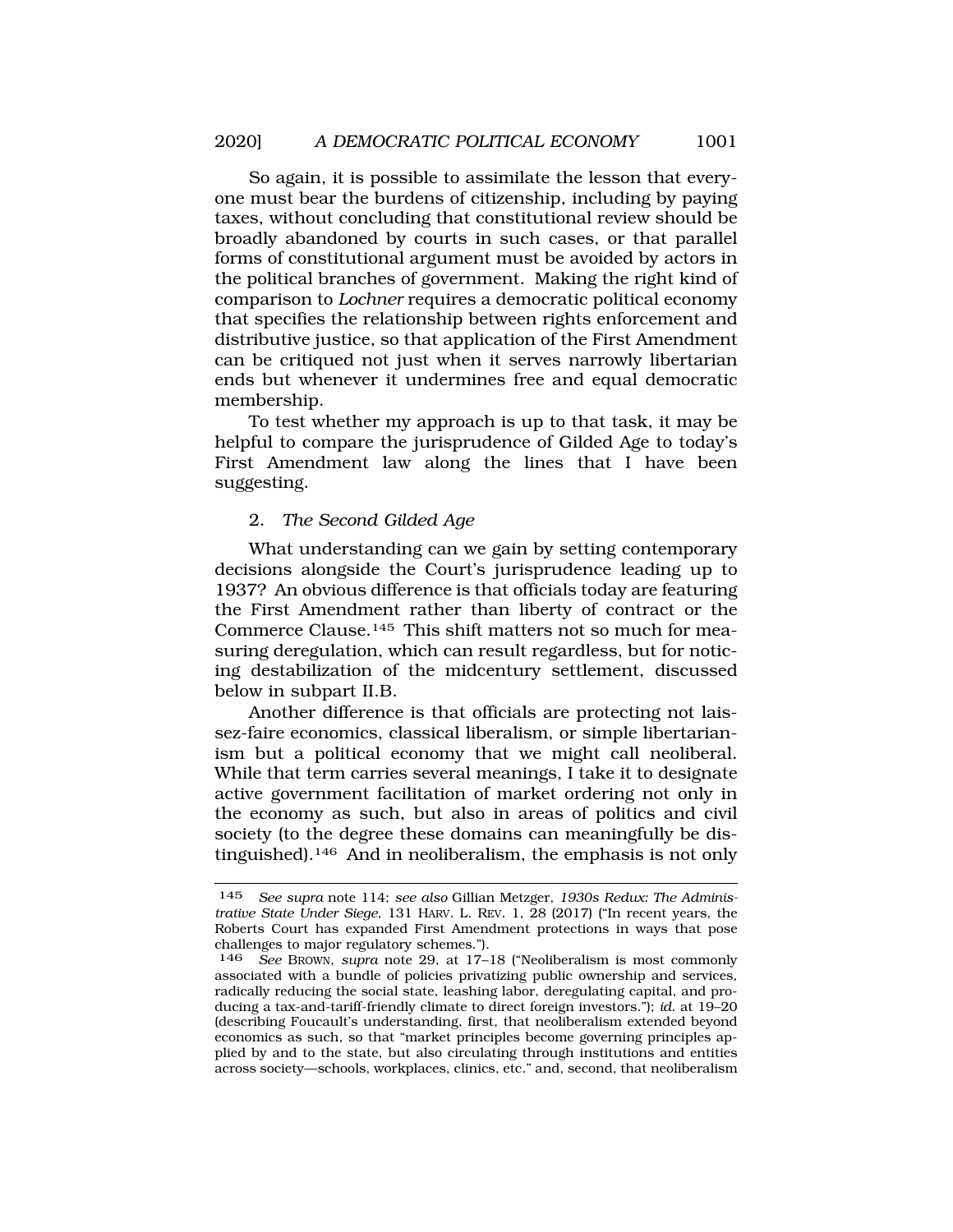on labor and employment, which preoccupied laissez-faire proponents, but also on the ideal of free consumer choice.147 That paradigm is then exported to other forms of social interaction that could possibly be characterized as consumption—such as education, civic association, and even voting.<sup>148</sup>

Finally, Lochnerism's current incarnation is less consequential than the original, at least so far. The *Lochner* Court struck down major pieces of federal legislation, such as the National Industrial Recovery Act of 1933.149 Today the phenomenon has yet to reach that level, despite cases like *Citizens United* or *Janus*. Whether its scope will turn out to be comparable remains to be seen, but it is far from unthinkable.

Despite such differences between the two eras, the comparison has critical purchase along the two dimensions I identify. It illuminates how the Court leverages a rule against categorization on the basis of basic liberty or protected forms of equality, rather than prioritizing the practicalities of how these guarantees are affected by government policies.150 And it spotlights the tendency to naturalize market ordering, as structured by legal entitlements, rather than understanding that ordering to be the product of democratic choices that are inherently revisable.151 Neither of these features is present in every decision, and others matter too. But together they reveal characteristics of the current moment in speech and religion law fundamentally, they help to diagnose a relationship between law and the economy that fails democratic principles. Consider a few examples.

understands the state itself to be actively involved in constituting and supporting markets in an arrangement where "governing itself" is "reformatted to serve markets"); WENDY BROWN, UNDOING THE DEMOS: NEOLIBERALISM'S STEALTH REVOLUTION 17 (2015); David Singh Grewal & Jedediah Purdy, *Introduction: Law and Neoliberalism*, 77 L. & CONTEMP. PROBS. 1, 5, 13–14 (2014) ("[T]he intensity of governance in a technologically and economically hyper-complex world makes it inescapably clear that neoliberalism can never be a 'hands-off' antiregulatory doctrine as classical liberalism purported to be.").

<sup>147</sup> *See* Purdy, *supra* note 114, at 200–01.

<sup>148</sup> Grewal & Purdy, *supra* note 146, at 13.

<sup>149</sup> A.L.A. Schechter Poultry Corp. v. United States, 295 U.S. 495, 541–42 (1935).

<sup>150</sup> *See* Lakier, *supra* note 131, at 58 ("[L]ike *Lochner* Era due process jurisprudence, contemporary free speech law relies on what Pound called an 'academic theory of equality' and I have called elsewhere a formal equality norm.").

<sup>151</sup> *See id.* at 36 (arguing that what is "genuinely Lochnerian" about contemporary speech law is "the rigid public/private distinction that courts rely upon when determining what constraints the First Amendment imposes on government actors once it applies").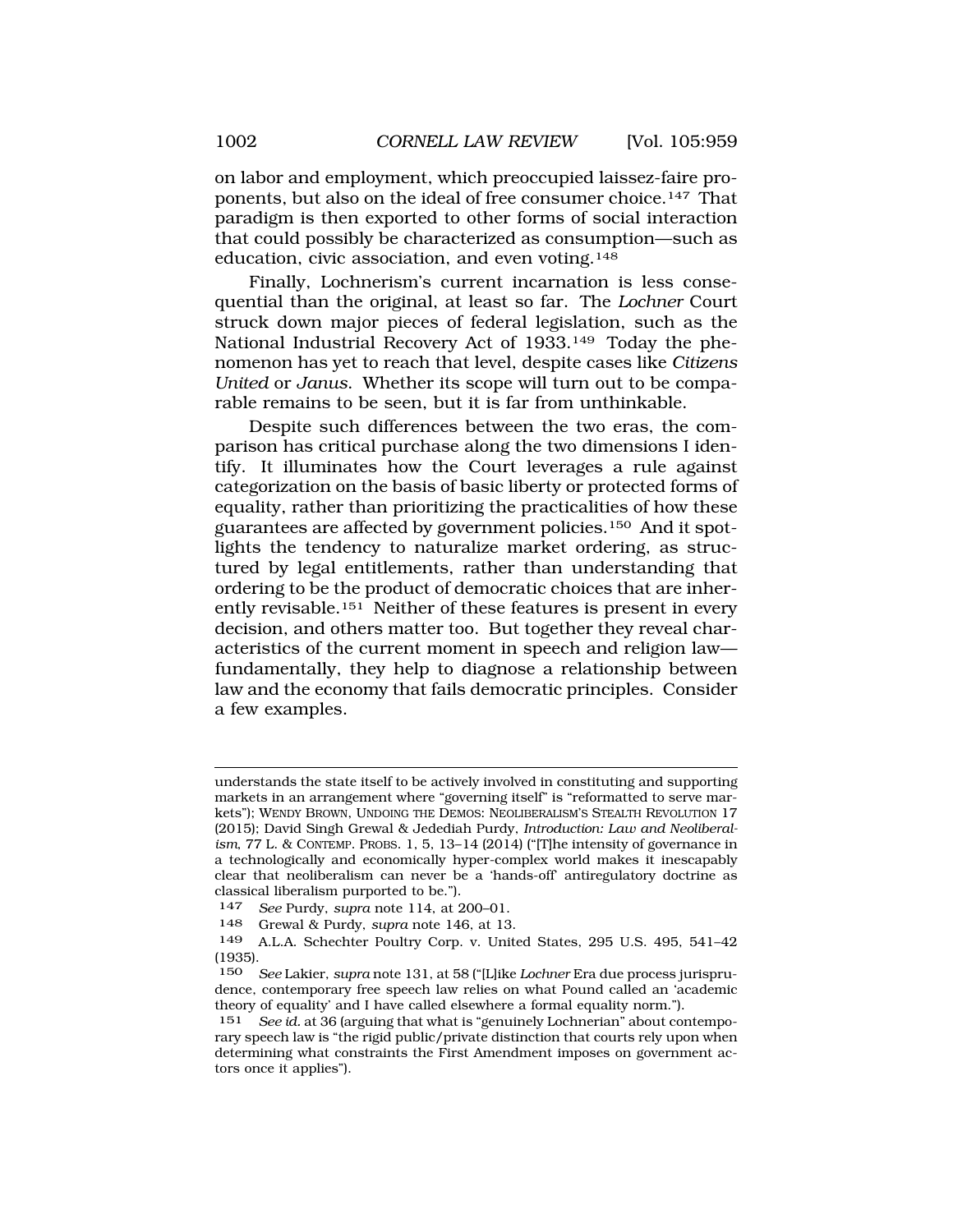### 3. *Free Speech*

On the speech side, the leading example is *Citizens United*. When I criticized that case above, I emphasized its anticlassificationism and market naturalization.152 But such dynamics are not limited to landmark decisions by the federal high Court. Consider here a more obscure case, *National Association of Manufacturers v. National Labor Relations Board*, which has been offered as an example of First Amendment Lochnerism by Leslie Kendrick.153

A labor regulation known as the Notice Posting Rule required employers to notify workers of certain protections they enjoyed under the National Labor Relations Act (NLRA).154 Its purpose was straightforward. Under preexisting rules, the NLRB did not have the power to enforce the NLRA itself and therefore it needed workers to understand their statutory entitlements so they could initiate necessary claims against employers.155 Yet the D.C. Circuit struck down the Notice Posting Rule, reasoning that it abridged businesses' right to be free from "compelled speech."156 Though the court grounded its holding in a provision of the NLRA that protected "[t]he expressing of any views" so long as the expression "contains no threat of reprisal or force or promise of benefit," its reasoning drew on First Amendment concepts and precedents.157

Kendrick rightly offers *National Association of Manufacturers* as an example of how the scope of the Speech Clause has expanded.158 In addition, the decision resonates with the aspects of Lochnerism that I track. Quite clearly, the court measured the businesses' burden against the backdrop of a baseline of imagined government nonintervention, instead of against the reality of pervasive regulation of labor relations,

<sup>152</sup> *See supra* subpart I.A.

<sup>153 717</sup> F.3d 947 (D.C. Cir. 2013), *overruled by* Am. Meat Inst. v. U.S. Dep't of Agric., 760 F.3d 18, 22–23 (D.C. Cir. 2014) (en banc); *see* Kendrick, *First Amendment*, *supra* note 49, at 1206–09.

<sup>154</sup> Notification of Employee Rights Under the National Labor Relations Act, 76 Fed. Reg. 54,006 (Aug. 30, 2011); 29 C.F.R. § 104.202(a) (2014).

<sup>155</sup> *Nat'l Ass'n of Mfrs.*, 717 F.3d at 951.

*Id.* at 957-59.

<sup>157</sup> *See id.* at 954–55 (noting that the NLRA provision "§ 8(c) merely implements the First Amendment") (internal quotation marks omitted); *id.* at 955 n.8 (explaining that the court need not decide whether § 8(c) is narrower or broader than the First Amendment).

<sup>158</sup> *See* Kendrick, *First Amendment*, *supra* note 49, at 1204 ("A court could, in short, easily distinguish the Notice Posting Rule from [compelled speech in precedents, but] the D.C. Circuit did not. It is this fact that makes *National Association of Manufacturers* so indicative of current trends in First Amendment law.").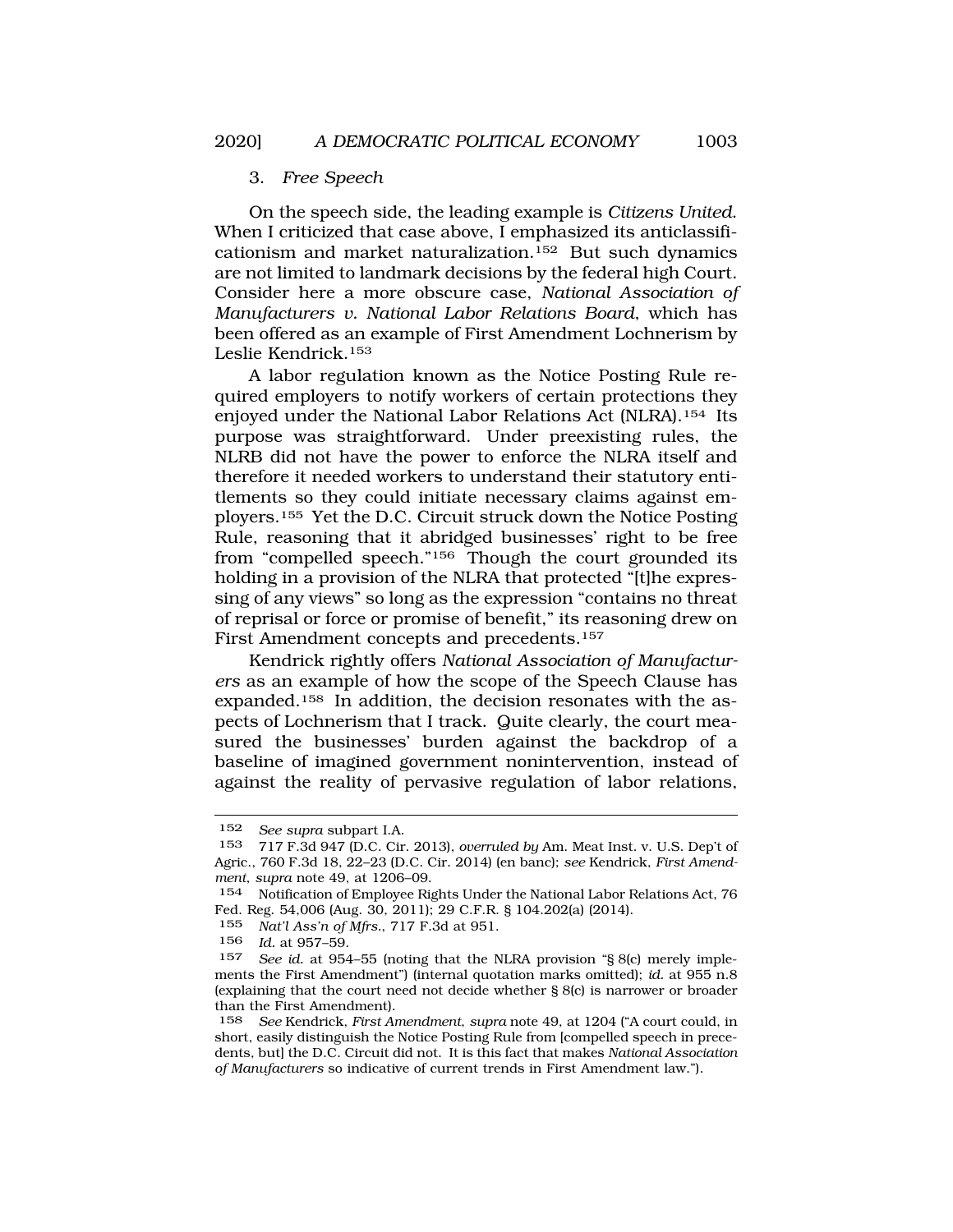including expression by employers and employees.159 That is another way of understanding the court's decision to treat the notices as compelled speech—as a problematic conclusion that any expression was coerced, when measured against a background of extensive government allocation of expressive burdens and benefits in the labor context.

Moreover, the court understood the rule against compelled speech to protect against a technical disclosure requirement. It therefore invalidated the Notice Posting Rule without crediting the contention that the rule actually *promoted* freedom of speech by structuring an expressive environment in which workers had the information they needed to make decisions about whether and how to exercise their rights under the NLRA.160 Notably, the Act also required disclosure of information that would work to the advantage of employers.161 Overall, then, the Notice Posting Rule could be deemed presumptively unconstitutional only in isolation and without considering the overall effects of labor law on the workplace speech environment. And the ruling undermined the movement for a social minimum that would allow workers to meaningfully participate as speakers and listeners, more generally.

In the 2018 decision *Janus v. AFSCME*, the Supreme Court again used the compelled speech doctrine to invalidate a labor safeguard, this time the "agency fee" requirement for public employees in unionized workplaces.162 Recall that workers who declined to join the union nevertheless were required to pay union dues, on the theory that allowing them to opt out would create free-rider problems—it would incentivize employees to benefit from collective bargaining without incurring any cost.163 Yet the Court invalidated the agency fee rule, reasoning that it compelled workers to support speech they may oppose.

<sup>159</sup> An earlier decision had recognized that employers' right to silence was "sharply constrained in the labor context," where employers and employees are pervasively regulated. *Nat'l Ass'n of Mfrs.*, 717 F.3d at 959 (quoting UAW-Lab. Emp. & Training Corp. v. Chao, 325 F.3d 360, 365 (D.C. Cir. 2003)); *see also* 29 U.S.C. § 158(b)(7) (1959) (a provision of the original National Labor Relations Act that prohibits labor picketing in many circumstances).

<sup>160</sup> *See* Kendrick, *First Amendment*, *supra* note 49, at 1204–06 (arguing that the decision "says something about" the current state of First Amendment law).

<sup>161</sup> *See, e.g*., *Nat'l Ass'n of Mfrs.*, 717 F.3d at 958 (describing an executive order that required "government contractors to post notices at their workplaces informing employees of their rights not to be forced to join a union or to pay union dues for non-representational activities").

<sup>162 138</sup> S. Ct. 2448, 2460 (2018).<br>163 See sunta subpart LA for a me

See supra subpart I.A for a more detailed description of the facts.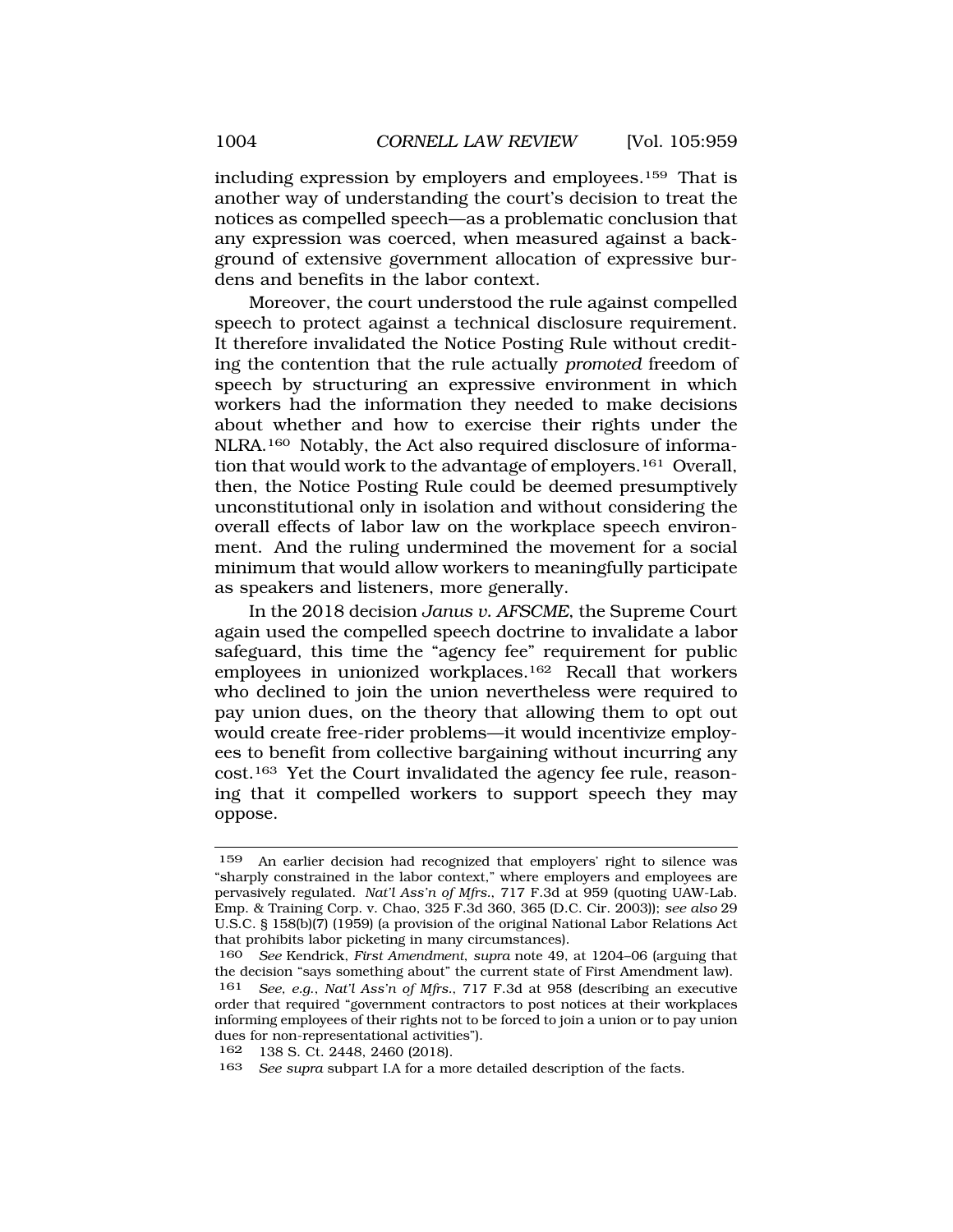Writing for the majority, Justice Alito identified a burden on workers' freedom of expression by comparison to unregulated contracting between employers and employees, rather than by comparison to the existing world of pervasive labor regulation designed to equalize bargaining power and thereby promote substantively free negotiations between management and labor.164 And he treated the agency fee as a "subsidy" of union speech,<sup>165</sup> rather than a measure that disallows workers from enjoying the benefits of collective bargaining while externalizing the costs, creating serious collective action problems.166 Setting the *Janus* decision next to Lochnerism from the first part of the twentieth century helpfully highlights the difficulties with these moves. To invalidate agency fee requirement, moreover, the *Janus* Court had to overturn a fortyyear-old precedent.167

Consider finally *Sorrell v. IMS Health Inc.*, where the Supreme Court invalidated a Vermont statute that aimed to limit pharmaceutical companies from using certain forms of "data mining."168 Before the law was enacted, data mining firms purchased prescription records from pharmacies and analyzed them to identify the practices of individual doctors; drug companies then acquired these reports and used them to target their marketing to specific doctors who were more likely to prescribe name-brand drugs.169 Vermont was concerned about the privacy of patients and their doctors, who were being individually identified by pharmaceutical marketers.170 It also worried about the impact of the practice on economic distribu-

Without a fair-share agreement, the class of union non-members spirals upward. Employees (including those who love the union) realize that they can get the same benefits even if they let their memberships expire. And as more and more stop paying dues, those left must take up the financial slack (and anyway, begin to feel like suckers)—so they too quit the union. And when the vicious cycle finally ends, chances are that the union will lack the resources to effectively perform the responsibilities of an exclusive representative—or, in the worst case, to perform them at all.

169 *Sorrell*, 564 U.S. at 558.

<sup>164</sup> *See, e.g.*, Labor Management Relations (Taft-Hartley) Act, 29 U.S.C. § 141- 191 (1947) (noting that Federal labor laws serve "to protect the rights of individual employees in their relations with labor organizations").<br> $\frac{165}{160}$ , Janus 138 S Ct at 2464

<sup>165</sup> *Janus*, 138 S. Ct. at 2464.

Id. at 2490 (Kagan, J., dissenting) (arguing that the agency fee avoids "a collective action problem of nightmarish proportions"). Justice Kagan explained the free rider problem this way:

*Id.* at 2491 (citations omitted).<br>167 Namely *Abood v Detroi* 

<sup>167</sup> Namely, *Abood v. Detroit Bd. of Ed.*, 431 U.S. 209, 222 (1977).

<sup>168</sup> Sorrell v. IMS Health Inc., 564 U.S. 552, 565 (2011); *see also* Purdy, *supra* 

note 114, at 199 (offering *Sorrell* as an example of neoliberal constitutionalism).<br>169 *Sorrell* 564 U.S. at 558

<sup>170</sup> *See id.* at 572.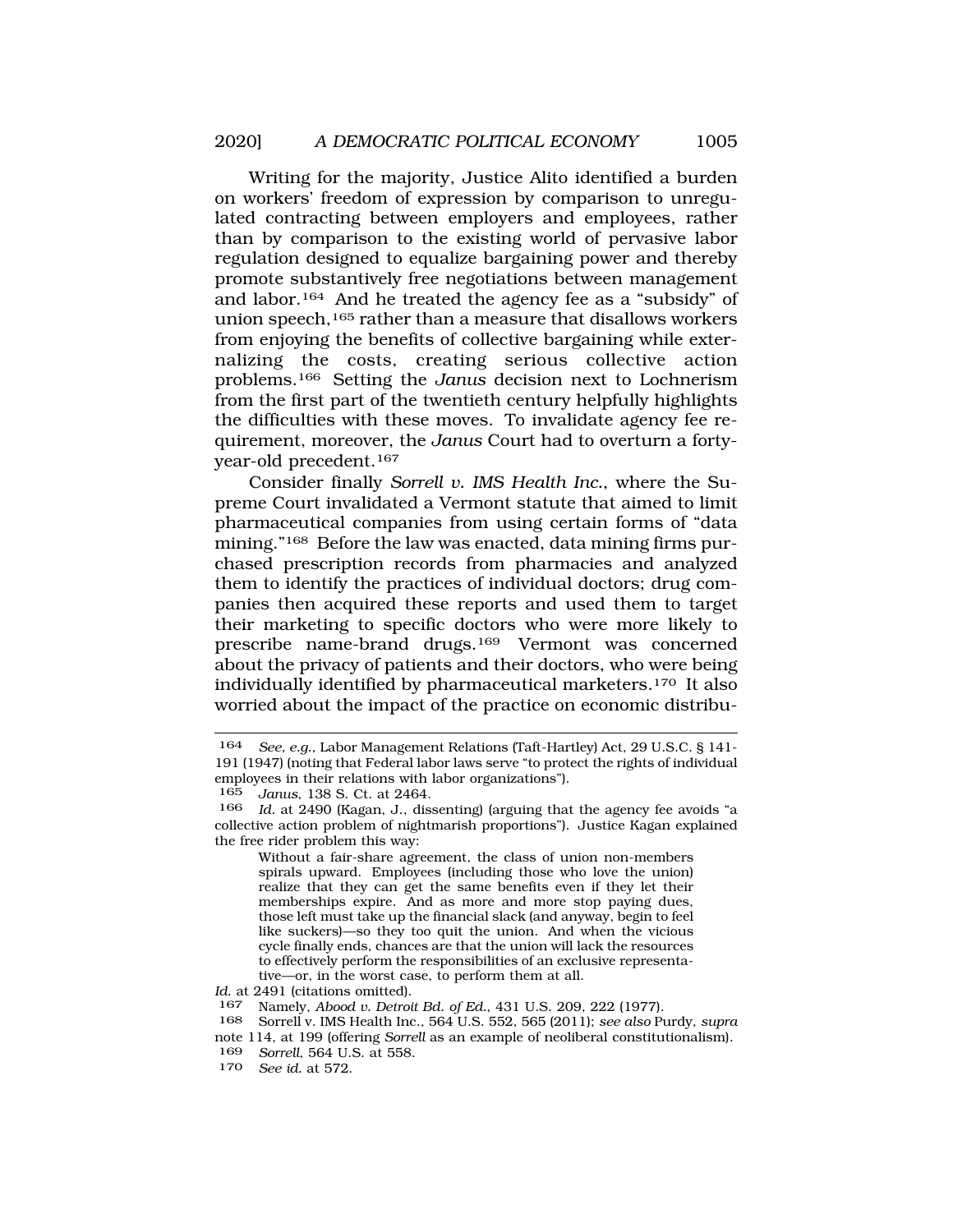tion because the corporations were using digital technology to further amplify their bargaining power, so that citizens would have restricted access to generic drugs, which generally deliver comparable benefits at lower cost.171 So Vermont enacted a law that prohibited pharmacies from selling records that identified individual physicians to pharmaceutical companies without the physicians' consent, and it prohibited the use of data that identified individual physicians for marketing purposes.172

Nevertheless, the Court invalidated the law, reasoning that it discriminated on the basis of content and speaker identity without being closely tailored to an important government interest.173 After all, Justice Kennedy reasoned for the majority, the state prohibited the distribution of identifying data (absent the physician's consent) to pharmaceutical marketers but not to the government itself or public health researchers. That distinction made the law presumptively unconstitutional.<sup>174</sup> And the state's interest in protecting patients with unequal bargaining power was insufficient, because it was actually *Vermont's* law that would skew the market—against pharmaceutical companies and toward generic drug manufacturers and

*Id.* at 560–61 (citations omitted). *But see id.* at 560 (explaining that generic drug manufacturers also market directly to physicians in a practice called "counterdetailing," and asserting that "[t]he counterdetailer's recommended substitute may be an older, less expensive drug and not a bioequivalent of the brand-name drug the physician might otherwise prescribe"). *See also id.* at 594 (Breyer, J., dissenting) ("The record before us . . . contains no evidentiary basis for the conclusion that any such individualized counterdetailing is widespread, or exists at all, in Vermont.").

- 173 *Id.* at 565.
- 174 *Id.* at 564–65.

<sup>171</sup> The Court described the legislature's findings this way:

Vermont found, for example, that the "goals of marketing programs are often in conflict with the goals of the state" and that the "marketplace for ideas on medicine safety and effectiveness is frequently one-sided in that brand-name companies invest in expensive pharmaceutical marketing campaigns to doctors." Detailing [i.e., the practice of marketing directly to doctors in person], in the legislature's view, caused doctors to make decisions based on 'incomplete and biased information." Because they "are unable to take the time to research the quickly changing pharmaceutical market," Vermont doctors "rely on information provided by pharmaceutical representatives." The legislature further found that detailing increases the cost of health care and health insurance; encourages hasty and excessive reliance on brand-name drugs, before the profession has observed their effectiveness as compared with older and less expensive generic alternatives; and fosters disruptive and repeated marketing visits tantamount to harassment.

<sup>172</sup> *Id*. at 558–59 (quoting the central provision of the Vermont statute).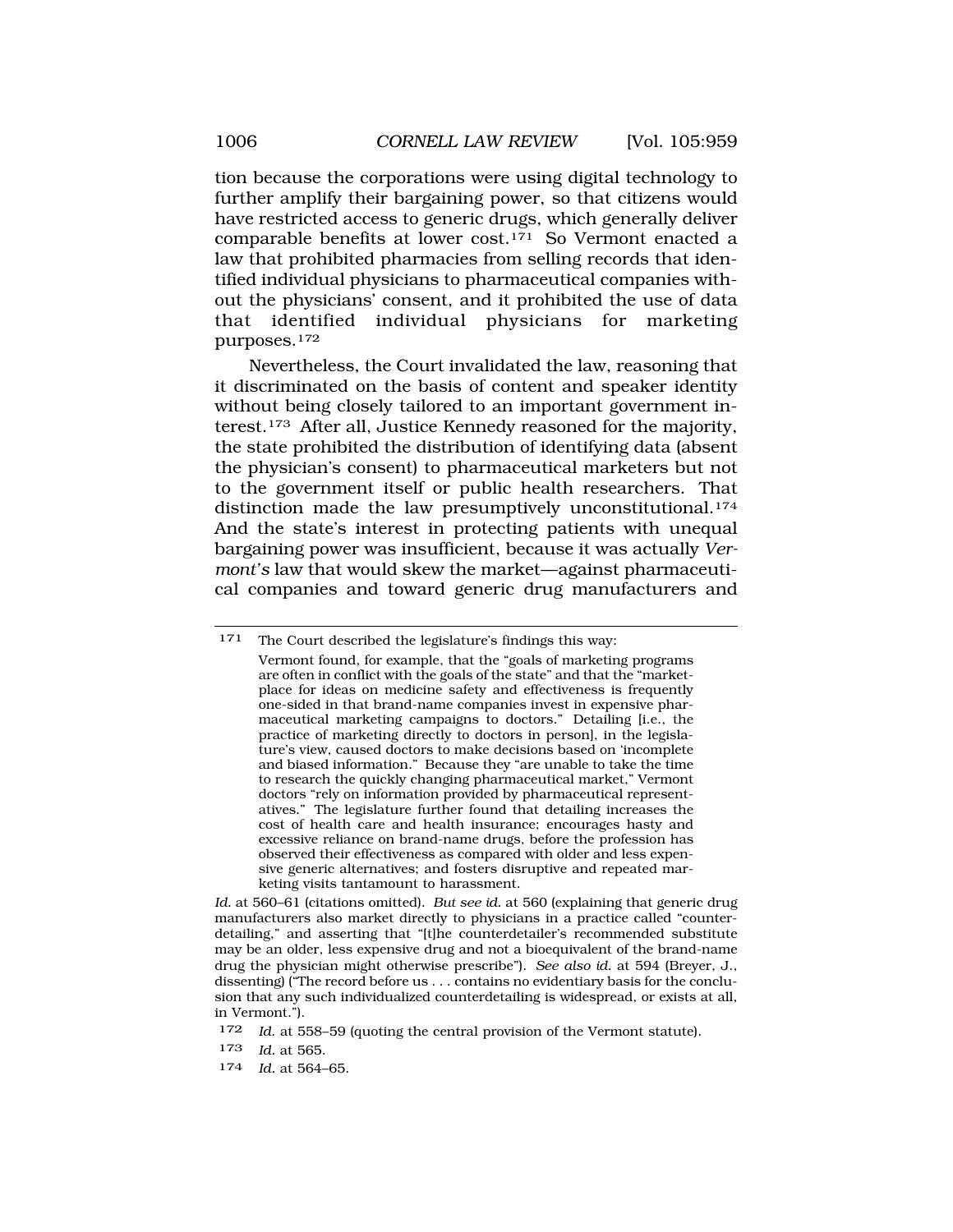public health agencies.175 In reasoning this way, Justice Kennedy even attempted to head off the charge of Lochnerism.176

Yet setting *Sorrell* alongside the *Lochner* decisions is revealing, in certain ways. First, it highlights that the "market" for information about the prescription practices of doctors did not exist in nature but was constructed by the government. Federal and state regulators required pharmacies to collect the information at issue.177 So whether the flow of information was considered "free" depended on whether the comparison was to a world without only Vermont's statute or also without the government mandate to collect prescription information. In other words, the Court's identification of a speech restriction followed from its choice of baselines. And its choice of baselines was connected to its assessment of how government and corporate power interacted with First Amendment values.178 As it happened, the Court's interpretation was controversial. Questioning the government's ability to manage information that was itself created by regulatory action was anomalous, Justice Breyer pointed out in dissent.179 Justice Kennedy relied on a contested judgment about the neutrality of market distributions and their independence from government policymaking when he concluded that the Vermont statute had skewed the free exchange of identifying prescription records.

Relatedly, the *Sorrell* Court's analysis depended on a particular conception of the right.180 Saying that pharmaceutical

<sup>175</sup> *See* Purdy, *supra* note 114, at 200–01 (comparing the *Sorrell* decision to *Va. State Bd. Pharmacy v. Va. State Consumer Council*, 425 U.S. 748 (1976)).

Sorrell, 564 U.S. at 567 ("Vermont's law does not simply have an effect on speech, but is directed at certain content and is aimed at particular speakers. The Constitution 'does not enact Mr. Herbert Spencer's Social Statics.' It does enact the First Amendment." (citations omitted) (quoting Lochner v. New York, 198 U.S. 45, 75 (1905) (Holmes, J., dissenting))).

<sup>177</sup> *Id.* at 558 (citing 21 U.S.C. § 353(b) (2018); 04-030-230 VT. CODE R. §§ 9.1, 9.2 (LexisNexis 2020) (Vermont Board of Pharmacy Administrative Rules)).

<sup>178</sup> Justice Kennedy did address the argument that the information had been created by a regulatory mandate, but he took this argument to meant that the data was "governmental information." *Id*. at 567–68. That interpretation allowed him to respond simply that the information was in government hands. Justice Kennedy did not address the deeper point.<br>179 - Until Sorrell, the Court had "never fo

<sup>179</sup> Until *Sorrell*, the Court had "*never* found that the *First Amendment* prohibits the government from restricting the use of information gathered pursuant to a regulatory mandate—whether the information rests in government files or has remained in the hands of the private firms that gathered it." *Id.* at 588 (Breyer J., dissenting). Nor had it "*ever* previously applied any form of 'heightened' scrutiny in any even roughly similar case." *Id.* (citations omitted).

<sup>180</sup> This second point anticipates and responds to an objection to the first. Someone could say that the constructed nature of the information market does not matter because content discrimination is constitutionally problematic even where the information is created by regulation. So had the Court acknowledged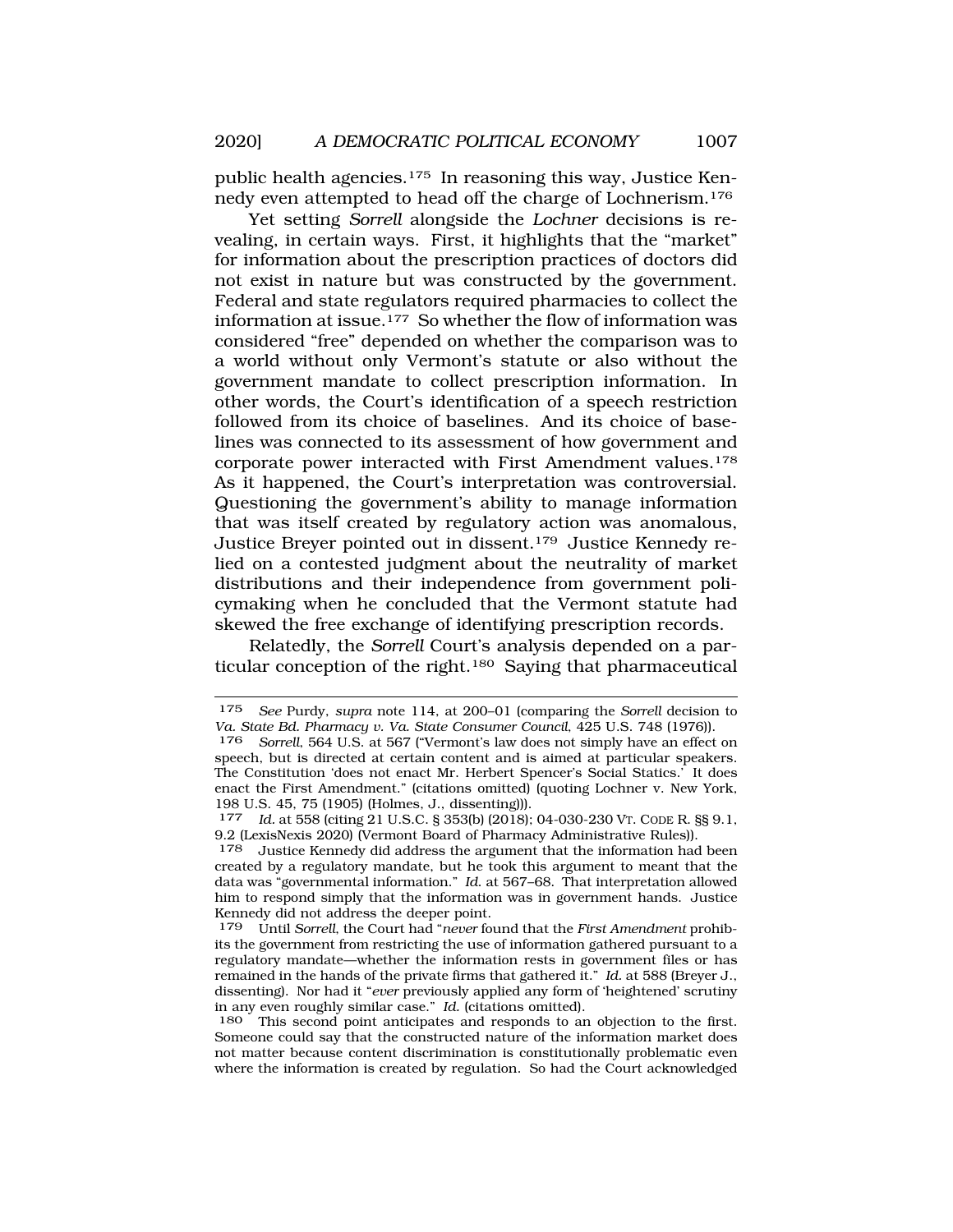companies would be disadvantaged by Vermont's rule, as Justice Kennedy did, depended on a definition of disadvantage that looked only to the text of the statute. Or, probing just a bit deeper, the Court might have been worried that the statute was the product of lobbying by manufacturers of generic drugs. Justice Kennedy seemed to suggest that generic drug manufacturers had their own direct marketing operations that would be unfairly advantaged by Vermont's ban on the sale or use of information capable of identifying individual doctors who were more likely to prescribe branded pharmaceuticals.181

Vermont, however, had made a substantive determination that ordinary patients would be disadvantaged by data mining practices that allowed large corporate pharmaceutical companies to target individual doctors who had shown a proclivity to prescribe expensive drugs.182 Vermont's determination, in other words, was that the practical effect of free speech neutrality, as demanded by the Court, would actually be non-neutral—it would result in a skewed information environment that would systematically disadvantage ordinary citizens who were depending on their doctors for expert advice.183 In overriding that determination, the Supreme Court constitutionalized a particular, and particularly contested, political economy.

On this reading, the central problem with *Sorrell* was not simply that the Court deregulated, striking down a law that was intended to counteract one aspect of growing distributive injustice. Nor was it that Justice Kennedy used the power of judicial review to frustrate a democratically enacted law because it conflicted with a rights provision. Nor was it necessarily that the Court protected commercial speech by a corporation. Nor was it only that the Court expanded the scope of speech protection to include data mining.

that point, it might still have found that Vermont's discrimination on the basis of speaker and content was a presumptive problem, because skewing speech is constitutionally suspicious even if the speech is promoted by a government program. My second point, about anticlassification, is not vulnerable to that objection.

<sup>181</sup> *See Sorrell*, 564 U.S. at 560 (describing the detailing operations of generic manufacturers, who also used state-supplied information identifying individual physicians).

<sup>182</sup> *See id.* at 560–61 (describing the legislative findings).

<sup>183</sup> *Cf.* Schauer, *Political Incidence*, *supra* note 114, at 957 (arguing that "there may be reason to believe that those who are politically or socially disadvantaged would urge this broader protection [of free speech] with caution, and that those who are politically or socially advantaged would welcome this greater protection with some enthusiasm").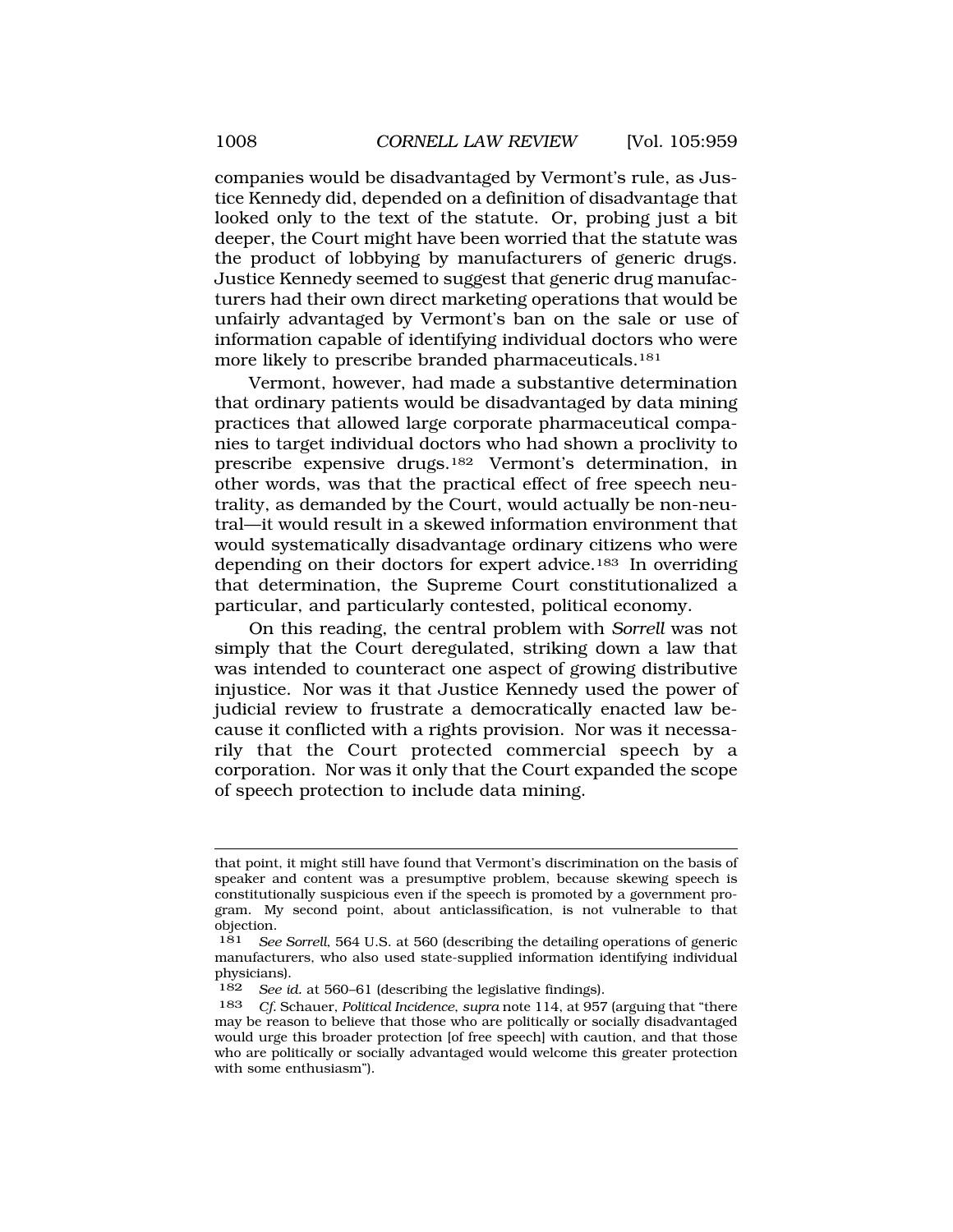My comparison to *Lochner* highlights two other dangers: naturalization of a certain conception of the market, so that government intervention is deemed burdensome or biased, and transformation of the right, so that a presumptive speech violation is identified from the fact that Vermont regulated categories of speaker and speech, instead of by looking at whether the statute would promote the free flow of information to everyone, given the existing power dynamics among corporations, governments, and citizens. Vermont's claim was precisely that *the statute* would guarantee that full information would get to those who needed it most—doctors and patients—and not judicial enforcement of free speech doctrinal categories. Seeing this analogy opens up lines of critique that otherwise might remain obscured by decisions like *Sorrell*, which actually do use sophisticated discussions of free speech doctrines and the values that drive them to deliver conclusions that appear to have assimilated the lessons of American legal realism. And it

illuminates, once again, how such decisions actually work to undermine the basic material conditions for the free and equal exercise of speech rights by everyone in the political community.

Outside of courts, powerful statutes feature similar speech rationales, such as Section 230 of the Communications Decency Act.184 That provision exempts internet intermediaries from defamation and other civil liability for speech by individual users. Courts have interpreted Section 230 broadly, holding that it immunizes internet platforms even if they have been notified that a user has posted harmful content and take no action.185 And there is little doubt that Congress enacted Section 230 in order to enforce free speech values. Lawmakers feared that without the measure intermediaries would be swamped with notices of harmful material posted by other users and, unable to filter these requests because of the high volumes and attendant costs, companies would err on the side of caution and simply remove content—thereby impoverishing the information marketplace that the internet promised to become.186 Congress reasoned that the "Internet and other inter-

<sup>184 47</sup> U.S.C. § 230(c)(1) (1996) ("No provider or user of an interactive computer service shall be treated as the publisher or speaker of any information provided by another information content provider.").

<sup>185</sup> The leading decision is *Zeran v. AOL, Inc.*, 129 F.3d 327, 331–32 (4th Cir. 1997).

<sup>186</sup> *See id.* at 331 ("Congress' purpose in providing the § 230 immunity was thus evident. Interactive computer services have millions of users. . . . The specter of tort liability in an area of such prolific speech would have an obvious chilling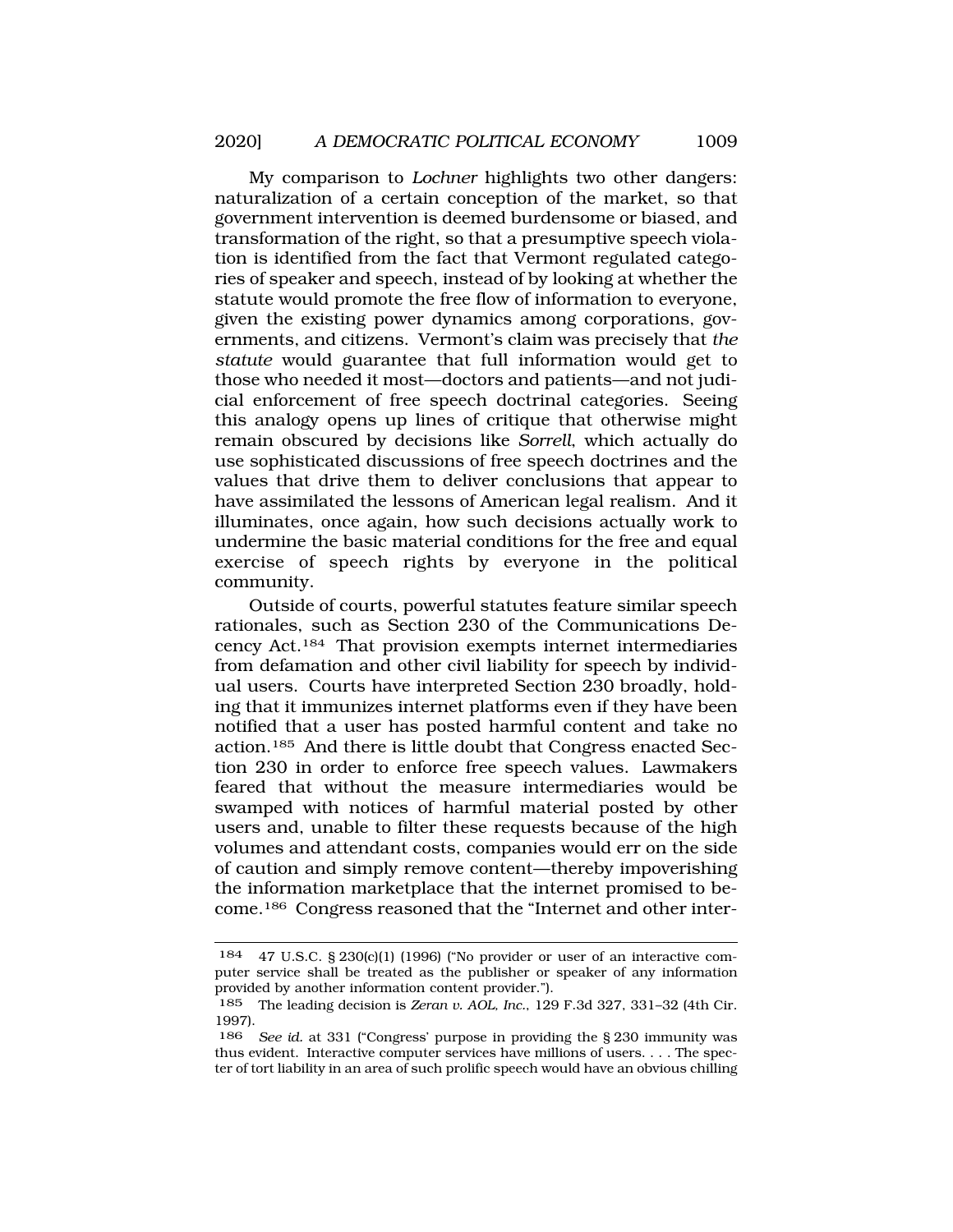active computer services have flourished, to the benefit of all Americans, with a minimum of government regulation" and that it was therefore crucial "to preserve the vibrant and competitive free market that presently exists for the Internet and other interactive computer services, unfettered by Federal or State regulation."187

Quite evidently, Section 230 was driven by an ideal of private initiative, and by a corresponding understanding of the application of even longstanding tort doctrines as distorting and debilitating.188 Foreclosed was any real consideration of how such a legal regime might distort the speech environment more broadly, especially by dampening the expression of those harmed by tortious online speech by other users.

Now, simply comparing today's decisions on freedom of expression with the *Lochner* Court's jurisprudence on due process and the Commerce Clause is not sufficient to show that cases like *National Association of Manufacturers*, *Janus*, or *Sorrell* were wrongly decided. Comparison can only open up lines of critique, because decisions like these are supported by their own constitutional visions. But a fully convincing argument can be grounded in an alternative vision such as the one I offer in Part I, based on a conception of democracy that includes a commitment to economic belonging.

To see this even more clearly, consider how similar dynamics are characterizing religious freedom actions. They can be equally consequential for distributive justice, though they have received less attention for their impact on the deprivation and distribution of resources.

effect. It would be impossible for service providers to screen each of their millions of postings for possible problems. Faced with potential liability for each message republished by their services, interactive computer service providers might choose to severely restrict the number and type of messages posted. Congress considered the weight of the speech interests implicated and chose to immunize service providers to avoid any such restrictive effect." (citations omitted)).

<sup>187 47</sup> U.S.C. § 230(a)(4), (b)(2); *see also* MARY ANNE FRANKS, THE CULT OF THE CONSTITUTION 181 (2019) ("The protections of Section 230 are, in the view of the courts and the public, coextensive with free speech.").

<sup>188</sup> FRANKS, *supra* note 187, at 165 ("Contrary to [John Perry Barlow, the founder of EFF's] startling claim that cyberspace 'is an act of nature,' the U.S. government in particular was essential to the creation of the Internet."); *id*. at 187 ("As noted above, this 'free market' fundamentalism ignores that there is no such thing as an unregulated market and that the government plays an essential role in establishing and protecting all freedoms.").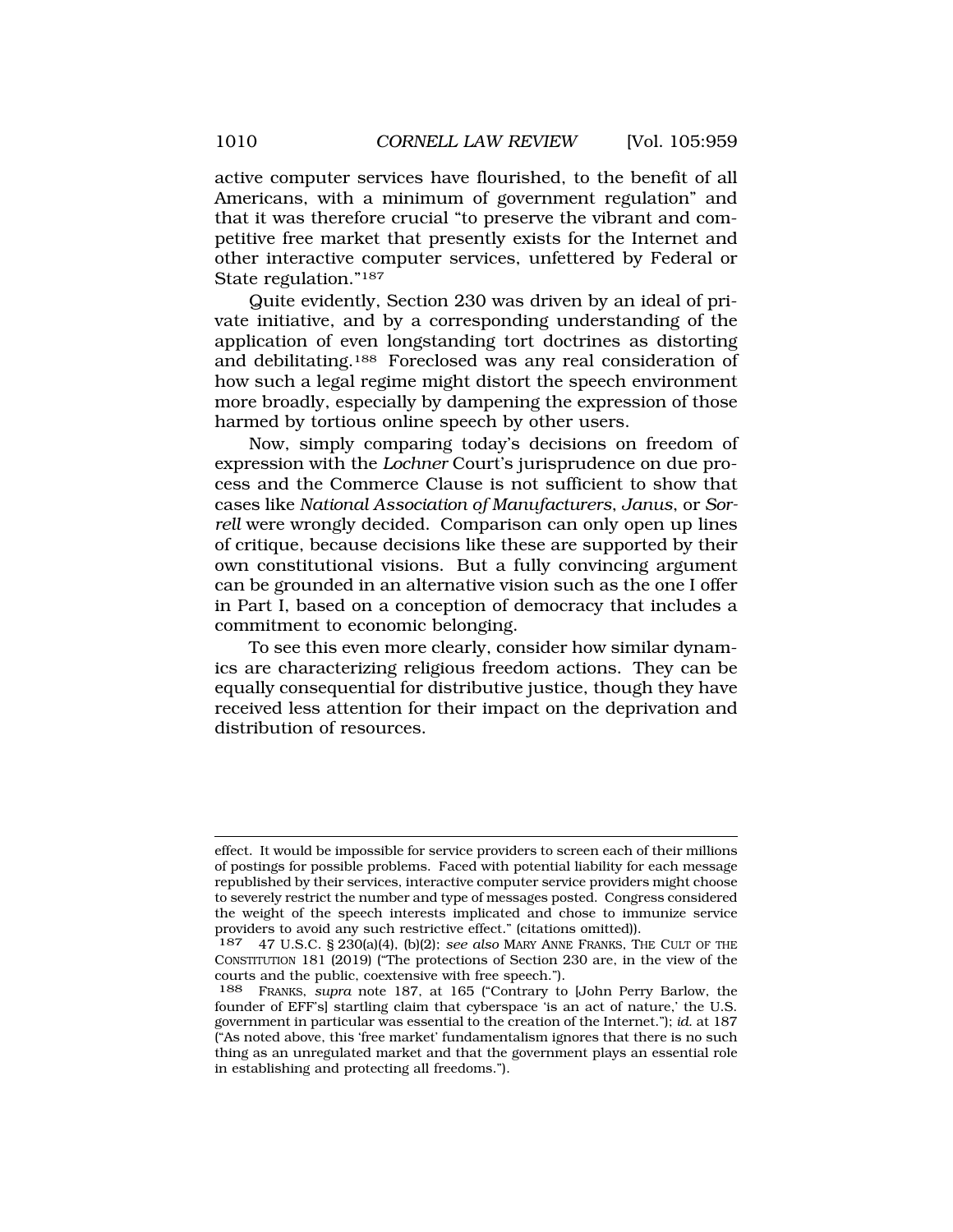## 4. *Free Exercise*

With regard to religious liberty, the most consequential recent example is *Burwell v. Hobby Lobby Stores, Inc*.189 Throughout its opinion, the Court assumed a market baseline for measuring harm to the company and its employees. It held that the company was substantially burdened by the contraception mandate, implicitly comparing the regulation to a world in which the business could decide whether to provide health insurance to its employees without government interference. But in fact, that decision had already been constructed by law. As Elizabeth Sepper points out, the federal government had long provided tax subsidies to businesses that compensated employees partly with health insurance rather than wages.190 By requiring employers to provide adequate preventative care, including contraception, Congress and HHS were ensuring that the coverage met certain minimum standards. They were conditioning a government benefit, or more simply, they were deciding how to distribute public resources.191 Viewed in that light, rather than against the backdrop of a

To be sure, the greatest benefit from the tax exclusion for health insurance premiums goes to employees, rather than employers. Still, employers do see a benefit from the exclusion of their share of health insurance premiums from payroll tax and other taxation, relative to a world in which they compensated employees an equivalent amount through ordinary salary. In short, the tax exemption allows employers to offer a more attractive compensation package (i.e., one that includes employer-provided coverage) at a lower cost. Therefore, it seems fair to say that employers are incentivized by tax laws to provide a portion of compensation through health insurance premiums rather than salary.<br>191 Hobby Lobby could have declined to provide coverage altogether.

191 Hobby Lobby could have declined to provide coverage altogether, subject to an assessment. *See* Marty Lederman, *Hobby Lobby Part III—There Is No "Employer Mandate*,*"* BALKINIZATION (Dec. 16, 2013, 9:36 AM), https:// [balkin.blogspot.com/2013/12/hobby-lobby-part-iiitheres-no-employer.html](https://balkin.blogspot.com/2013/12/hobby-lobby-part-iiitheres-no-employer.html) [[https://perma.cc/FE5G-UYR5\]](https://perma.cc/FE5G-UYR5) (explaining "federal law does not impose a legal duty on large employers to offer their employees access to a health insurance plan, or to subsidize such a plan" and paying assessment "would almost certainly be far *less* costly than continuing to offer health insurance").

<sup>189</sup> Burwell v. Hobby Lobby Stores, Inc., 573 U.S. 682 (2014). For the facts of the case, see *supra* subpart I.B.

<sup>190</sup> Sepper, *supra* note 12, at 1485, 1498; *see also* Tax Policy Center Briefing Book, *How Does the Tax Exclusion for Employer-Sponsored Health Insurance Work?*, TAX POLICY CTR., <https://www.taxpolicycenter.org/briefing-book/how>does-tax-exclusion-employer-sponsored-health-insurance-work [https:// perma.cc/PD5G-6BA4] (last visited Sept. 9, 2019) (explaining the tax exemption for employer-sponsored health insurance). Although it could be contested whether the exclusion of health insurance premiums counts as a "subsidy," the Treasury Department does include it in its annual analysis of "tax expenditures"—and in fact it ranks the exclusion as the single largest tax expenditure of all in its 2020 analysis. *See* U.S. DEPARTMENT OF THE TREASURY, TAX EXPENDITURES 33 (2018), <https://home.treasury.gov/system/files/131/Tax-Expenditures>-FY2020.pdf [\[https://perma.cc/DY2M-RNSW\]](https://perma.cc/DY2M-RNSW).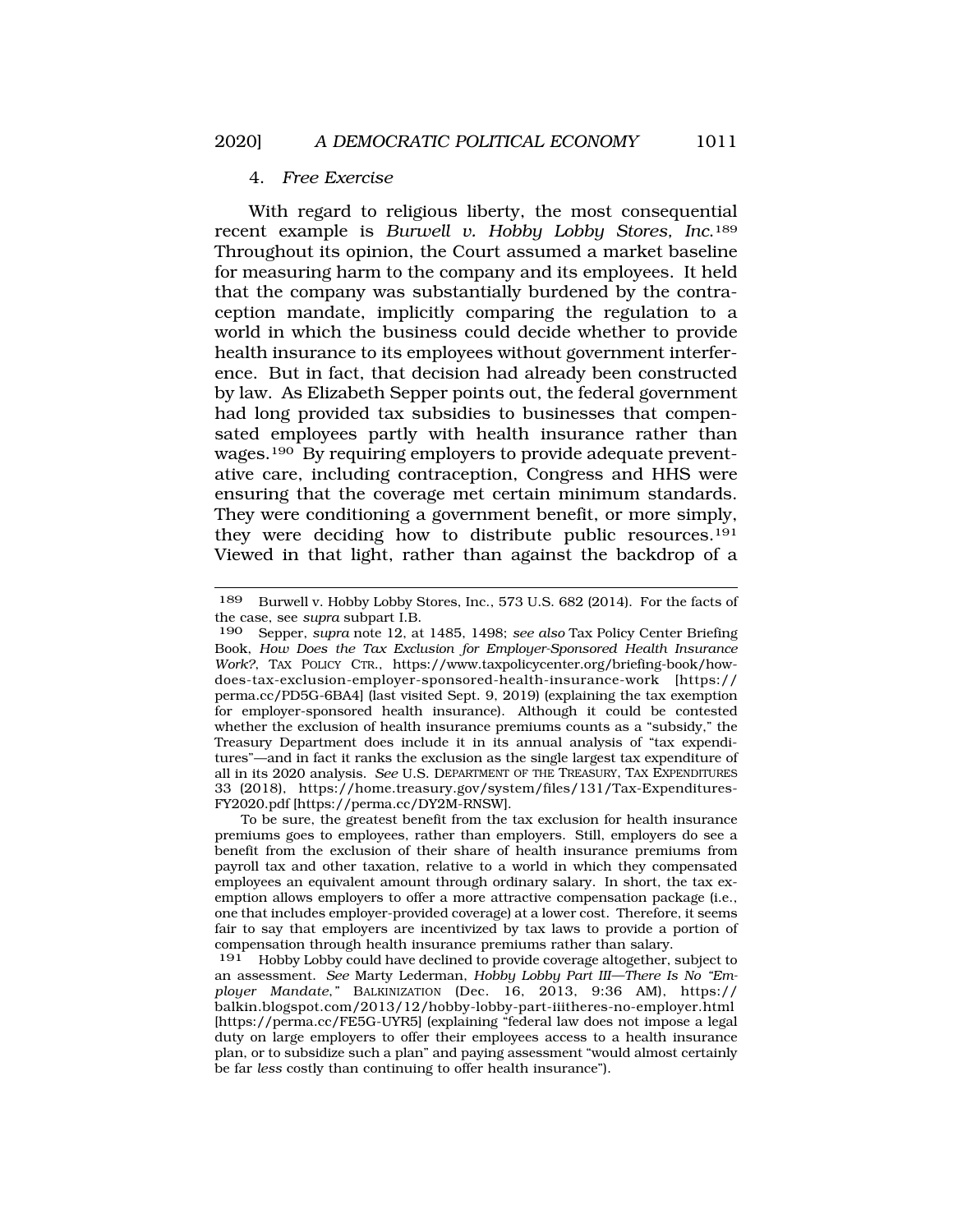prepolitical world of private ordering, the Court's decision did not simply relieve the company from a government burden—it allowed Hobby Lobby to retain a government subsidy without having to comply with its conditions.<sup>192</sup> Yet the Court treated those circumstances as irrelevant to whether the company's religious exercise was "free."

Now, recognizing that fact might not have changed the outcome—the Court might have concluded that HHS's new condition on the tax subsidy, the contraception mandate, burdened religious freedom. Nevertheless, the style of the reasoning reified the public/private divide in a recognizable manner. But more profoundly, I am arguing that comparing contemporary jurisprudence to *Lochner* depends on a substantive normative evaluation, and that the idea of the social division of responsibility, outlined in my earlier treatment of *Hobby Lobby*, grounds that evaluation.193

Market naturalization also affected the Court's assessment of the impact on employees. In a footnote, the Court questioned whether the employees had been harmed at all.<sup>194</sup> Arguably, Hobby Lobby's workers had just been returned to the position they were in before Obamacare was enacted—they had lost a discretionary benefit, not suffered a harm, relative to what private ordering would have provided. In the footnote, Justice Alito reasoned for the majority that the workers, who were "third parties" to the dispute between the company and the government, had not been harmed because virtually any regulation could be "fram[ed]  $\ldots$  as benefiting a third party."<sup>195</sup> If the constitutional rule was that accommodations could not be granted where they entailed serious harm to identifiable third parties, allowing the government to characterize its programs as harming third parties would mean that any religious exemption could be defeated, "rendering RFRA meaningless."196 By understanding harm this way, the Court assumed an objective yardstick for managing labor relations. Only the contractual agreements between Hobby Lobby and its employees could be used to reliably identify government benefits and

<sup>192</sup> Sepper, *supra* note 12, at 1485. After the decision, Hobby Lobby and companies like it could retain the tax advantage without providing the contraception coverage—giving them an advantage over nonreligious competitors.

<sup>193</sup> *See supra* subpart I.B.

<sup>194</sup> Burwell v. Hobby Lobby Stores, Inc., 573 U.S. 682, 729 n.37 (2014).

<sup>195</sup> *Id.*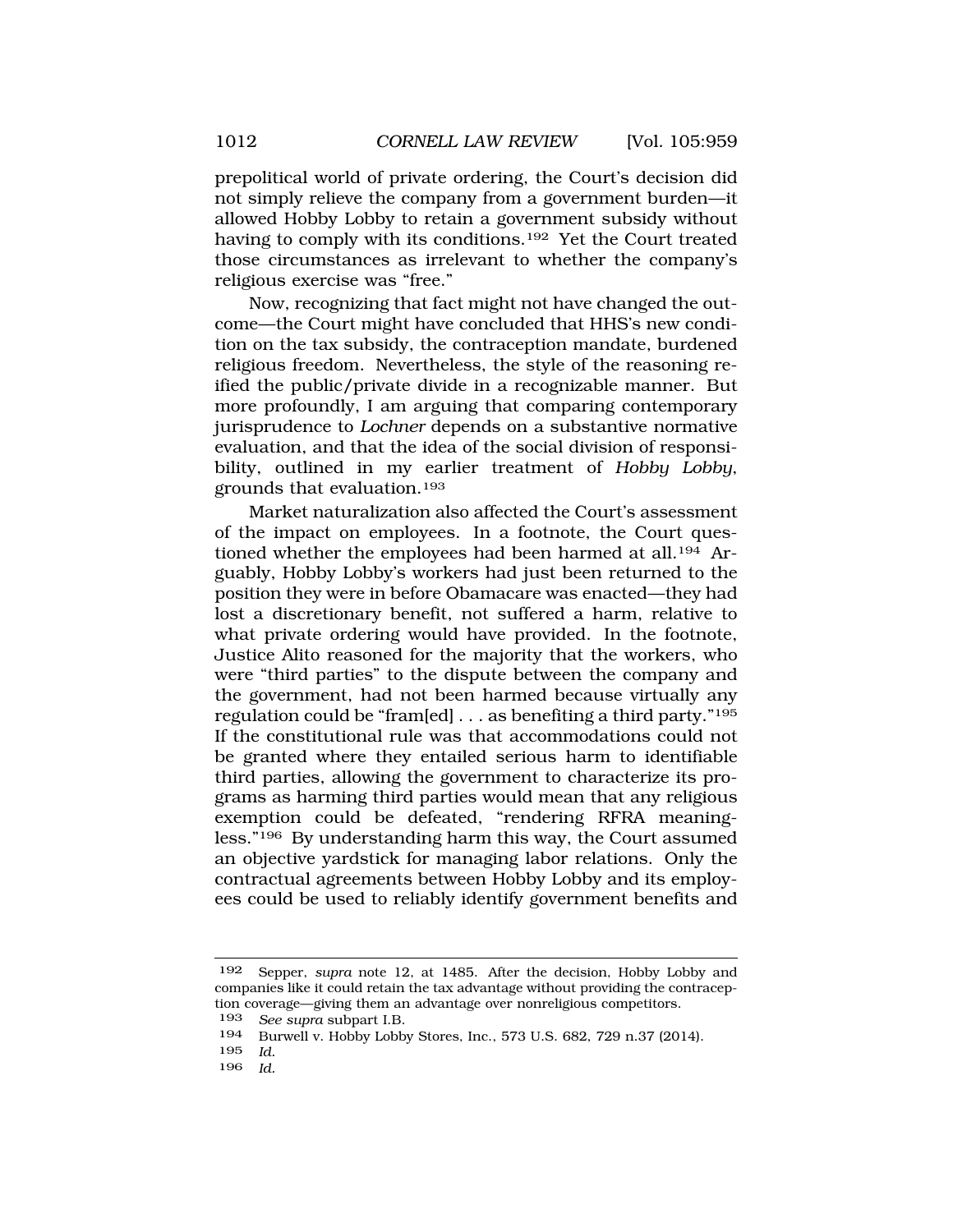burdens.197 Comparing this reasoning to the logic of *Lochner*  reveals a political economy that characterizes government regulations as intrusions into the autonomous realm of contracting between employers and employees.

Of course, some features separate *Hobby Lobby* from *Lochner* itself. For one thing, religious liberty accommodations do not invalidate entire regulations—they carve out exemptions.198 So the contraception mandate survived the Court's decision in *Hobby Lobby*, except as applied to companies with religious objections.199 For another, it could be argued that the *Hobby Lobby* Court intended to simply protect religious liberty, rather than seeking to smuggle in a policy preference for free markets, as the *Lochner* Court is commonly thought to have done.200 Even granting those differences, however, similarities connect the two cases, including the Court's use of market ordering to identify burdens.201 And *Hobby Lobby*'s deregulatory effect, though inessential to my understanding of Lochnerism, is unmistakable.

Free exercise Lochnerism is not confined to courts, for legislatures and administrative agencies have used similar logic to grant religious exemptions from general laws that regulate the economy in pursuit of fairness for workers and consumers. Recall for example the executive branch's rules that exempt nonprofit religious organizations from the contraception mandate, this time without contemplating any alternative coverage

<sup>197</sup> The *Hobby Lobby* Court reflects neoliberalism, rather than libertarianism, insofar as it acknowledged that the government would have a continuing role in supporting markets. *See* Sepper, *supra* note 12, at 1502 ("[W]hereas the *Lochner*  Court treated the baseline as the market defined by the common law of contract, property, and tort, [the *Hobby Lobby*] Court treated the baseline as the market supplemented by some undefined set of statutory requirements.").

<sup>198</sup> *See* Thomas C. Berg, *Religious Accommodations and the Welfare State*, 38 HARV. J.L. & GENDER 103, 148 (2015) ("[R]eligious accommodation does not interfere nearly as greatly with regulation as *Lochner* did.").

<sup>199</sup> Because the Court contemplated a government solution that still regulated market actors—insurance providers and administrators—Sepper concludes that *Hobby Lobby* stopped short of full-blown Lochnerism. *See* Sepper, *supra* note 12, at 1497.

<sup>200</sup> *Cf*. Berg, *supra* note 198, at 150 ("[R]eligious accommodation does not treat market logic like this as natural, pre-political, or unqualified. Instead it makes use of this logic, in a limited way, to serve the purpose of accommodation: making reasonable room for people of fundamentally differing views to follow their identities in cases of conflict.").

<sup>201</sup> Note that anticlassification is absent from *Hobby Lobby* insofar as the Court is applying RFRA, which provides protection against incidental burdens on religion. But arguably it is present insofar as the Court ignores the burden that its decision places on the religious freedom of dissenting employees and their dependents.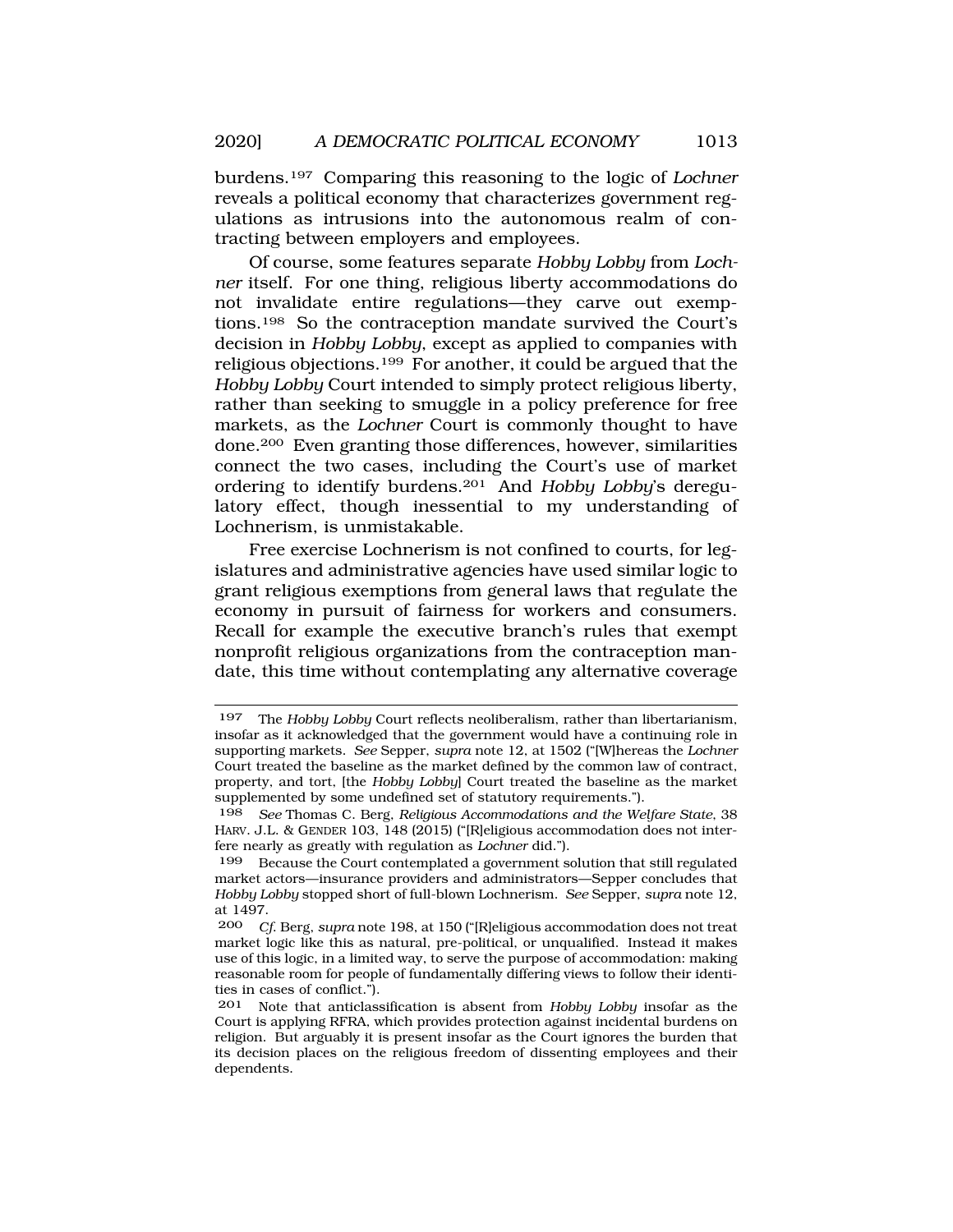for female employees and female dependents.202 There, the administration explicitly argued that workers nevertheless were not harmed because they were simply deprived of a government benefit—they were simply returned to the position they were in before the ACA was enacted.203 As to them, the government has merely refrained from acting.

Beyond rulemaking, the Attorney General has issued twenty "principles of religious liberty" that guide administrative agencies in executing federal law. For example, principle 11 holds that the right to religious freedom extends to all manner of corporations and business associations, principle 4 argues that the right applies to economic arrangements between employers and employees, and principle 15 establishes that exemptions are not "categorically" unavailable when they "deprive a third party of a benefit."204 While these principles may not *require* Lochnerism in agency administration, they are consistent with that approach, and they deregulate religious actors across a wide range of distributive programs. The administration has not left enforcement to chance—it has also

The Trump regulations concerning moral objections explain:

If some third parties do not receive contraceptive coverage from private parties whom the government chooses not to coerce, that result exists in the absence of governmental action—it is not a result the government has imposed. Calling that result a governmental burden rests on an incorrect presumption: That the government has an obligation to force private parties to benefit those third parties, and that the third parties have a right to those benefits. . . . [T]he government has simply restored a zone of freedom where it once existed. There is no statutory or constitutional obstacle to the government doing so, and the doctrine of third party burdens should not be interpreted to impose such an obstacle.

Moral Exemptions and Accommodations for Coverage of Certain Preventive Services Under the Affordable Care Act, 83 Fed. Reg. 57,592, 57,606 (Nov. 15, 2018). The exemption for religious employers is Religious Exemptions and Accommodations for Coverage of Certain Preventive Services Under the Affordable Care Act, 83 Fed. Reg. 57,536 (Nov. 15, 2018). For a similar argument, see Brief of *Amici Curiae* Constitutional Law Scholars Supporting Intervenor-Defendant-Appellant and Reversal at 14, Pennsylvania v. Trump, 930 F.3d 543 (3d Cir. 2019) (No. 19- 1189) 2019 WL 913448, at \*14 ("Because the Establishment Clause is not implicated in the absence of state action, it is incoherent to suggest the Clause protects 'regulatory baselines' when a religious claimant seeks to restore the pre-regulation status quo.") (quoting and responding to Schwartzman, Tebbe & Schragger, *supra* note 112, at 896) (footnotes omitted).

204 Federal Law Protections for Religious Liberty, 82 Fed. Reg. 49,668, 49670 (Oct. 26, 2017).

<sup>202</sup> *See* Pennsylvania v. Trump, 930 F.3d 543, 573–74 (3rd Cir. 2019) (citing Cutter v. Wilkinson, 544 U.S. 709 (2005), an Establishment Clause case, and enjoining the rules under the APA and holding that they are not required by RFRA because "the Religious Exemption . . . would impose an undue burden on nonbeneficiaries—the female employees who will lose coverage for contraceptive care").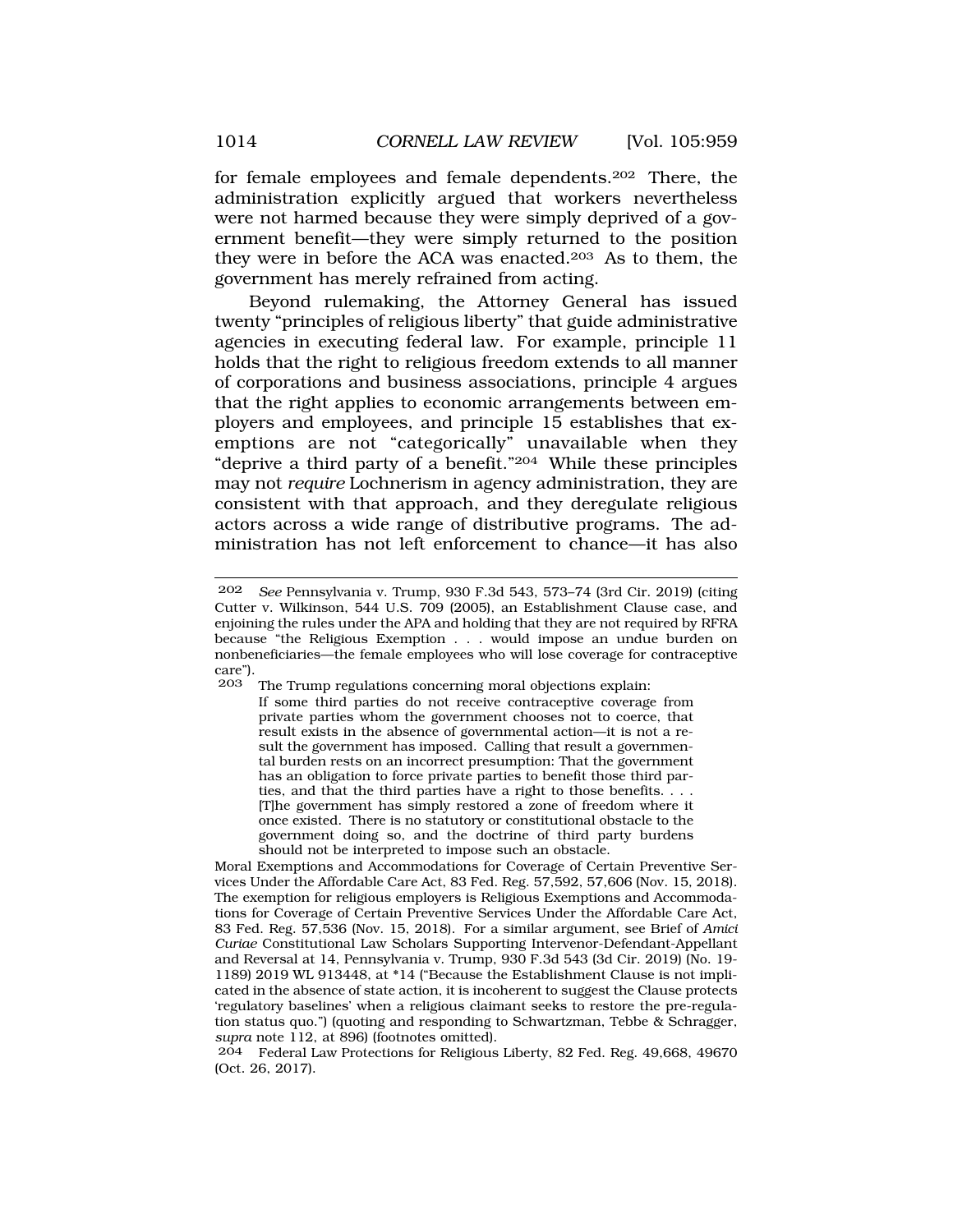created a Religious Liberty Task Force to oversee the guidelines' implementation,205 as well as a similar entity within HHS.206

For a final example, consider the decision by the Department of Health and Human Services (HHS) to grant a waiver from the nondiscrimination requirements of the federal foster care program.207 South Carolina requested the exemption from the federal funding condition because one of its child placement agencies, Miracle Hill Ministries, had refused to place children with families that did not share the agency's evangelical Protestant faith.208 It also refused to hire employees from other denominations. Miracle Hill, which operates the state's largest placement operation for children who have no special needs, therefore would not serve Catholic and Jewish parents who wished to foster children.209 Because that policy violated the federal government's antidiscrimination condition on its funding program, South Carolina sought an accommodation for Miracle Hill and all other agencies that excluded people of faiths other than their own.

HHS granted the waiver.210 In its decision, the agency concluded that Miracle Hill had a religious freedom right to an

Letter from Steven Wagner, Principal Deputy Assistant Secretary, Administration for Children and Families, to Governor Henry McMaster (Jan. 23, 2019), <https://governor.sc.gov/sites/default/files/Documents/newsroom>/

HHS%20Response%20Letter%20to%20McMaster.pdf [[https://perma.cc/GZ6U-](https://perma.cc/GZ6U)7B7Q]. The HHS nondiscrimination requirement can be found at Statutory and National Policy Requirements, 45 C.F.R. § 75.300(c) (2019).<br>208 Meg Kinnard, In Lausuit, a Catholic Mother from Sim

Meg Kinnard, *In Lawsuit, a Catholic Mother from Simpsonville Alleges Discrimination by Miracle Hill*, GREENVILLE NEWS (Feb. 15, 2019, 1:16PM), https:// <www.greenvilleonline.com/story/news/2019/02/15/greenville-miracle-hills>ministries-foster-agency-lawsuit/2881913002/ [<https://perma.cc/Q2KV-Y35S>] (quoting a spokesperson for the agency as saying "our mentoring program which, like our foster program, requires that volunteers in positions of spiritual influence share the organization's Protestant, Christian faith").

209 Carol Kuruvilla, *Federally Funded Evangelical Foster Agency Still Won't Accept Jewish or Queer Volunteers*, HUFFPOST (July 12, 2019, 6:55 PM), https:// [www.huffpost.com/entry/miracle-hill-ministries-christians\\_n\\_5d28ddbfe](www.huffpost.com/entry/miracle-hill-ministries-christians_n_5d28ddbfe)

4b0bd7d1e1c0f6b [\[https://perma.cc/K2BE-53CJ\]](https://perma.cc/K2BE-53CJ). Miracle Hill subsequently has changed its policies to allow Catholics and other conservative Christians to accept foster placements, but it still excludes others. *Id.* 

210 Letter from Steven Wagner, *supra* note 207, at 3 (reasoning that "Miracle Hill's sincere religious exercise would be substantially burdened by application of the religious nondiscrimination requirement of § 75.300(c), and that subjecting

<sup>205</sup> Memorandum from the Office of the U.S. Att'y Gen. on the Religious Liberty Task Force (July 30, 2018), [https://www.justice.gov/opa/speech/file/1083876/](https://www.justice.gov/opa/speech/file/1083876) download [<https://perma.cc/J3JK-6VXJ>].<br>206 Press Release Office for Civil Rights

Press Release, Office for Civil Rights, HHS Announces New Conscience and Religious Freedom Division (Jan. 18, 2018), [https://www.hhs.gov/about/news/](https://www.hhs.gov/about/news) 2018/01/18/hhs-ocr-announces-new-conscience-and-religious-freedom-division.html [<https://perma.cc/J88G-R8Y3>].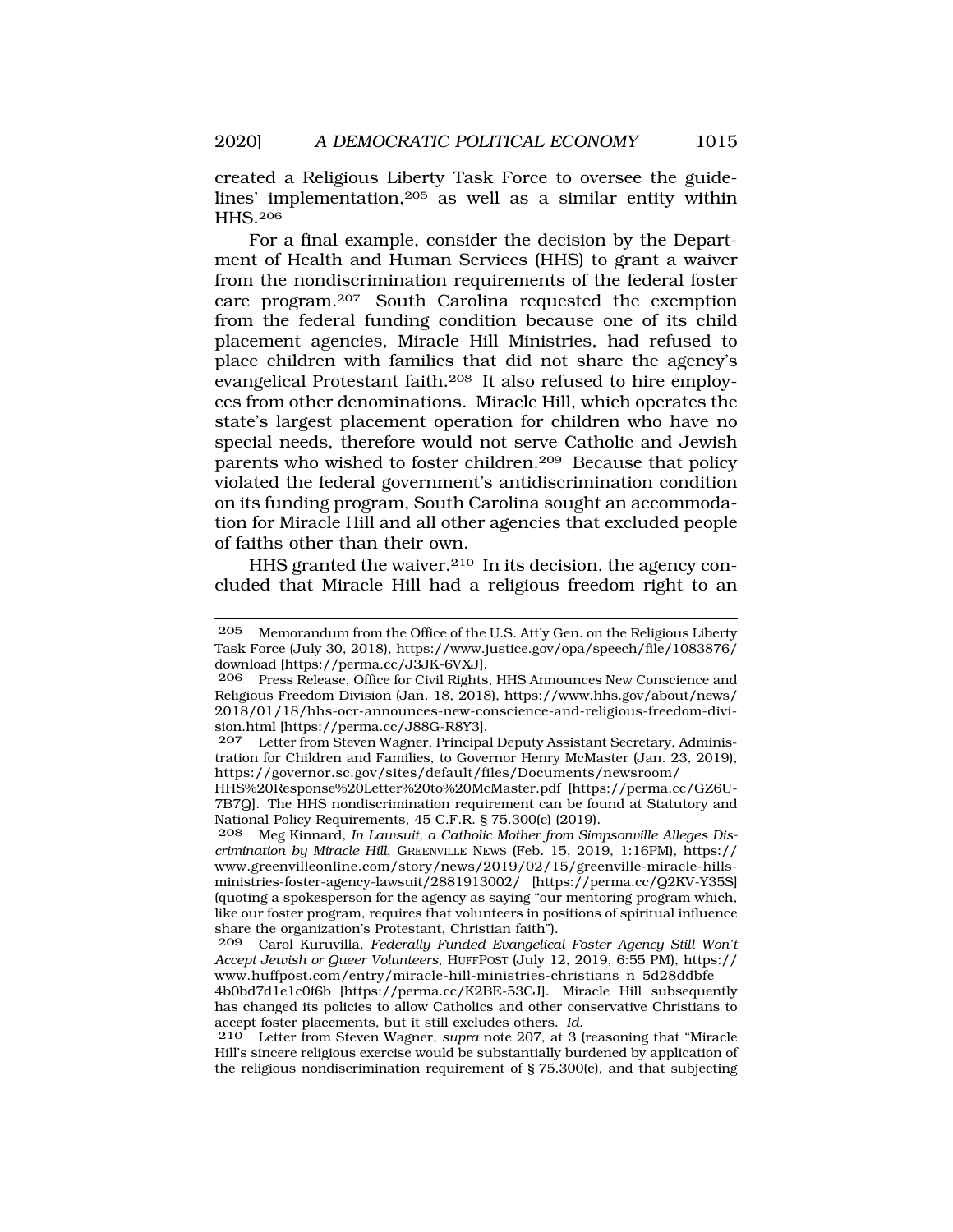exemption under RFRA. It reasoned that Miracle Hill would be substantially burdened by the nondiscrimination requirement, which was not narrowly tailored to a compelling interest. It compared the provision to other antidiscrimination rules, it found that the provision was not found in statutes applicable to the program, and it observed that the statute's failure to provide a religious exemption was unlike Title VII and the Fair Housing Act, both of which provide limited religious exemptions.

An alternative interpretation would have appreciated that HHS's nondiscrimination requirement was a condition on public funding—and therefore unlikely to constitute a substantial burden on religion, except insofar as the funding program could somehow be considered part of the baseline for determining burdens on religion.211 The federal government was deciding which kinds of child placement agencies it wished to fund, and its nondiscrimination requirement was germane to that policy in obvious ways: like most other civil rights provisions, it was designed to promote fair equality of economic opportunity as well as equal membership in society. This was especially evident because the equality requirement applied to employment as well as to provision of services.

In sum, the Court's political economy informs not only its speech cases, which have been the focus of the literature so far, but also its religion decisions. And a similar approach is at work in legislation, administrative rulemaking, and executive enforcement.

An objection to this account might be that the heightened conflict between the First Amendment and socioeconomic regulation is due not to any change in constitutional argument but to expansion of government programs. According to this concern, Hobby Lobby came into conflict with the regulatory state only after the advent of Obamacare and implementation of the contraception mandate. Adoption agencies ran up against antidiscrimination law only after its scope was widened to cover LGBT+ citizens. Pharmaceutical companies brought a speech challenge when Vermont started regulating their use of data mining. On this account, rights to freedom of speech and religion underwent no transformation—rather, they withstood government encroachment.

Miracle Hill to that requirement . . . is not the least restrictive means of advancing a compelling government interest on the part of HHS").

<sup>211</sup> Nor could a nondiscrimination requirement readily be understood as discriminatory, since it applied to religious and nonreligious groups alike.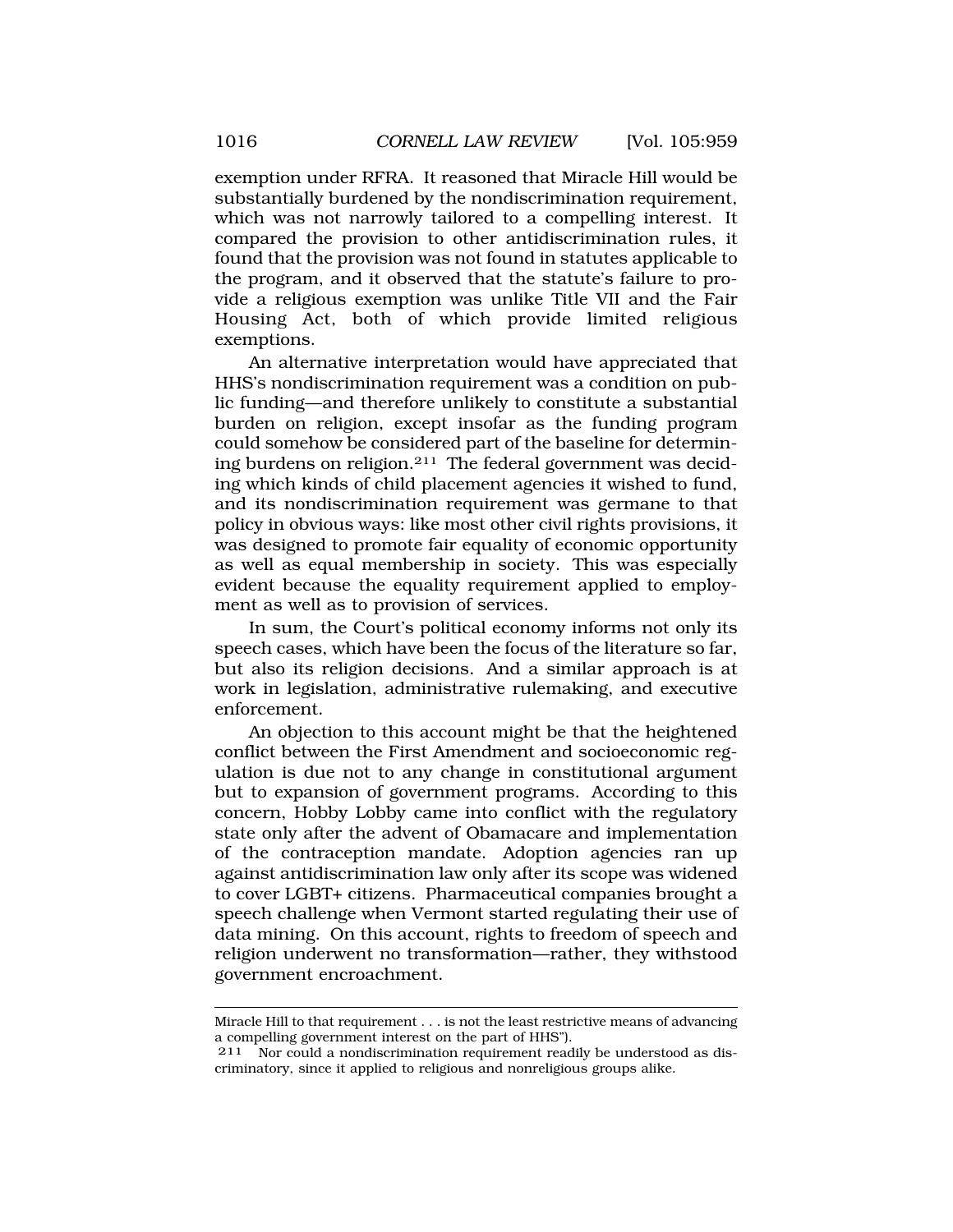In some contexts, this objection is difficult to sustain. *Janus*, for instance, struck down a longstanding labor law, a result that required overturning an established precedent.212 And the campaign finance provision that was overturned in *Citizens United* was three decades old.213 But in other contexts, it has greater force. Hobby Lobby did appear to have been put in a difficult position by an expansion in health care protections. Is government assertiveness what changed, rather than constitutional logic?

Bracket the fact that Hobby Lobby appeared to have provided contraception coverage voluntarily, before Obamacare that appears to have been inadvertent.<sup>214</sup> A deeper answer is that the Court's reasoning did not seriously consider the complexity of interaction between government policies and religious choices when it concluded that the company had been burdened by one particular provision, the contraception mandate. Nor did it condition its holding on avoiding harm to employees; instead, the majority questioned whether they had been harmed at all, relative to an imagined market structured solely by nongovernmental choices.215 It assumed that the company was burdened by a regulatory departure from private ordering and it characterized the government's program as an unusual intervention in the market that might not be supported by a compelling interest.

Similarly, in *Sorrell*, the Court assumed that drug companies had been burdened by the state's restriction on targeted marketing. It ignored distortions in the speech environment that might be introduced by data mining, which makes it possible for marketers to advantage brand drugs over cheaper generics. It is this shift in jurisprudential logic that seems significant, even if regulation has actually become more pervasive and more expansive.

Another objection is that religious freedom decisions have a textual basis, whether it is the Free Exercise Clause or RFRA,

<sup>212</sup> Abood v. Detroit Bd. of Educ., 431 U.S. 209, 222–23 (1977) (upholding a union-shop arrangement insofar as it compels employees to pay the portion of union fees that supports collective bargaining).

<sup>213</sup> The provision struck down in Citizens United dated back to the 1970s, though it had been amended several times. Pub. L. No. 94-283, § 321, 90 Stat. 486, 491–92 (1976) (codified at 2 U.S.C. § 441b).

<sup>214</sup> Katie Sanders, *Did Hobby Lobby Once Provide the Birth Control Coverage It Sued the Obama Administration Over?*, PUNDITFACT (July 1, 2014, 1:02 PM), <https://www.politifact.com/punditfact/statements/2014/jul/01/sally-kohn>/ did-hobby-lobby-once-provide-birth-control-coverag/ [\[https://perma.cc/GN22-](https://perma.cc/GN22) XFYH].

<sup>215</sup> Burwell v. Hobby Lobby Stores, Inc., 537 U.S. 682, 729 n.37 (2014).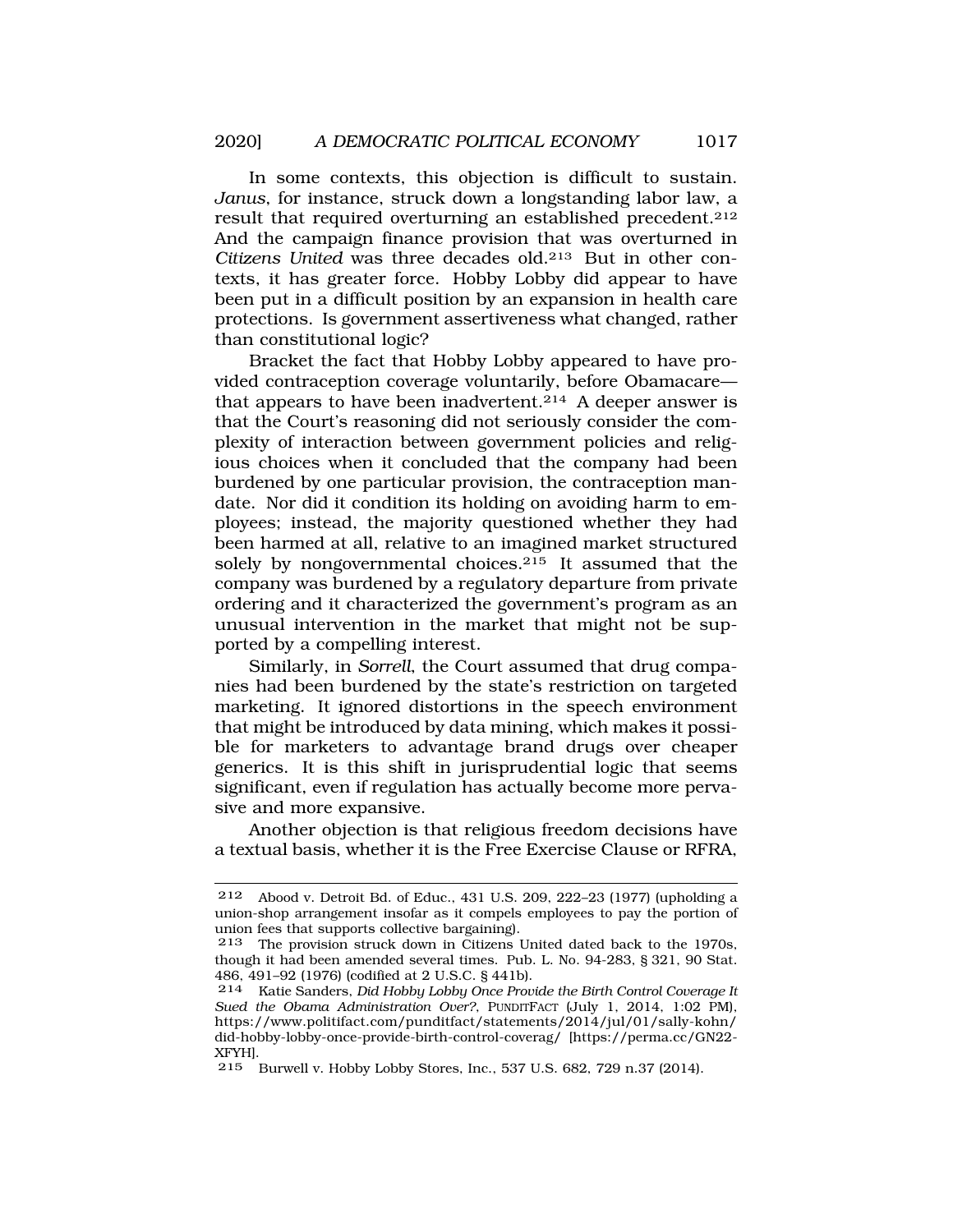unlike the decision in *Lochner*, which applied a liberty of contract that was a matter of substantive due process.216 But the aspects of Lochnerism that I am isolating here, because of their diagnostic power today, have nothing to do with textualism they have characterized legal doctrine concerning written and unwritten constitutional rights alike.

## B. Pressure on the Midcentury Settlement

Connected to First Amendment Lochnerism is a second development, namely breakdown of the midcentury settlement. By the terms of this arrangement, as conventionally understood by lawyers, the Court managed the crisis of judicial review after 1937 by ceding economic matters to legislative and executive actors, and by retaining enforcement power over social and political rights.217 Ambiguously but perceptibly, the arrangement was both legal, insofar as economic interests were deconstitutionalized, and also institutional, insofar as they were given over to elected officials, with only limited possibilities of judicial review. Whether the arrangement was principled or pragmatic was and remains a point of contention.218 For my purposes, it is sufficient to recall the shared perception among lawyers that a midcentury arrangement existed, and that it represented a core feature of liberal democracy after the New Deal.<sup>219</sup>

Especially in the wake of Piketty's *Capital*, it is apparent that this legal agreement was part of a more general—and unusual—historical moment of relatively widespread prosperity.220 Although the postwar period saw its own conflicts (think of the

<sup>216</sup> Berg, *supra* note 198, at 148–49 (distinguishing *Lochner* because of its atextualism).<br> $217$  See Gr.

<sup>217</sup> *See* Grewal & Purdy, *supra* note 146, at 12.

Ely famously argued that judicial review was limited to "representation" reinforcement," meaning fixing defects in the democratic process itself. JOHN HART ELY, DEMOCRACY AND DISTRUST: A THEORY OF JUDICIAL REVIEW 101–04 (1980). But due process protection for reproductive freedom challenged that account, strengthening the argument that midcentury constitutionalism represented a modus vivendi.<br>219 Grews

Grewal and Purdy, for example, describe "a constitutional settlement in which the Supreme Court largely left the federal government to define its own powers to regulate interstate commerce and the states to exercise economic regulation without significant due-process constraints." Grewal & Purdy, *supra* note 146, at 12. They add that "[c]onstitutional interpretation turned to the noneconomic dimensions of personal liberty and equality, while in 'private-law' areas such as property, scholars and judges alike largely adopted the legal-realist view that economic rights are political creations that give shape to economic life, not boundaries on political intrusion into the private economy." *Id.*  220 *Id.* at 12–13; PIKETTY, *supra* note 1, at 12–13.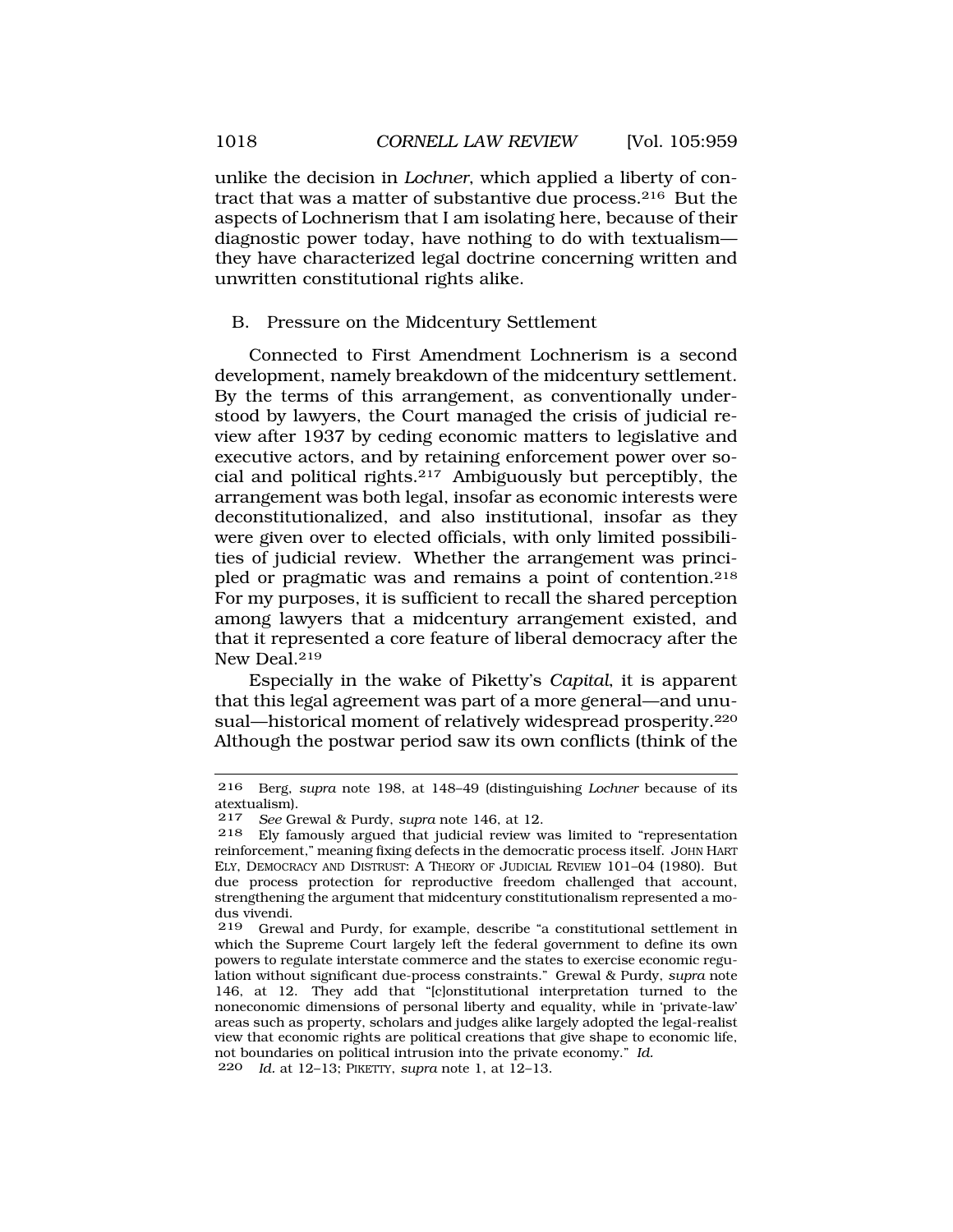civil rights struggle and the resulting reconstruction of constitutional law), it seemed to feature reduced tension between economic freedom and democratic demands. And the constitutional settlement participated in that broader shift, though in complicated ways.

Liberals sidelined democratic concern for economic fairness, at least as a matter of constitutional law, during this period.221 They focused on matters of racial and gender equality, personal liberty, and political liberties. And this was not only a matter of institutional selection. In legislatures as well as in courts, they avoided the language of rights on economic questions, leaving property and contract to ordinary policymaking. This was consistent with a recognition that economic relations were pervasively constructed by government policy, and that evaluating market fairness was largely a matter of legislative judgment rather than a question of constitutional rights.

Today, however, that arrangement is under pressure, and First Amendment jurisprudence is central to that intensification. With decisions like the ones described above, courts have altered the implicit agreement—they have begun to police economic policy for constitutionality in a manner that they would not have previously. Probably the best account of this shift is not simply that the Justices are failing to defer to lawmakers on economic questions, but instead that government officials in *various* institutions are using First Amendment rights, which are thought to fall on the noneconomic side of the bifurcation, to obstruct government measures designed to produce a more egalitarian distribution of primary goods. Again, thinking about the settlement in terms of such categories (political, social, economic) is not entirely accurate, even though it is accepted among lawyers. More helpful would be to say that constitutional actors are deploying rights discourse to support a political economy that imagines a strictly circumscribed role for democratic governance in the prepolitical private economy. Refigured that way, critique of the breakdown of the settlement is closely connected to the critique of Lochnerism.

<sup>221</sup> There were, of course, exceptions. Think of arguments for legal recognition of a right to "new property," grounded in welfare-state entitlements, during the 1960s and 1970s. Charles A. Reich, *The New Property*, 73 YALE L.J. 733, 785–86 (1964). But these arguments were shut down in the mid-seventies, when the Court reinforced the midcentury settlement by ruling out constitutional arguments by indigent people. *See, e.g.*, San Antonio Indep. Sch. Dist. v. Rodriguez, 411 U.S. 1, 44 (1973).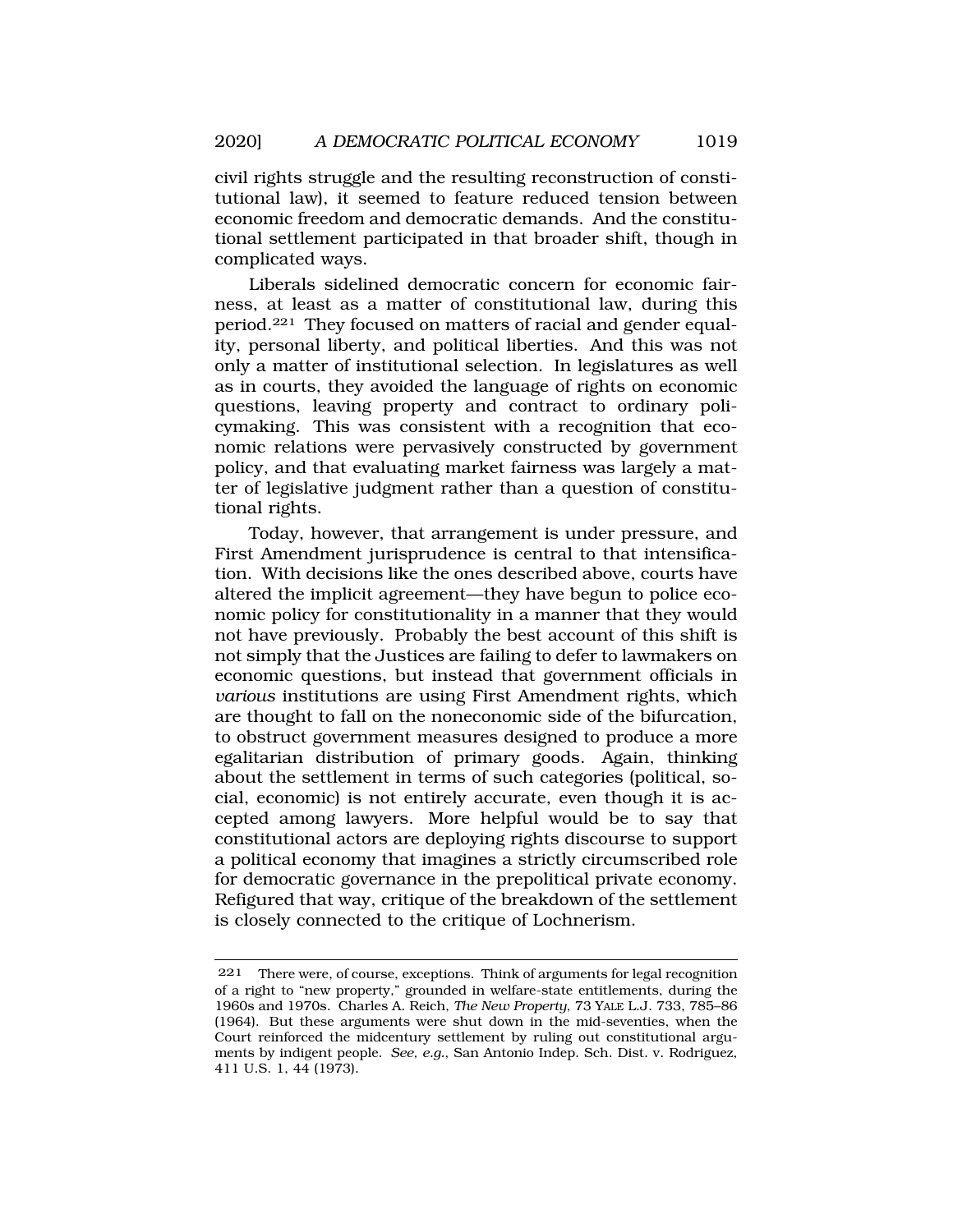Pressure on the midcentury settlement has also been associated with a more general crisis of economic conditions.222 On this view, breakdown of bifurcated constitutionalism accompanies an increasingly unequal distribution of material and political power. Just as the midcentury settlement coincided with a moment of shared prosperity, relative to historical patterns, so too its disintegration accompanies the return of a marked disparity of primary goods, as well as the privatization and commodification of basic social functions. It is no accident, on this account, that the governmental decisions illustrating this trend concern matters such as labor law, health care, campaign finance, education, and regulation of the digital economy.

How is this unsettlement of two-tiered constitutionalism related to democratic belonging? Most obviously, it challenges the exclusive focus on social and political rights, the notion that they can be neatly separated from economic policy, and the supposition that questions of distributive justice can and must be deconstitutionalized and dejudicialized. In this respect, First Amendment developments are only part of a wider challenge for democratic egalitarians, namely to reinvent the conception of political economy in response to the contemporary crisis of cultural and commercial stratification. They cannot simply return to the midcentury settlement, which separated distributive justice from expressive and religious freedom in a manner that proved to be unstable.<sup>223</sup> What is needed is a democracy that ensures belonging for all members of the polity, whatever their social or economic location.

#### **CONCLUSION**

Today, First Amendment jurisprudence is weakening democratic belonging for millions of people. To adequately respond, constitutional law and political theory need a conception of democracy that coheres with a substantive reimagination of the Constitution's speech and religion provisions. That conception is necessary and possible. It would apply not only to speech law, but also to religious freedom doctrine, and it would concern not just social and political issues, but the pressing imperatives of distributive justice in an age of worsening ine-

<sup>222</sup> Grewal & Purdy, *supra* note 146, at 11 ("What accounts for the return of [Lochnerist] arguments within neoliberalism and the perspective they crystallize in other words, what accounts for the arrival of the 'neo-'? Much of the answer, we believe, lies in the revival of concrete, material conflicts over the distribution of resources and power, particularly in the advanced industrial countries.").

<sup>223</sup> Kessler & Pozen, *supra* note 4, at 1967 (citing Weinrib, *supra* note 4, at 297).